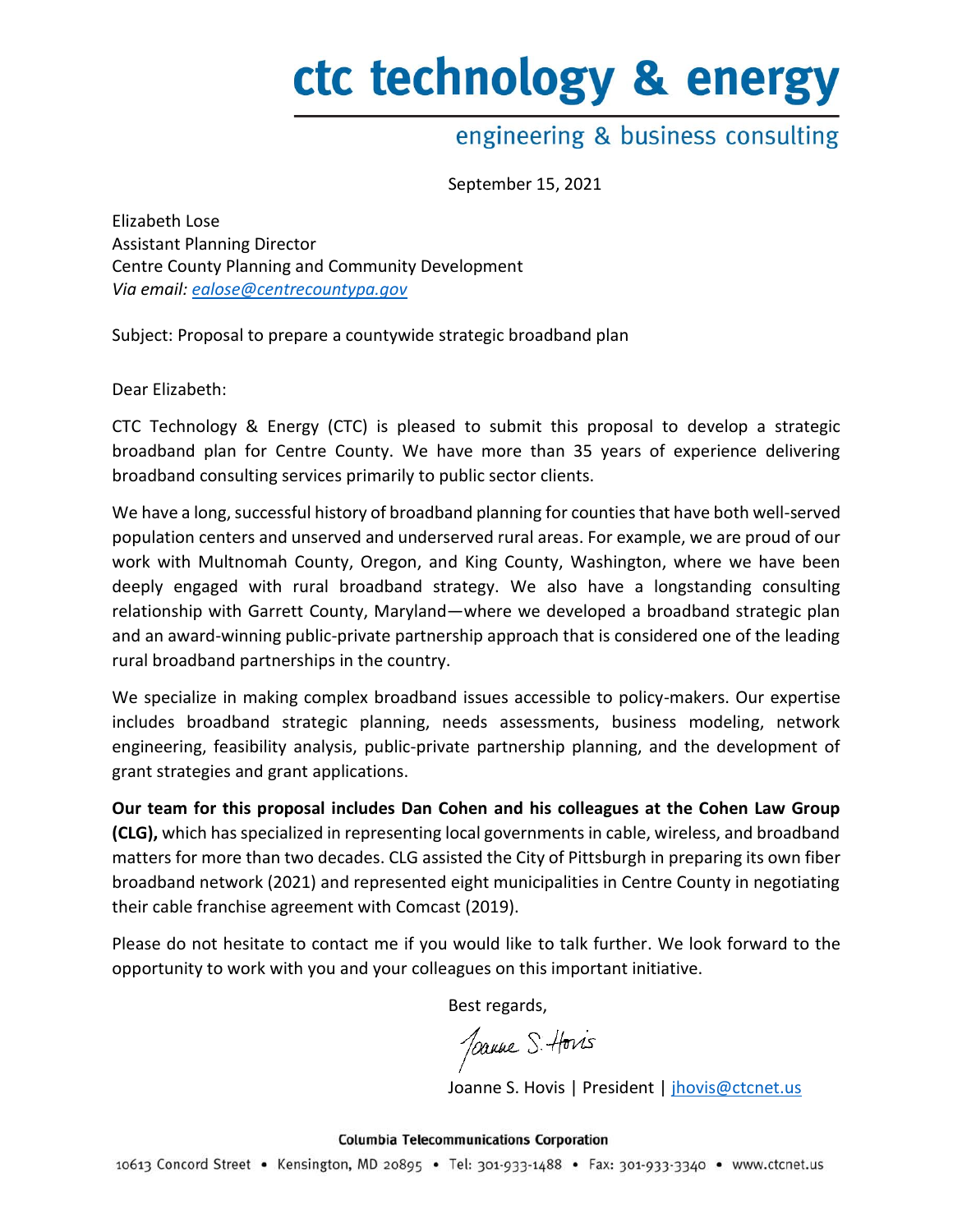# Contents

| 1.             |               |                                                                                                        |  |
|----------------|---------------|--------------------------------------------------------------------------------------------------------|--|
|                | 1.1           |                                                                                                        |  |
|                | 1.2           |                                                                                                        |  |
|                | 1.3           |                                                                                                        |  |
|                | 1.4           |                                                                                                        |  |
| $\overline{2}$ |               |                                                                                                        |  |
|                | 2.1           |                                                                                                        |  |
|                |               |                                                                                                        |  |
|                |               |                                                                                                        |  |
|                |               |                                                                                                        |  |
|                |               |                                                                                                        |  |
|                |               |                                                                                                        |  |
|                |               |                                                                                                        |  |
|                |               |                                                                                                        |  |
|                |               |                                                                                                        |  |
|                |               |                                                                                                        |  |
|                |               |                                                                                                        |  |
|                |               |                                                                                                        |  |
|                |               |                                                                                                        |  |
|                |               |                                                                                                        |  |
|                |               |                                                                                                        |  |
|                |               |                                                                                                        |  |
|                |               |                                                                                                        |  |
|                |               |                                                                                                        |  |
|                |               |                                                                                                        |  |
|                | $2.2^{\circ}$ |                                                                                                        |  |
|                |               |                                                                                                        |  |
|                |               |                                                                                                        |  |
|                |               |                                                                                                        |  |
|                |               |                                                                                                        |  |
|                |               |                                                                                                        |  |
|                |               |                                                                                                        |  |
| 3              |               |                                                                                                        |  |
|                |               | Task 1: Assess and prioritize geographic areas and communities unserved and underserved by broadband17 |  |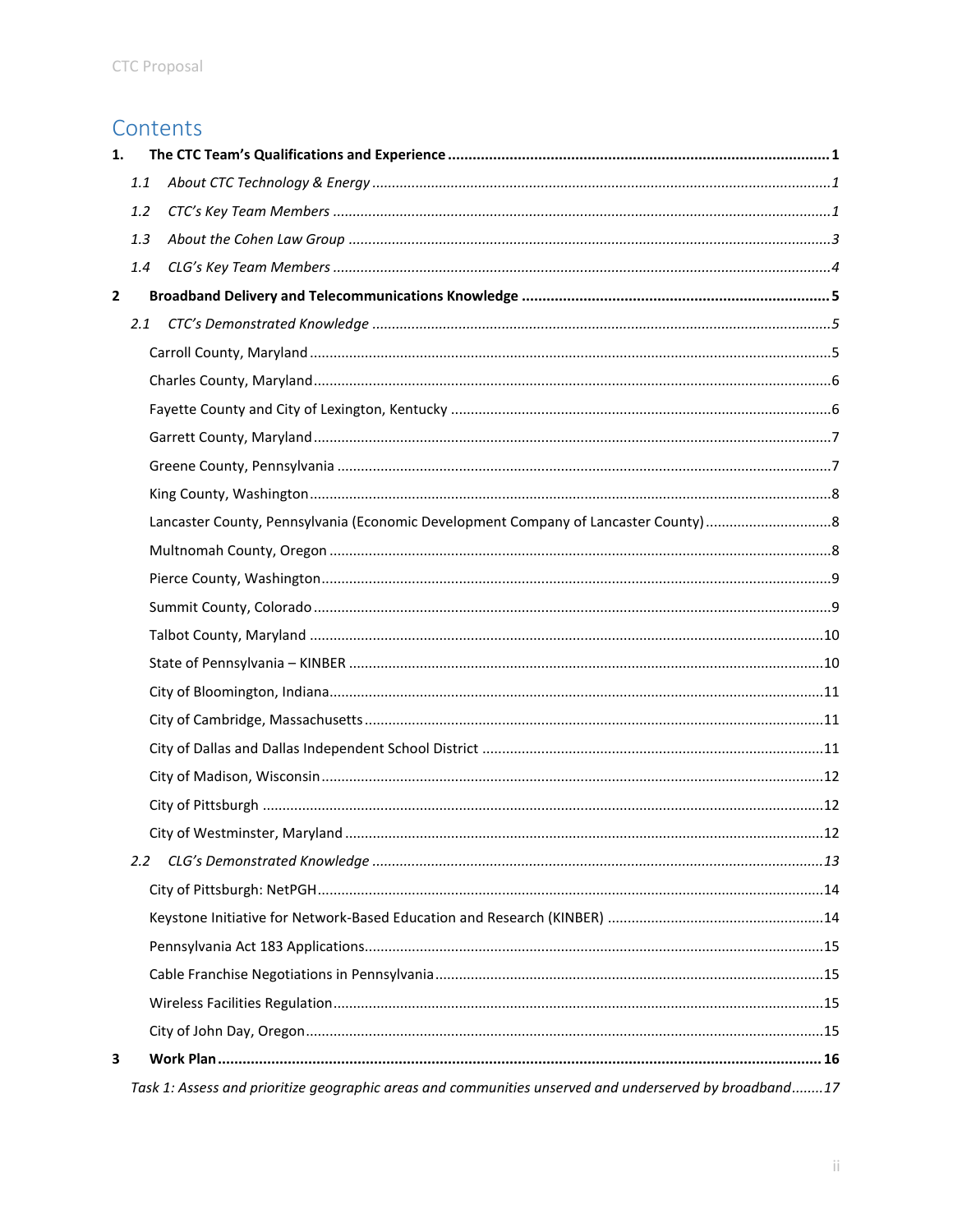|        | Task 2: Conduct public outreach and engagement campaign, including stakeholder meetings and survey18       |  |
|--------|------------------------------------------------------------------------------------------------------------|--|
|        |                                                                                                            |  |
|        |                                                                                                            |  |
|        |                                                                                                            |  |
|        | Task 3: Prepare high-level design and cost estimate for broadband deployment projects specific to priority |  |
|        |                                                                                                            |  |
|        |                                                                                                            |  |
|        |                                                                                                            |  |
|        |                                                                                                            |  |
|        |                                                                                                            |  |
|        |                                                                                                            |  |
|        |                                                                                                            |  |
|        |                                                                                                            |  |
|        |                                                                                                            |  |
|        |                                                                                                            |  |
|        |                                                                                                            |  |
|        |                                                                                                            |  |
|        |                                                                                                            |  |
|        |                                                                                                            |  |
| 4<br>5 |                                                                                                            |  |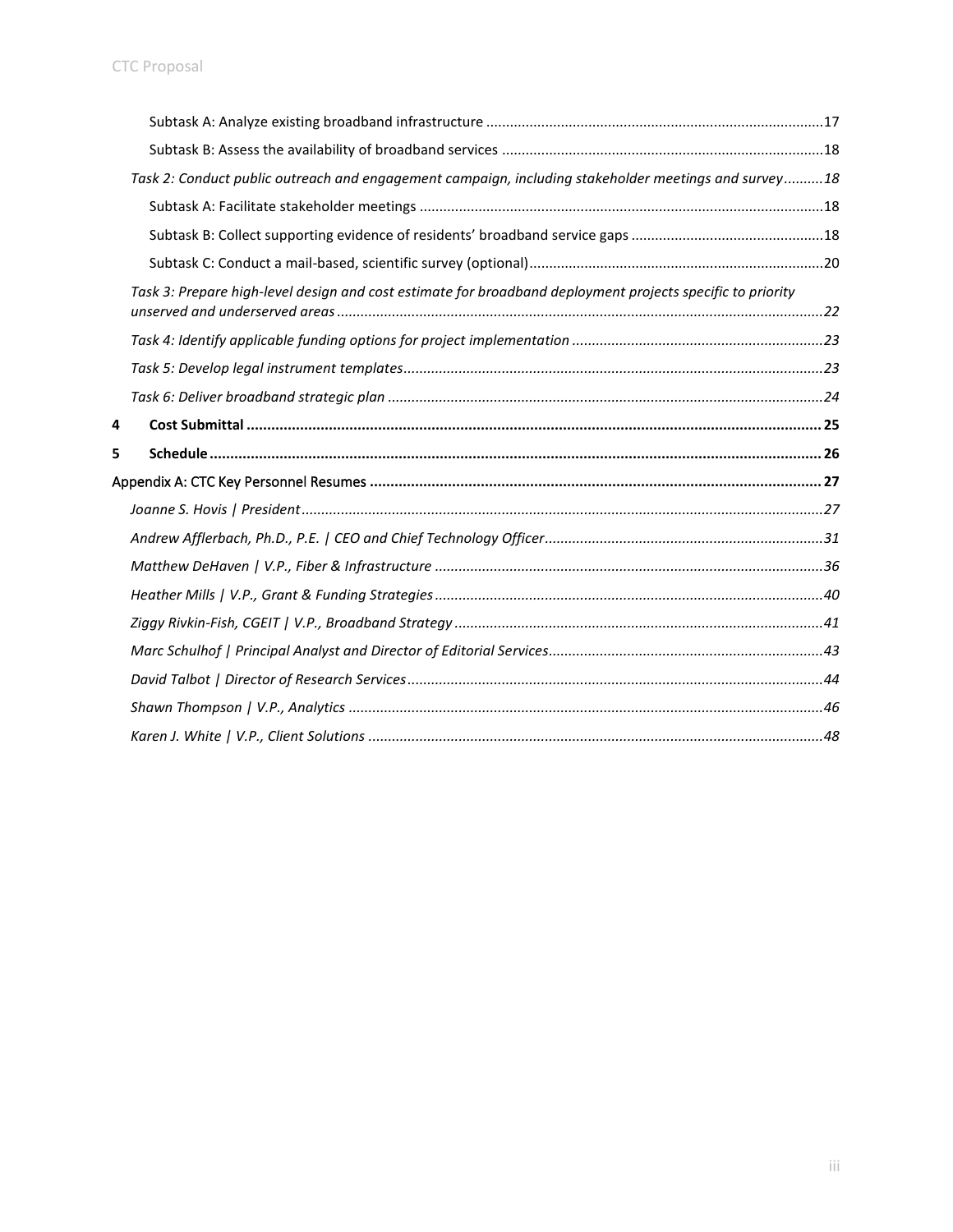# <span id="page-3-0"></span>1. The CTC Team's Qualifications and Experience

## <span id="page-3-1"></span>1.1 About CTC Technology & Energy

CTC is an established, nationwide, woman-owned consulting firm that offers a unique combination of qualifications and capabilities in fiber and wireless broadband engineering, network strategic planning, financial analysis, and business planning. Founded in 1983, we deliver independent financial, strategic, and technical, guidance primarily to local governments, state governments, non-profit consortia, universities, and cooperative and municipal utilities.

We have three decades of experience assisting local and state governments throughout the United States with all aspects of the County's request, including data acquisition and analyses; public outreach and engagement; recommending broadband technologies; providing cost estimates for project design, engineering, and construction; and outlining applicable funding sources for broadband deployment.

Engaging with CTC means receiving customized analysis and the level of time, consideration, and care required to provide you with the answers you need. This level of service is complemented by our proven ability to communicate our findings and recommendations—in high-quality written reports and engaging in-person presentations—to decision-makers, elected officials, citizens, and other interested project stakeholders.

**We are independent advisers.** We will work solely in the County's interests. Unlike others in our industry, *we do not seek to profit from the decisions the County will make as a result of our engagement or from funding the County may make available for new networks*; to the contrary, we choose not to own networks and not to bid for grants, construction, or network operations contracts for the precise reason that we believe a consultant should be independent. We commit to you that our loyalty will be to your mission and goals.

## <span id="page-3-2"></span>1.2 CTC's Key Team Members

Resumes for CTC's key team members are attaches as Appendix A. Our principals are President Joanne Hovis and Chief Technology Officer Andrew Afflerbach, Ph.D., P.E.: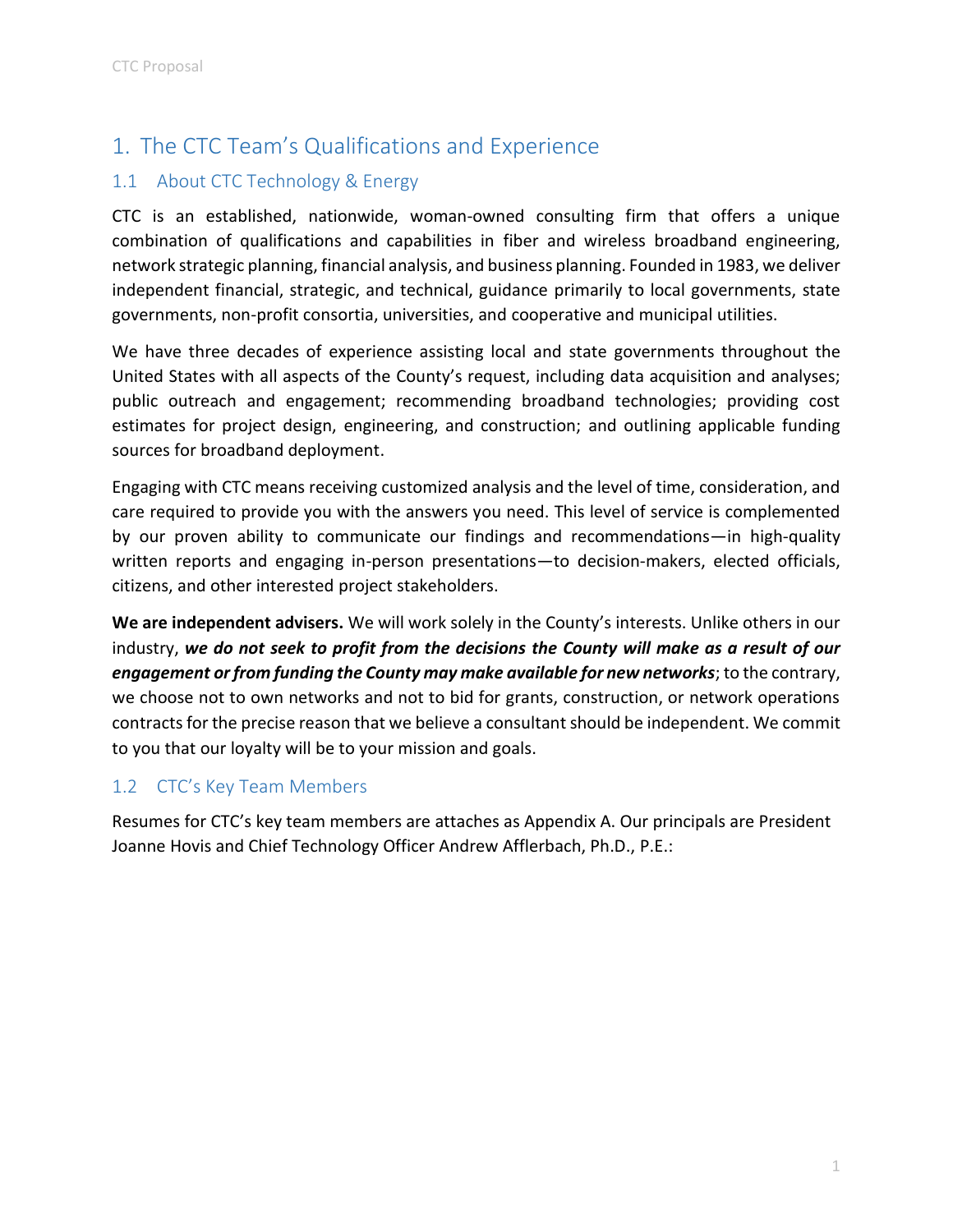**Joanne Hovis,** *President,* is a nationally recognized authority on local broadband market forces, the rural digital divide, and innovative strategies for collaboration and partnership among the public and private sectors. Since 1997, she has directed CTC consulting services related to strategic planning, business modeling, and financial analysis for

hundreds of clients nationwide—from state agencies and large cities to small rural communities.

Joanne has extensive experience conducting market assessments and developing business case and business model scenarios for public sector broadband initiatives. She also guides clients on federal and state broadband grant, loan, and universal service programs such as Economic Development Administration grants, ReConnect, the Rural Digital Opportunity Fund, E-Rate, and the Healthcare Connect Fund.

Joanne leads the CTC team that advises or has advised the states of Alabama, Connecticut, Kansas, Kentucky, Massachusetts, and New Mexico, the cities of San Francisco, Seattle, and Washington, D.C., and the statewide broadband networks in Maryland and Pennsylvania.

*Joanne is a nationally recognized authority on local broadband market forces, as well as innovative strategies for collaboration and partnership among the public and private sectors.*

An attorney by training, Joanne is an experienced and polished communicator who has presented project reports, facilitated work sessions, managed stakeholder outreach efforts, and provided briefings for technical and non-technical audiences—including state legislatures, city and county councils, mayors of major American cities, and state and federal agencies and commissions.

Joanne has testified before Congress on many occasions regarding rural broadband, publicprivate networking strategies, and infrastructure solutions for bridging digital divides. She has provided expert presentations to the Federal Communications Commission, the U.S. Conference of Mayors, the National League of Cities, and other national organizations. She has been an invited facilitator and presenter at White House events on broadband.

Joanne is a member of the boards of directors of the Benton Institute for Broadband & Society, Consumer Reports, and the Fiber Broadband Association. She is a former board president of the National Association of Telecommunications Officers and Advisors (NATOA).

**Andrew Afflerbach, Ph.D., P.E.,** *Chief Technology Officer*, has designed fiber optic and wireless networks for states, large cities, small towns, and utilities. He led the CTC team that developed hybrid fiber and wireless strategies for King County, Wash., the City of San Francisco, and New York City—and has also designed telecommunications networks to meet the needs of rural communities.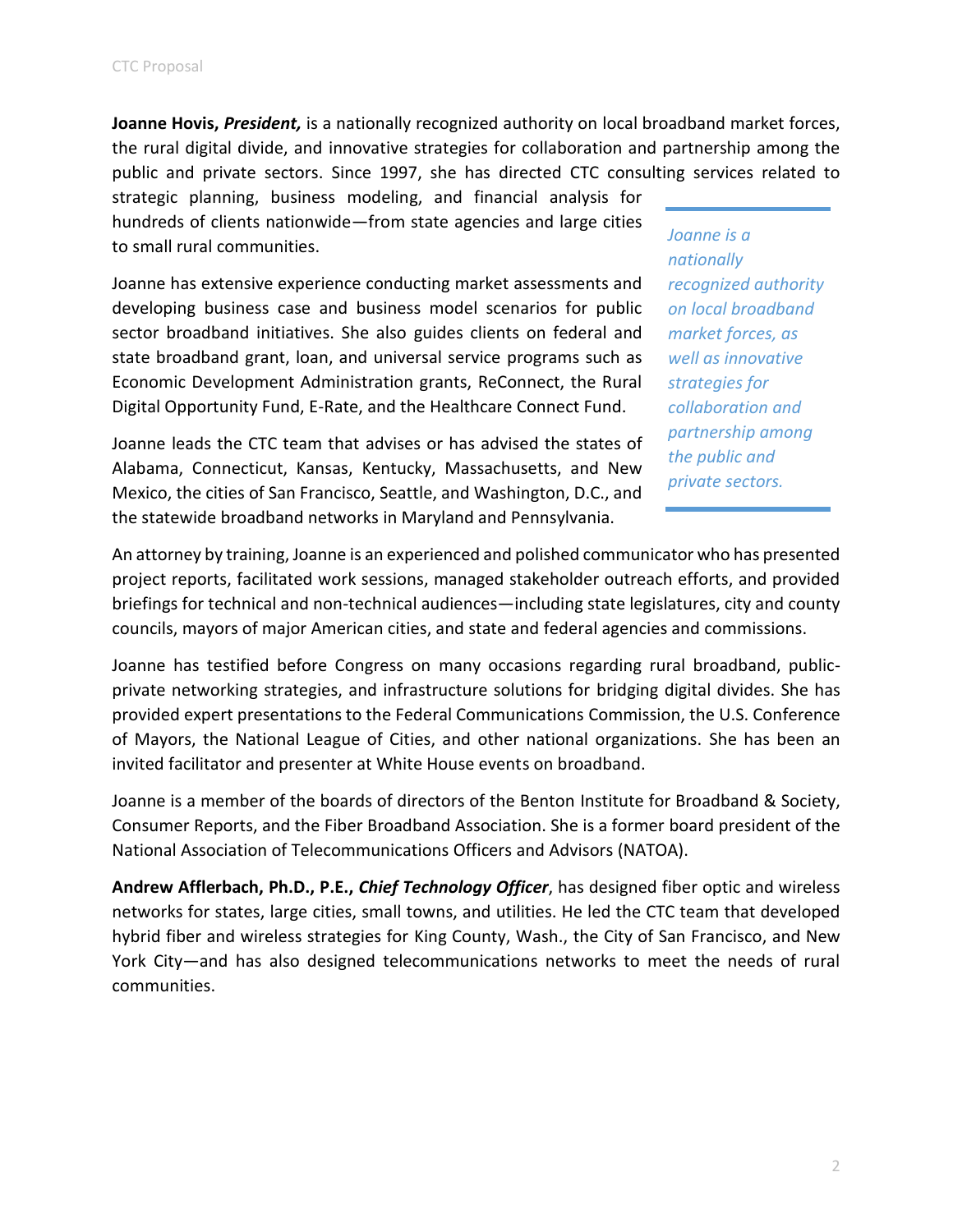Andrew conceived and developed the super-regional interoperable fiber optic network in the National Capital Region (including the District of Columbia, Maryland, Virginia, and 22 large local

communities). He also served as technical adviser to the government of New Zealand in its nationwide fiber-to-thepremises initiative, where he developed the reference architecture for the effort and led the specification and procurement strategy.

Andrew oversees all CTC engineering and GIS work; under his leadership, our mapping team has developed extensive data collection and machine learning methodologies to understand broadband deployment patterns and services. Andrew is a licensed Professional Engineer and an experienced network planner who understands the business and financial implications of various network designs.

*Andrew oversees all CTC engineering and GIS work; under his leadership, our mapping team has developed extensive data collection and machine learning methodologies to understand broadband deployment patterns and services.*

A current member of the FCC's Broadband Deployment Advisory Committee (BDAC) Disaster Response and Recovery Working Group, and a former member of SAFECOM, Andrew has supported the District of Columbia and other clients on FirstNet planning. He led the CTC team that researched and wrote a "Network Resiliency and Security Playbook" on behalf of the National Institute for Hometown Security (NIHS), under a contract with the Department of Homeland Security's Office of Infrastructure Protection (DHS/IP). This Playbook was written to help local and state governments adopt best practices for preventing significant communications infrastructure failures and stopping or mitigating intrusions, hacking, and other disruptions of communications networks.

## <span id="page-5-0"></span>1.3 About the Cohen Law Group

For nearly 24 years, the Cohen Law Group (CLG) has specialized in representing local governments in cable, wireless, and broadband matters. CLG has worked on many local government broadband projects both inside and outside Pennsylvania. CLG's attorneys have the industry experience and expertise in these matters to vigorously address and craft effective broadband solutions. Founded by a former municipal official, CLG understands the operations and budgetary constraints of local governments as well as the integral role that broadband plays in the future of their communities.

CLG has assisted local governments in both community-led broadband projects and in projects that directly impact the speed and availability of their broadband service. Whether assisting the City of Pittsburgh in 2021 in preparing its own fiber broadband network, known as NetPGH, or representing eight municipalities in Centre County in 2019 in negotiating their cable franchise agreement with Comcast, CLG has significant experience in providing legal services pertaining to broadband deployment.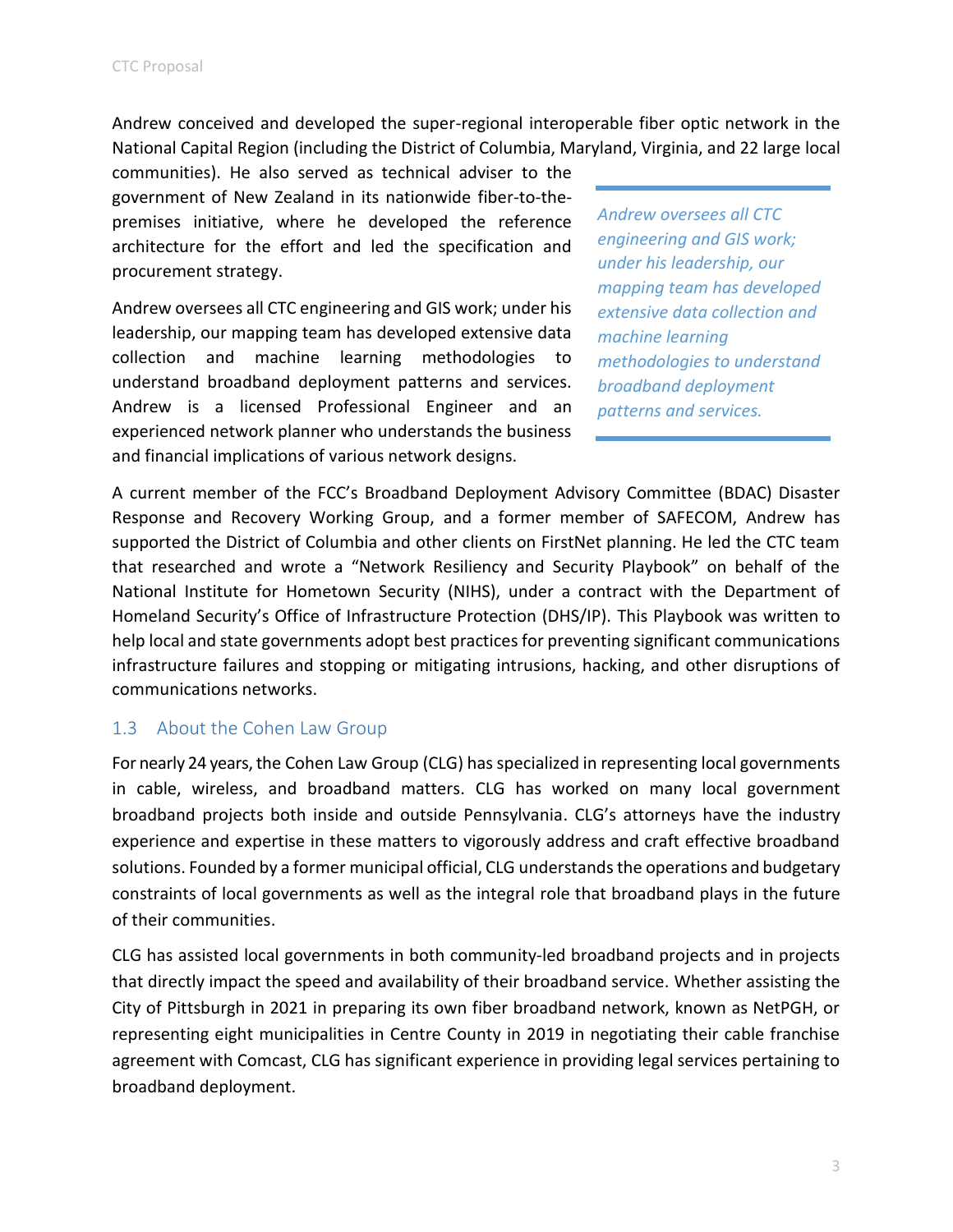The Cohen Law Group assists local governments with the following services:

- Assisting with broadband expansion planning and broadband feasibility studies
- Drafting and negotiating indefeasible right-of-use (IRU) agreements with fiber-based companies
- Negotiating master broadband services agreements with broadband providers
- Drafting and negotiating cable franchise agreements with cable operators
- Drafting wireless facilities ordinances and design standards
- Negotiation of leases for wireless facilities in the public rights-of-way and on rooftops of local government facilities
- Drafting right-of-way ordinances and assessing right-of-way fees on telecommunications companies
- Assisting with right-of-way management and enforcement
- Drafting and negotiating pole attachment agreements with telecommunications companies
- Conducting litigation pertaining to cable, wireless and broadband disputes

## <span id="page-6-0"></span>1.4 CLG's Key Team Members

For the last four years, Dan Cohen, the founder of CLG, has served on the Board of the National Association of Telecommunications Officers and Advisors (NATOA), which is the national organization that assists and advocates for local governments in cable, wireless and broadband matters. Prior to providing professional counsel to local governments, Mr. Cohen served as an elected municipal official for 12 years on the Pittsburgh City Council. He served as Chair of City Council's Cable Television Committee for 10 years and also served on the Mayor's Telecommunications Committee. He led Pittsburgh's efforts to regulate cable rates, which resulted in a refund ordered by the FCC for all City of Pittsburgh cable customers. Mr. Cohen graduated from Yale University and Stanford Law School.

In addition to Mr. Cohen, CLG includes a strong team of qualified and experienced attorneys, including attorney Stacy Browdie, attorney Phil Fraga, attorney Mike Roberts, and attorney Joel Winston. Our Office Manager is Akila Iyer. Their resumes are available upon request.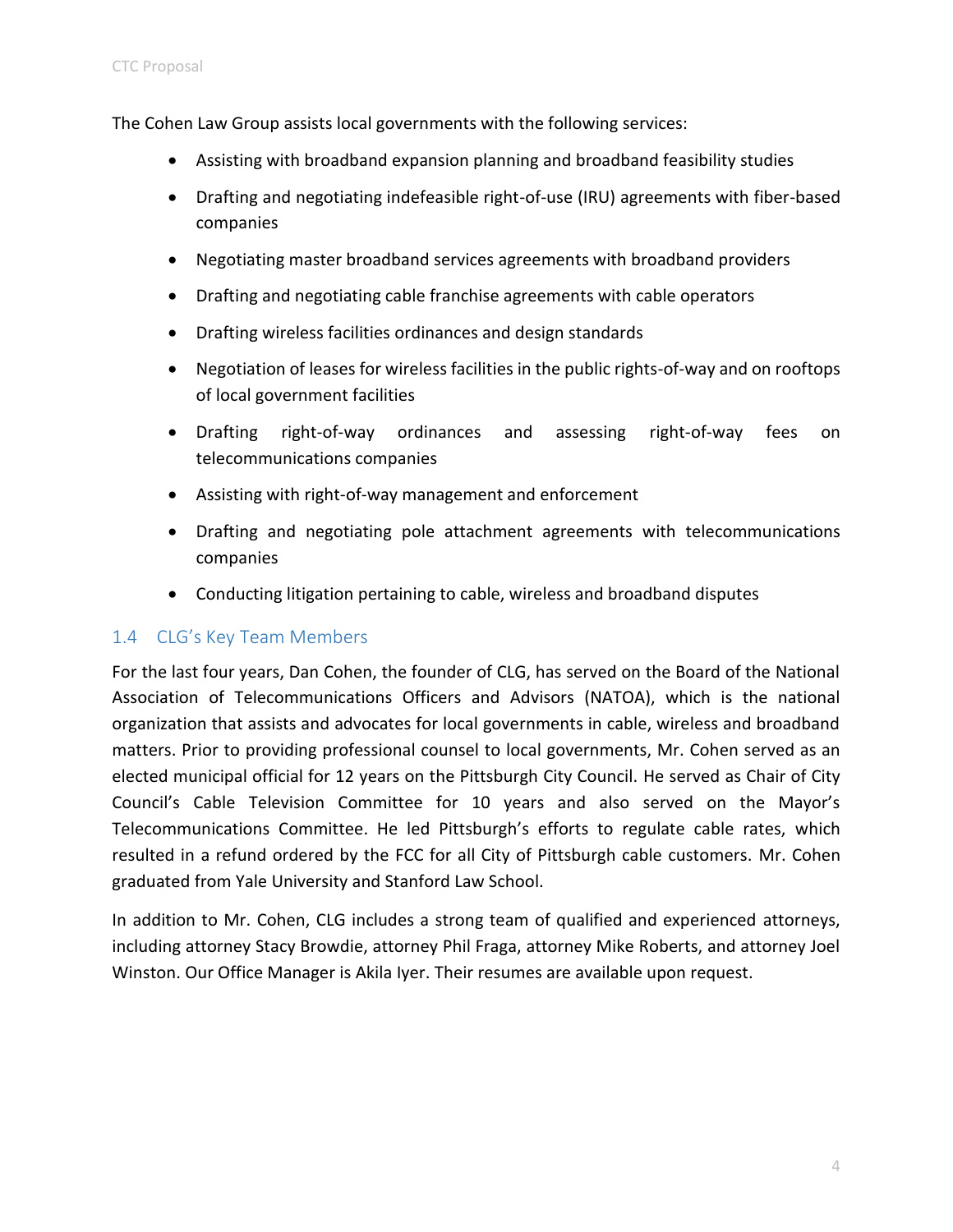# <span id="page-7-0"></span>2 Broadband Delivery and Telecommunications Knowledge

## <span id="page-7-1"></span>2.1 CTC's Demonstrated Knowledge

CTC has decades of proven experience supporting county governments and other local governments on broadband strategy, grant strategy, needs assessments, business planning, and network engineering in rural, suburban, and city environments. The sample projects we describe below illustrate our knowledge and record of success in helping local governments assess their broadband gaps and develop technical and programmatic solutions for meeting the needs of underserved and unserved residents. We have also been instrumental in developing publicprivate partnership strategies and leading negotiations in many of these communities.

In addition to the projects described below, CTC has performed broadband needs analyses or other broadband-related studies for the following local government clients that are home to major universities:

- Atlanta our work was a collaboration between the city government and Georgia Tech
- Baton Rouge, La. Louisiana State University was a key stakeholder in our work
- Bloomington, Ind. Indiana University's IT department was a key stakeholder
- Boston (Boston University, Northeastern University)
- Boulder the University of Colorado's telecommunications law program was a key stakeholder
- Cambridge, Mass. (Harvard, MIT)
- Lawrence, Kan. the University of Kansas' IT department was a key stakeholder
- Madison, Wis. (University of Wisconsin)
- Newark, Del. (University of Delaware)
- New Haven, Conn. (Yale University)
- Palo Alto, Calif. (Stanford University)
- Princeton, NJ our work was for Princeton University
- Seattle/King County (University of Washington)
- Urbana-Champaign, Ill. our work was for a collaboration among the two cities and the University of Illinois

#### <span id="page-7-2"></span>Carroll County, Maryland

CTC engineers and analysts developed a broadband strategic plan for rural Charles County in 2021. Drawing on a range of data sources, as well as our own extensive desk surveys, we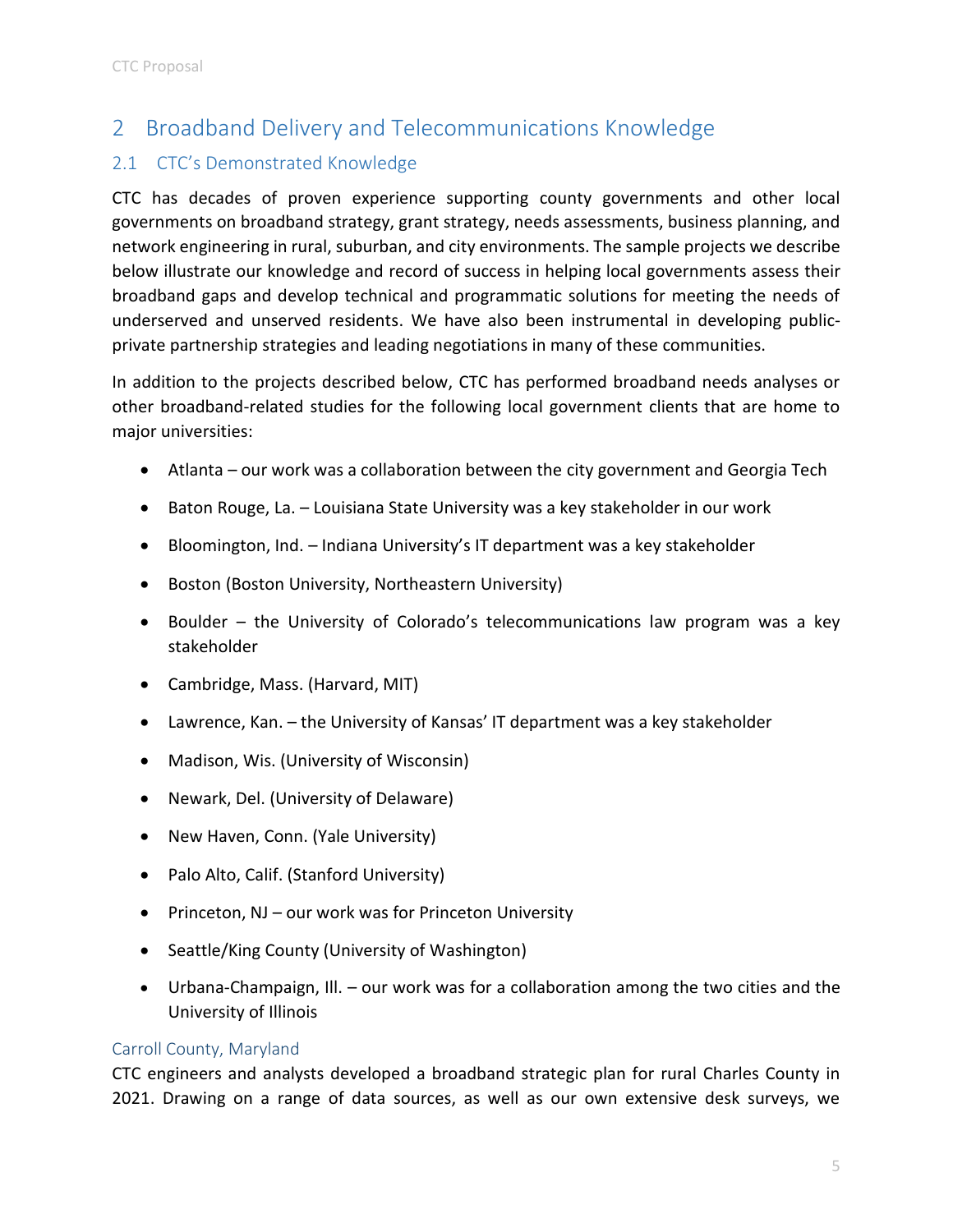identified gaps in broadband availability among the County's residents and businesses. We then developed a sample fiber optic network design as potential technical solutions. The design built on the County's existing backbone fiber network, which reduced the likely fiber-to-the-premises construction costs. The analysis provided a baseline with which to evaluate potential partner cost estimates, and gave County leaders a sense of the overall costs and funding amounts that would incentivize such partners.

## <span id="page-8-0"></span>Charles County, Maryland

CTC engineers and analysts developed a broadband strategic plan for rural Charles County in 2019 and 2020. Drawing on a range of data sources, as well as our own extensive desk and field surveys, we identified gaps in broadband availability among the County's residents and businesses. We then developed sample fiber optic and fixed wireless designs as potential technical solutions, as well as total cost of ownership estimates. These elements demonstrated that in almost all areas of the county, fiber-to-the-premise constituted the most cost-effective and scalable solution over the long term.

The analysis also provided a baseline with which to evaluate potential partner cost estimates, and gave County leaders a sense of the overall costs and funding amounts that would incentivize such partners. With this analysis, CTC helped identify a suitable partner and a partnership model and supported the County in its partnership negotiations. We also presented recommendations for how to strategically form a partnership that would be competitive for state and federal grant applications.

We helped the County develop its successful \$2.9 million grant application to the State of Maryland Office of Rural Broadband in 2020, $1$  and assisted the County in term sheet development and negotiations with its private partner.

#### <span id="page-8-1"></span>Fayette County and City of Lexington, Kentucky

CTC prepared a broadband feasibility study to help the Lexington-Fayette Urban County Government (LFUCG) understand the challenge of meeting broadband needs in the rural areas of Fayette County, and to develop cost estimates and potential strategies for meeting those needs. CTC evaluated the County's current broadband supply and demand, and potential approaches to filling that gap—through public–private partnership, middle-mile fiber, or a fiberto-the-premises (FTTP) network.

We found that businesses in the rural areas of Fayette County had very limited broadband connectivity options, and service providers had no active plans for widespread deployment. A major reason for the lack of service was the high cost of buildout in low-population-density areas; we estimated that the cost of network construction in the County was nine times higher than the cost of construction in the City of Lexington.

<sup>1</sup> <https://www.charlescountymd.gov/Home/Components/News/News/2437/400>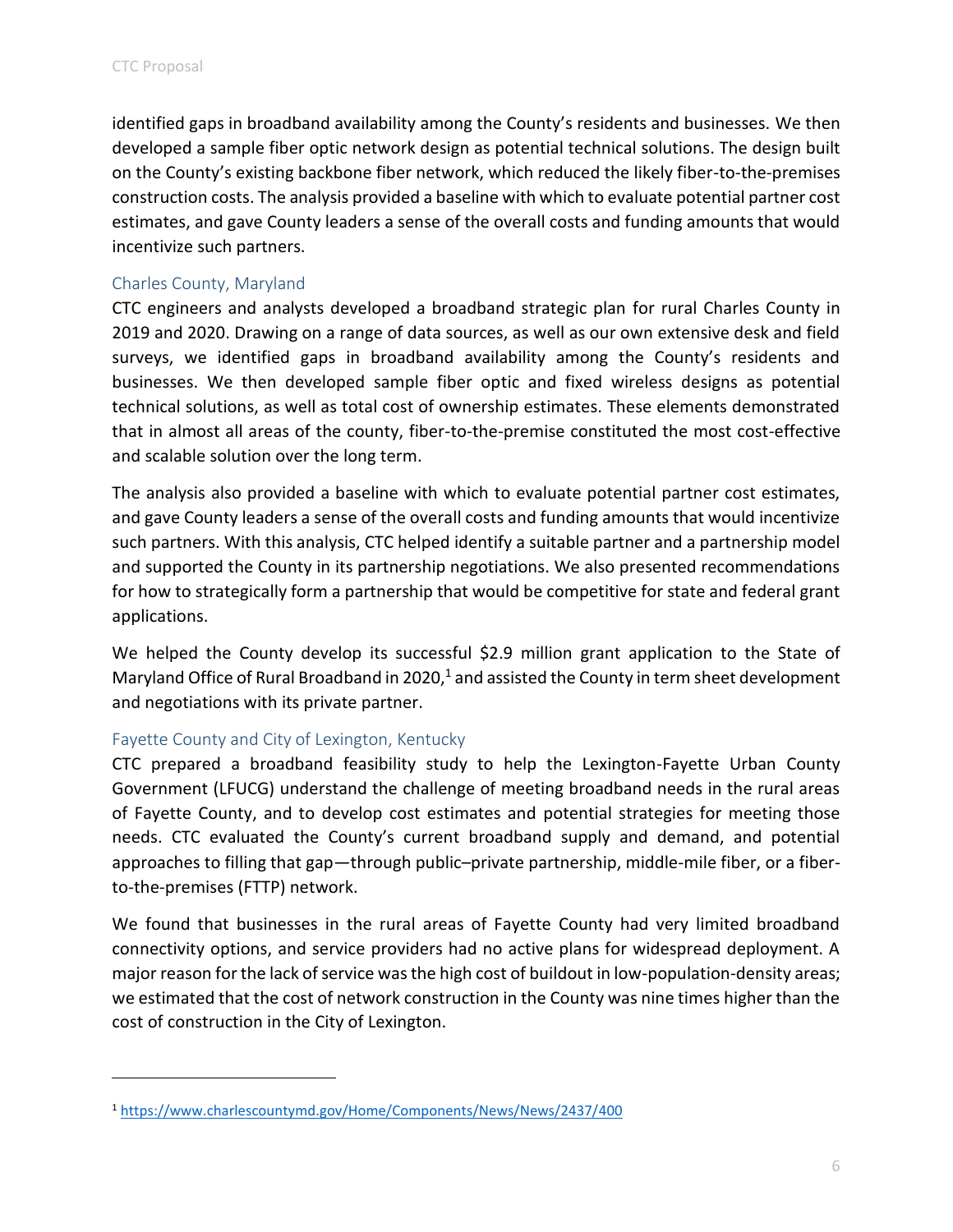To illustrate LFUCG's options, CTC's engineers undertook two system-level design and cost estimation efforts for networks in the Fayette County area of the LFUCG: middle-mile and FTTP.

Following the County's decision to move forward with a public-private partnership approach, CTC helped the City negotiate a partnership with MetroNet, which currently is constructing a fiber network under an agreement that shifts most of the financial risk to the private company.<sup>2</sup>

## <span id="page-9-0"></span>Garrett County, Maryland

CTC developed Garrett County's successful application to the U.S. Department of Commerce's Economic Development Administration (EDA) broadband grant program in fall 2020. We currently are engaged in broadband strategic planning efforts for this long-time client.

We previously helped the local government with engineering and strategic and business planning for expansion of middle-mile fiber—then helped the County negotiate with a private partner to leverage that fiber to support the deployment of a fixed-wireless broadband network.

The private partner is matching the public investment with its own capital and will assume operating risk. The County contribution (which was matched with development funds from the Appalachian Regional Commission—following a successful grant application that CTC developed with the County) made the economics of this opportunity attractive to the private partner.

The fixed wireless "TV White Spaces" network will serve up to 3,000 currently unserved homes in the most remote parts of the County.

This innovative technical solution to the County's lack of broadband was featured in a "Motherboard" article, "Rural America Is Building Its Own Internet Because No One Else Will" [\(https://motherboard.vice.com/en\\_us/article/paax9n/rural-america-is-building-its-own](https://motherboard.vice.com/en_us/article/paax9n/rural-america-is-building-its-own-internet-because-no-one-else-will)[internet-because-no-one-else-will\)](https://motherboard.vice.com/en_us/article/paax9n/rural-america-is-building-its-own-internet-because-no-one-else-will).

#### <span id="page-9-1"></span>Greene County, Pennsylvania

CTC currently is working with Greene County to develop a data-led approach to design potential network solutions and a grant strategy to deploy infrastructure that will enable affordable, equitable broadband access and support economic development efforts. Our work in Greene County began with a methodological approach to data collection, including a comprehensive review of existing assets and a wide variety of existing data sets. We will augment this analysis with the collection of new data through statistically valid residential market research and CTC's hosted online speed test survey. These data will be used to define service gaps and determine the best technology solution for each area of Greene County, which will inform partnership and grant application strategy.

<sup>&</sup>lt;sup>2</sup> For more details, see[: https://www.kentucky.com/news/local/counties/fayette-county/article217385750.html.](https://www.kentucky.com/news/local/counties/fayette-county/article217385750.html)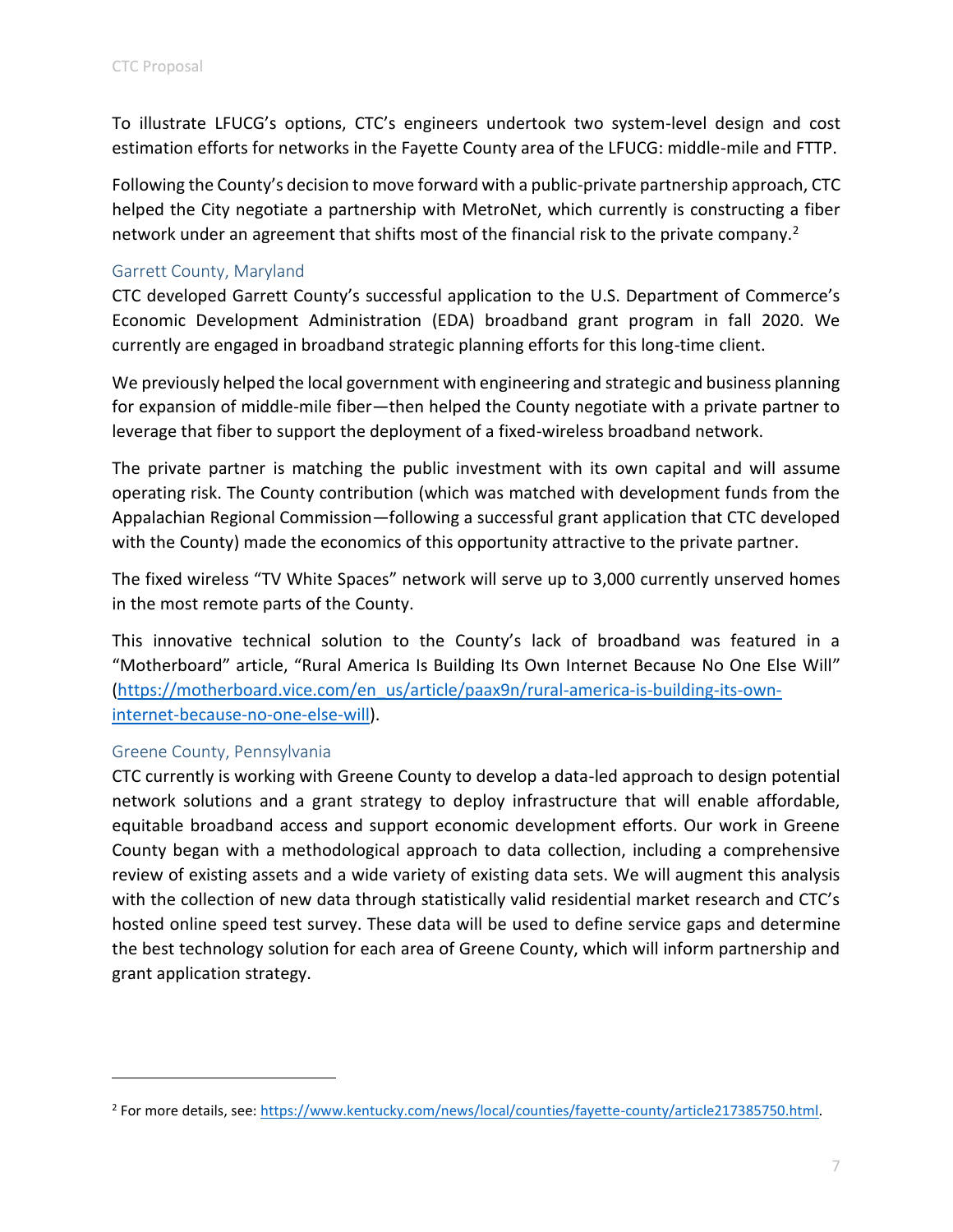## <span id="page-10-0"></span>King County, Washington

CTC' currently is engaged in a project comprising high-level strategic design, analysis, and business case development. That effort follows on a significant year-long effort to develop detailed mapping and related analysis of unserved and underserved areas of King County.<sup>3</sup>

King County is home to 2.2 million people and the dense city of Seattle, but also sparsely populated mountainous regions, unincorporated rural communities, multiple bodies of water, and many populated islands.

Given the County's challenging topography, range of local governing jurisdictions, and tremendously varied population density across its 2,100 square miles, we developed an innovative approach and methodology to developing the data and map insights the County needs. We are evaluating FCC Form 477 data about broadband services available in the County, evaluating Connect America Fund (CAF II) funding areas, identifying and analyzing relevant state, federal, County, and commercial datasets for insight into where communications infrastructure exists, reviewing existing cable franchise agreements throughout the County, analyzing the County's GIS-based population density data to identify areas where cable infrastructure is required, and estimating demand based on the results of our survey work in other communities, Pew research, and other reputable data sources.

Based on these inputs, we are building a comprehensive dataset and map of where there is broadband and where there is not within the unincorporated parts of the County. This mapping exercise will be a foundational element of our analysis and recommendations related to identifying potential solutions for expanding broadband service in unserved and underserved portions of the County.

## <span id="page-10-1"></span>Lancaster County, Pennsylvania (Economic Development Company of Lancaster County)

Using a variety of industry-accepted evaluation methods, CTC is identifying current broadband use and needs among the County's residents and businesses—as well as a general overview of available services (and, by extension, an understanding of the locations of the County's unserved and underserved areas). We will then develop potential technical solutions that could form the basis for a strong grant or loan application (federal or state) and future public-private partnership planning. The outcome of the engagement will be a strategic plan that provides clear direction on how the EDC, a private partner, the County government, or a combination of entities could execute on a grant strategy.

#### <span id="page-10-2"></span>City of Lancaster, Pennsylvania

CTC developed a strategic plan to enable the City to maximize the benefits of existing fiber the City received from a private ISP. We also developed a recommended plan for incremental, low-

<sup>3</sup> <https://www.ctcnet.us/publications/broadband-access-study/>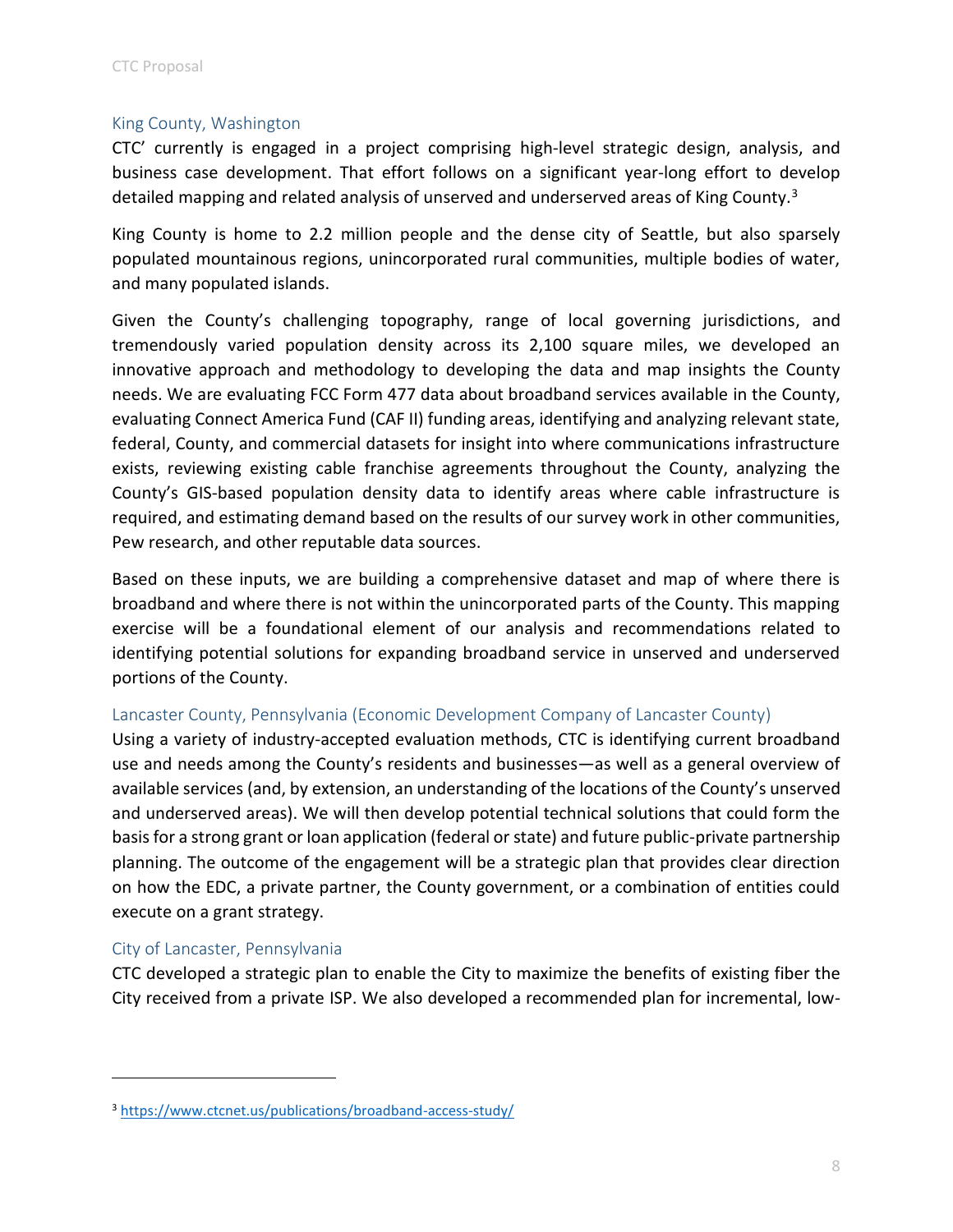risk expansion of that infrastructure to create revenue and other benefits. And we advised on mitigating pole attachment issues.

#### Multnomah County, Oregon

CTC prepared an extensive fiber-to-the-premises feasibility study for the County in 2020.<sup>4</sup> The report was commissioned to consider the feasibility of a publicly owned and operated fiber-tothe-premises network to serve residential and business customers throughout Multnomah County. CTC's engineers and analysts developed candidate fiber and wireless network designs and cost estimates; prepared financial analyses; conducted statistically valid market research of residents and businesses; and explore partnership models and approaches.

#### <span id="page-11-0"></span>Pierce County, Washington

In 2020, CTC worked working with Pierce County—which includes both the city of Tacoma as well as large swaths of rural geography—to develop a strategy to secure federal and state grant funding based on rigorous data collection and the identification of well-defined service areas.

Our approach includes first developing reliable broadband availability data to give the county a better understanding of where gaps exist and to determine grant eligibility. CTC is working to map the areas of the county where broadband is deficient using several sources of data, including available FCC Form 477 data, Connect America Fund funding areas, USDA's map of existing grantees, relevant County datasets, relevant commercial datasets, existing cable franchise agreements, and desk survey data.

Together, these data will serve as a foundation to develop potential technical solutions that could form the basis for a strong grant or loan application and a future private partnership.

#### <span id="page-11-1"></span>Summit County, Colorado

A rural county deep in the Rocky Mountains, Summit County is known for resorts that attract visitors year-round. Despite its proximity to significant communications infrastructure, and the demand created by its residents and visitors, some parts of the County lack sufficient access to reliable and robust broadband.

To identify strategies that will help the County reach its goals—improved broadband connectivity for residents, businesses, and public safety users; greater digital inclusion; the delivery of municipal services; governmental cost savings; and more efficient "connected government" the County hired CTC to evaluate existing communications infrastructure, conduct outreach to the cellular carriers; evaluate potential solutions (including partnerships); and develop requests for information (RFI) to seek partners willing to engage on wireless or fiber-to-the-premises (FTTP) deployment in the County.

CTC and the County conducted a comprehensive needs assessment session to understand the County's goals and objectives for the project. CTC then evaluated the existing wired and wireless

<sup>4</sup> <https://www.ctcnet.us/publications/fiber-to-the-premises-feasibility-study/>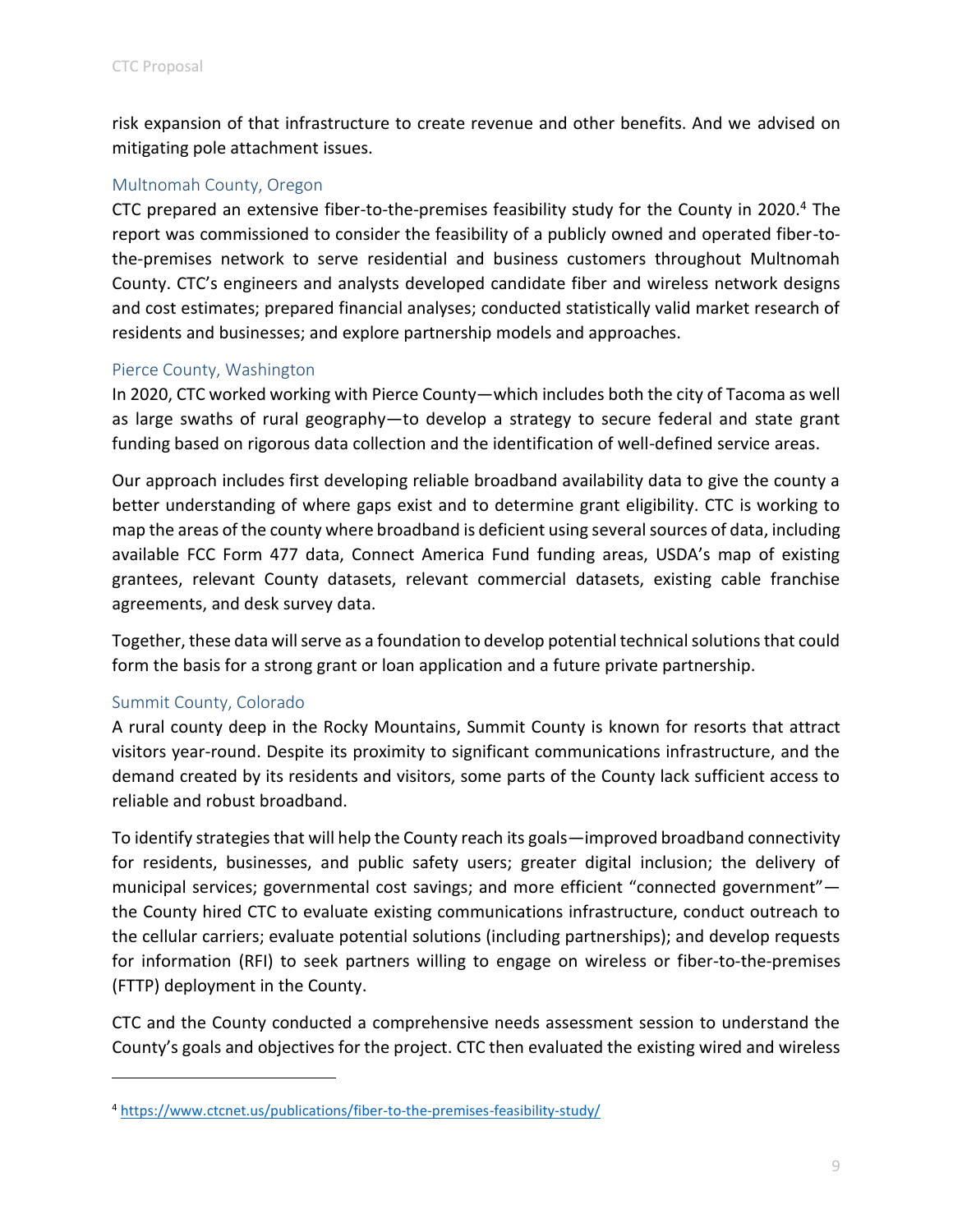communications infrastructure and services; spoke with the town managers/mayors, affected citizens, and other stakeholders to gather insight and information; and facilitated discussions with cellular carriers and tower companies that could potentially fill the coverage gaps.

To seek input on options for public–private partnerships, CTC developed and assessed responses to two requests for information (RFI): one for fiber-to-the-premises (FTTP) throughout the County and one for wireless broadband, primarily targeting the County's unserved areas. We also developed a high-level design and cost estimate for a County-implemented wireless broadband solution for the unserved areas.

CTC's work with the County resulted in igniting discussions with major carriers who may be able to fill the coverage gaps in the County. These conversations have been instrumental in the County establishing good relationships with private carriers that have the potential to provide additional coverage in areas of the County.

## <span id="page-12-0"></span>Talbot County, Maryland

In July 2020, the U.S. Department of Agriculture announced it had awarded a \$13 million grant to Easton Utilities in Talbot County to deploy fiber-to-the-premises in all the unserved parts of the County. This grant is the culmination of years of work CTC did in partnership with Talbot County, which included developing strategy for addressing the County's rural broadband gaps; identifying and negotiating with Easton Utilities as the County's partner; supporting preparation of the grant application; testifying before the County Council regarding the potential and terms of the partnership; undertaking a scientific study of the market to support the grant application; and providing ongoing guidance to the County and Easton Utilities while the application was submitted and reviewed.

We previously assisted the County in evaluating its process for siting new cellular towers. We examined the areas of the County where cellular coverage existed, as well as areas where service was not available or where service was deemed to be inadequate. We assisted the County in developing a more systematic approach. Our report addressed a variety of factors that needed to be understood in order to provide for an intelligent and fair distribution of cellular communications towers within the County. The report focused on technical and engineering issues, zoning, the concerns of nearby residents, and land availability—all of which will need to be weighed to optimize voice and broadband service availability while minimizing the impact of wireless structures.

#### <span id="page-12-1"></span>State of Pennsylvania – KINBER

CTC provided the Keystone Initiative for Network Based Education and Research (KINBER), a statewide fiber optic network in Pennsylvania and recipient of a \$99.6 million federal grant, with extensive support in developing its business model and pricing schedule. Our team conducted interviews with KINBER project stakeholders to assess the statewide market for networking services. We combined this information with our in-depth knowledge of public sector networking initiatives, markets, and pricing schedules. We then presented different business model scenarios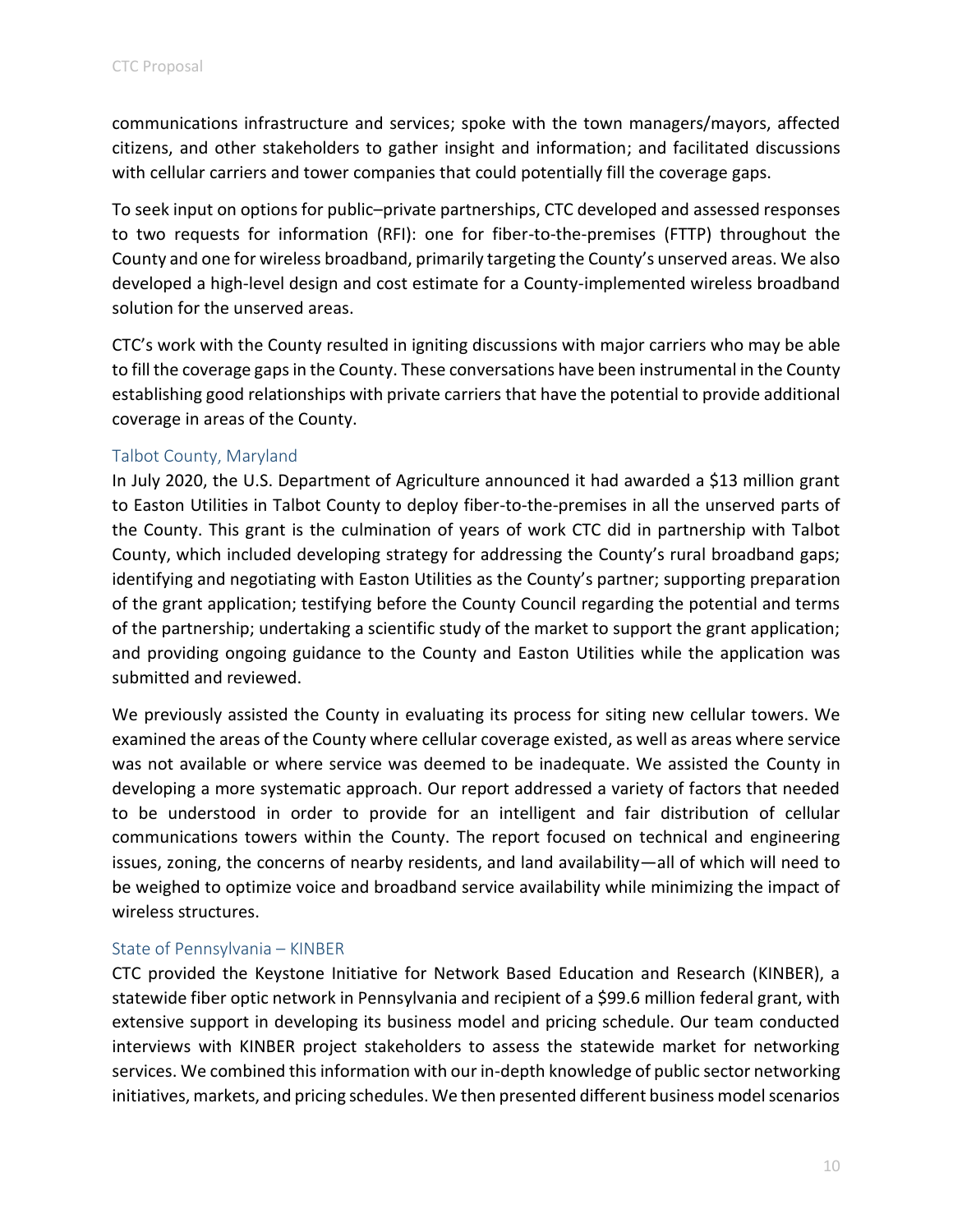based on varying take rates of the networking services offered. We gave preliminary marketing advice and conducted initial outreach on behalf of KINBER to potential new members. CTC also prepared engineering advice for how to cost-effectively provide networking services.

## <span id="page-13-0"></span>City of Bloomington, Indiana

CTC led a study and analysis of "digital equity" gaps affecting the City's low-income or otherwise disadvantaged population in their use of the broadband internet. Our goal for the study, which included a statistically valid survey, was to help the City better understand the gaps—including those related to broadband access, affordability, digital skills, and device ownership—that may be preventing some residents from making the most effective, meaningful use of broadband. Based on the research and data gathered, we developed an actionable plan of steps that could be taken by both the public and private sectors to address those challenges.

CTC has also supported the City's efforts to develop ubiquitous, Gigabit-class broadband. We collaborated with City staff and other stakeholders to facilitate a public symposium and related communications materials on the value of next-generation infrastructure. We performed indepth analysis of the local broadband market and fostered engagement with a range of public and private stakeholders. CTC's analysts and engineers also assessed the City's existing assets, prepared a competitive assessment of broadband services, benchmarked the City's broadband availability, and developed high-level engineering and cost estimates. Additionally, our team developed and administered an RFI to gauge public-sector interest in partnering with the City to achieve its broadband goals.

#### <span id="page-13-1"></span>City of Cambridge, Massachusetts

CTC conducted a pioneering digital equity study to develop data and strategies for closing the city's digital divide as it pertains to broadband access, broadband affordability, access to devices, and acquisition of skills necessary to effectively use broadband and computers. The study included two mail surveys, extensive stakeholder engagement, a market assessment, and preliminary engineering and cost analysis related to bringing competing high-speed internet service to certain public housing complexes. The study established a clear understanding of factors affecting residents' ability to access and use broadband, and provided a strategy roadmap that included a range of programmatic and infrastructure solutions, including pilot initiatives.

#### <span id="page-13-2"></span>City of Dallas and Dallas Independent School District

Working with the Dallas Independent School District, the City of Dallas, and the regional "Internet for All" coalition (i.e., the Dallas ISD and City's collaboration with Dallas County, Dallas College, and other independent school districts within the Dallas region), CTC developed a comprehensive set of solutions for ensuring all students have access to high-speed home broadband service.

CTC presented our findings to the City in June 2021. We began the engagement in late summer 2020 with fast-paced efforts to gather initial data, capitalize on existing incumbent service availability, and develop potential pilot solutions for quickly serving unconnected students. We conducted research to identify, quantify, and understand the nature of the digital divide affecting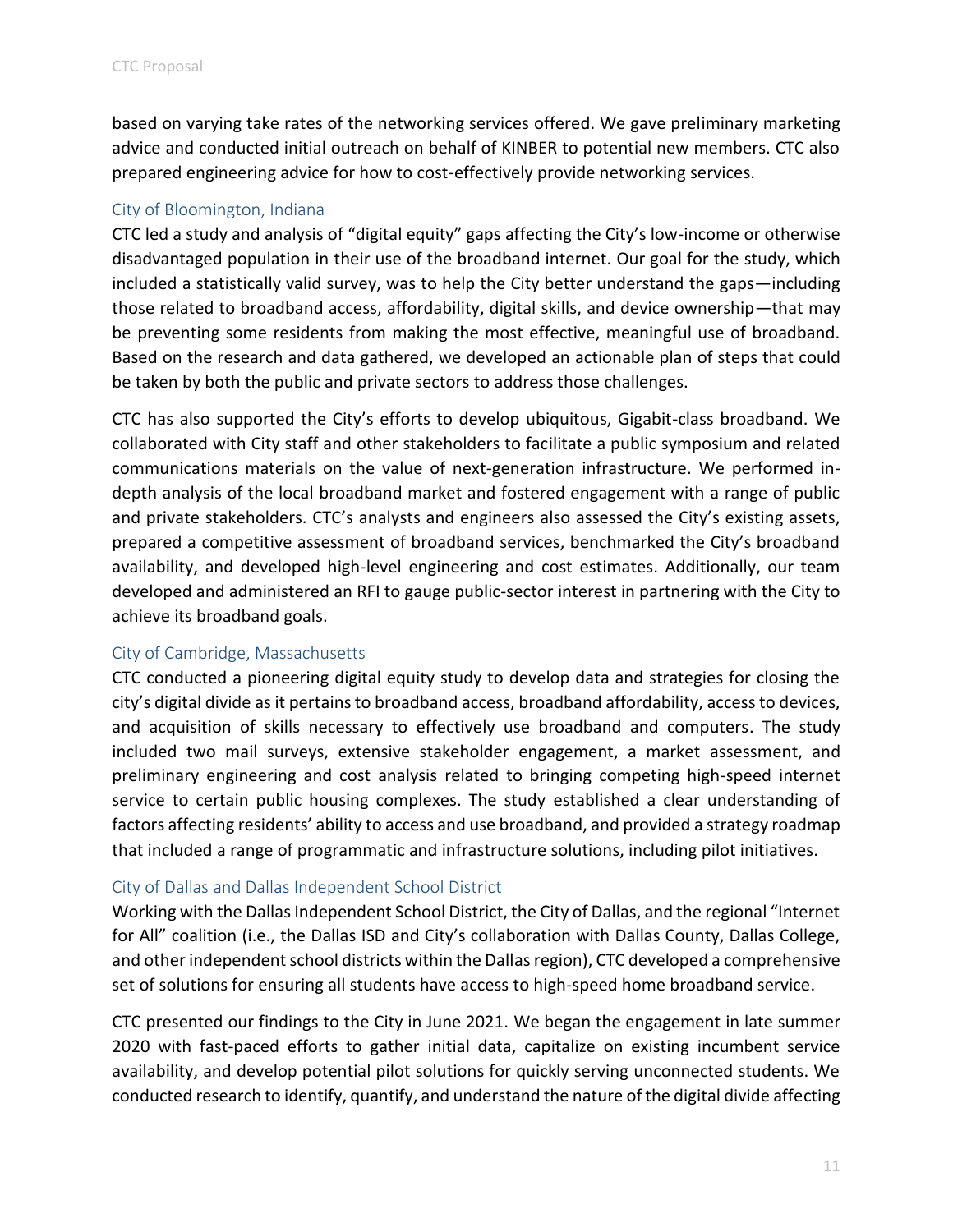students (and Dallas residents more broadly). Then, over the course of an engagement that comprised extensive community engagement, pilot network deployments, and analysis of federal grant opportunities, we developed a longer-term strategy that encompassed infrastructure, subsidies, and programmatic solutions as means by which Dallas ISD and the City might sustainably bridge the digital divide affecting students and residents.

#### <span id="page-14-0"></span>City of Madison, Wisconsin

CTC wrote a fiber-to-the-premises (FTTP) feasibility study for the City in mid-2016.<sup>5</sup> Over the course of the engagement, CTC engineers and analysts inventoried the City's key physical infrastructure, including the Metropolitan Unified Fiber Network (MUFN); conducted interviews with representatives of City departments and stakeholders; researched the region's available broadband services and costs; evaluated potential public–private partnership business models; and developed pro forma financial statements for a City-owned fiber network. In addition to those tasks, CTC conducted residential market research to supplement the report's findings, and to help gauge the community's interest in broadband.

CTC recently began a citywide audit and inventory of conduit, fiber, and splice information for the Madison Unified Fiber Network (MUFN) outside plant network.

#### <span id="page-14-1"></span>City of Pittsburgh

CTC advised the City on a plan to expand its municipal fiber infrastructure in coordination with state and private sector efforts. As technical and strategic advisers, we developed an approach to replace the City's existing leased network services with dark fiber operated by the City.

#### <span id="page-14-2"></span>City of Westminster, Maryland

The Westminster model that CTC pioneered is the most influential broadband public–private partnership in establishing the model of city-owned fiber and private use of that fiber. This demand-driven model was the first of its kind. (For more details, see CTC's website: [http://goo.gl/h14Lqi.](http://goo.gl/h14Lqi))

The construction of the City's FTTP network and its groundbreaking partnership are the culmination of a multi-year engagement with CTC. CTC first prepared an FTTP feasibility study, cost estimate, and business case for the City in 2012 and 2013. Our report, which focused on maximizing available backbone network connectivity, included a technical design and cost estimates for two last-mile FTTP pilot projects (one focused on residential customers, one focused on businesses).

Based on the strength of the City's commitment to its principles, and the outcome of the feasibility analysis, the City decided to move forward with the small-scale pilot projects. As that focused construction began, CTC continued to work closely with the City to establish its principles and risk tolerance, then designed a potential public–private partnership model that would

<sup>&</sup>lt;sup>5</sup> The final report is available on our website[: http://www.ctcnet.us/news/city-of-madison-releases-ctc-report/](http://www.ctcnet.us/news/city-of-madison-releases-ctc-report/)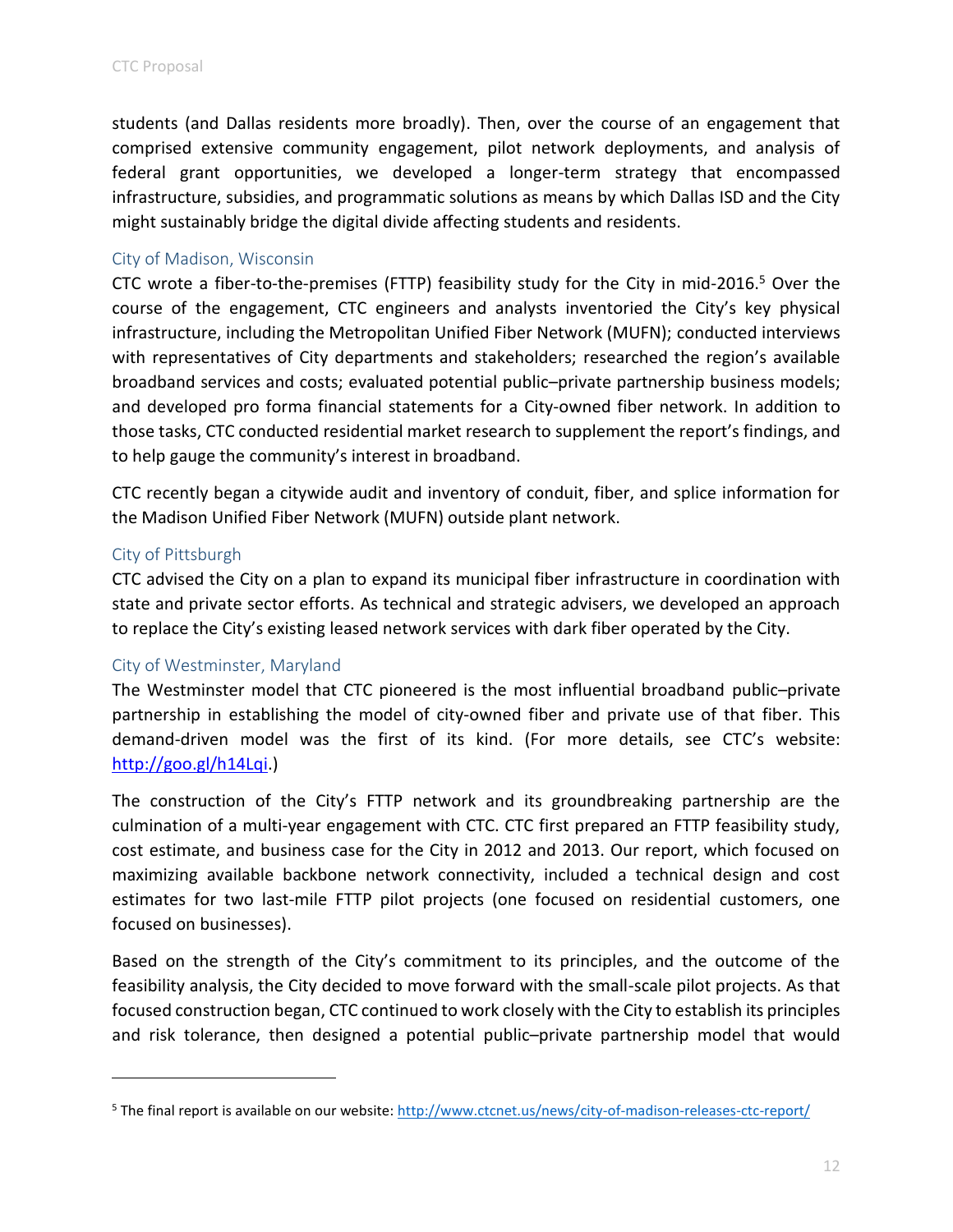achieve a balance between those guiding forces. We established the City's preferred role in each aspect of network construction and operations, developed criteria for evaluating potential partnerships, and develop a financial analysis tool to model a range of assumptions.

We then wrote an RFP to identify a private partner that would assume operating risk in providing services to the public over the City's FTTP infrastructure. The RFP led to successful negotiations, led by CTC President Joanne Hovis, and the announcement of a first-of-a-kind partnership with Ting Internet.

## <span id="page-15-0"></span>2.2 CLG's Demonstrated Knowledge

Dan Cohen and his colleagues at the Cohen Law Group in Pittsburgh will provide his knowledge of the legal complexities involved in the project, including Pennsylvania Public Utility Commission rules and other State and County regulations regarding rights-of-way and public easements.

The Cohen Law Group is well versed in the laws and regulations pertaining to telecommunications matters. At the federal level, CLG has been actively involved with various FCC proceedings that are important to local governments. This includes filing many petitions and comments before the FCC in key proceedings. For example, in 2018, our law firm filed comments on behalf of Charles County, MD, Clackamas County, OR, the City of Rochester, NY and MassAccess in a proceeding pertaining to the reduction of cable franchise fees to local governments. CLG has also lobbied individual FCC Commissioners regarding public policy issues that impact local governments. Finally, in 2021, Dan Cohen has Chaired the Policy & Legal Committee for NATOA, which is a committee of local government attorneys focused on public policy issues in the telecommunications field at the federal level.

At the state level, CLG has worked closely with the Pennsylvania Municipal League (PML), the Pennsylvania State Association of Boroughs (PSAB) and the Pennsylvania State Association of Township Supervisors (PSATS) on cable, wireless and broadband issues on behalf of local governments. Our attorneys have also filed comments (and encouraged our clients to file comments) with the Pennsylvania Public Utilities Commission (PUC) on behalf of local governments. For example, in 2017-18, we represented all of the Pennsylvania municipal associations in successfully persuading the PUC to reverse its position that wireless contractors are "public utilities" under the PA Public Utility Code. Our law firm has also worked with state legislators in both chambers on telecommunications issues, most recently with respect to legislation pertaining to wireless facilities regulation by local governments.

The Cohen Law Group also has expertise in **state legislation that could affect (or at least help inform) the Centre County Strategic Broadband Plan**. Pennsylvania Act 183 conditionally prohibits local governments from providing broadband services to the public for a fee. The conditions to providing such service directly include: 1) whether such broadband service (at the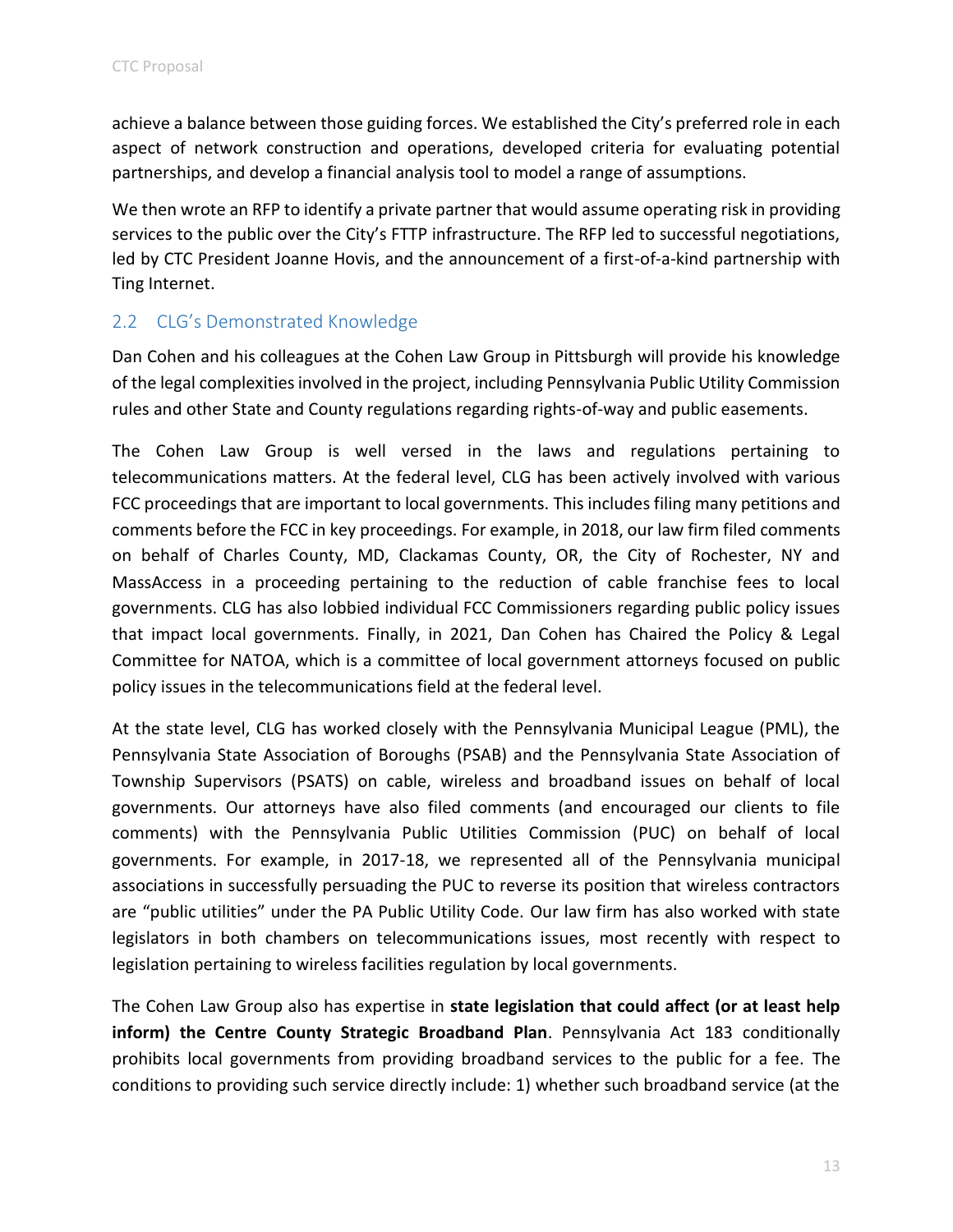speeds desired by the local government) are already provided by the incumbent local exchange carrier (ILEC); and 2) the ILEC declines to provide such services within 14 months of a request by a local government. Act 183 requires local governments to submit an application to the company outlining its broadband plans and specifications. The company may then elect either to upgrade its network to provide such services at such specifications within 14 months or decline to upgrade its network and allow the local government project to move forward.

The following are a few selected projects performed by CLG and related to the project being considered by Centre County:

#### <span id="page-16-0"></span>City of Pittsburgh: NetPGH

Since May of 2020, our law firm has assisted the City of Pittsburgh with the legal components of the RFP and bid award process for the deployment of a unified high-speed broadband network, known as NetPGH, connecting all 131 City facilities. These facilities currently reside on disparate institutional networks and consolidating them into a single network controlled by the City will significantly improve the delivery of core municipal services to City residents and businesses.

In addition to vastly improving communications within City Departments, NetPGH will have a direct impact on external City programs. Solely by way of example, NetPGH will enable the expansion of the City's Rec2Tech program, a multimillion dollar program that will convert aging recreation centers throughout the City into digital learning labs. It will also advance the Smart Corridors initiative to improve traffic efficiency and help prioritize public transportation, cyclists and pedestrians. It will also deploy public Wi-Fi in City parks. These are just a few of the benefits that will be realized from the creation of NetPGH.

#### <span id="page-16-1"></span>Keystone Initiative for Network-Based Education and Research (KINBER)

CLG worked with the Pennsylvania non-profit KINBER (the Keystone Initiative for Network Based Education and Research) with respect to a key project. KINBER built and manages an 1800-mile broadband network that runs through 51 of Pennsylvania's 67 counties. The funding to build this network came from a \$99 million grant that KINBER was awarded by the National Telecommunications and Information Administration (NTIA).

On behalf of KINBER, CLG negotiated an Indefeasible Right of Use (I.R.U.) agreement with Sunesys, LLC. Through this agreement, KINBER granted Sunesys an exclusive IRU with respect to certain strands of fiber across its broadband network. The agreement provides, among other requirements, for significant payments in consideration from Sunesys to KINBER and the requirement that Sunesys abide by the open access requirements of the NTIA in operating the fiber strands.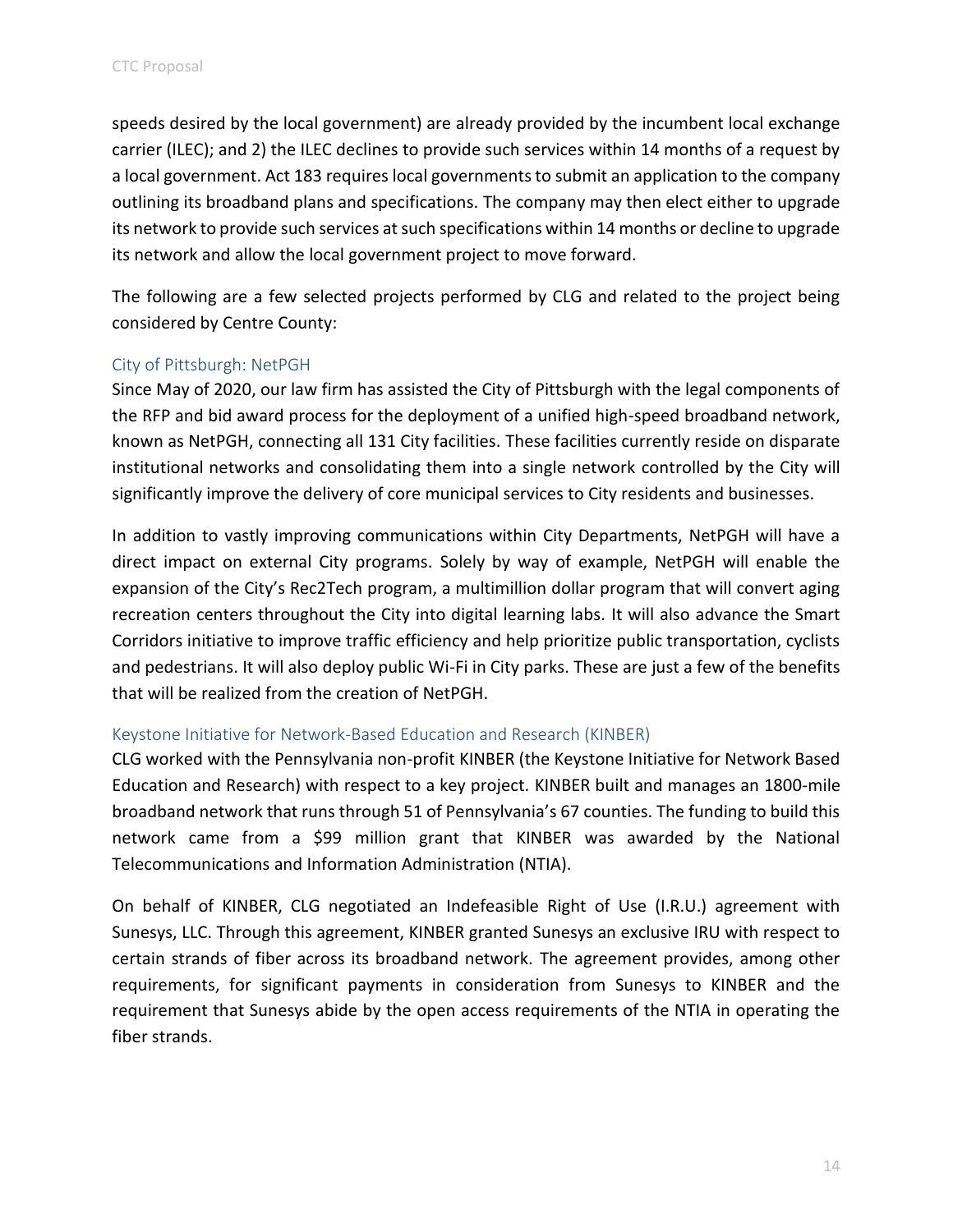#### <span id="page-17-0"></span>Pennsylvania Act 183 Applications

CLG assisted five counties in Pennsylvania in the filing of Act 183 submissions—Armstrong County, Cambria County, Clarion County, Indiana County and Lycoming County. Under current Pennsylvania law, local municipalities are prohibited from operating their own high-speed broadband networks unless the incumbent local exchange carrier (ILEC) is given a right of first refusal under Act 183. CLG prepared and submitted the applications in a manner that made it likely that the ILEC was unable to meet municipal demands, thereby freeing up the County to proceed with the broadband network. These projects required that CLG have an in-depth understanding of all aspects of a given municipal broadband project. All Act 183 applications submitted by the Cohen Law Group on behalf of municipal clients have been successful.

#### <span id="page-17-1"></span>Cable Franchise Negotiations in Pennsylvania

CLG has assisted hundreds of Pennsylvania municipalities in negotiating cable franchise agreements with their cable operators. Our attorneys are well-versed in federal law and FCC regulations pertaining to cable franchising. As a result of these negotiations, CLG has been able to obtain significant benefits for its clients, including increased revenue from the cable operators in the form of franchise fees and expanded build-out of the cable system to provide cable and internet services for more resident and businesses. As required by the federal Cable Act, we have also prepared our clients for public hearings on franchise renewal or conducted public hearings on their behalf. In 2019, we represented eight municipalities in Centre County (known as the Centre Area Cable Consortium) in negotiations with Comcast.

#### <span id="page-17-2"></span>Wireless Facilities Regulation

CLG has also assisted hundreds of Pennsylvania municipalities in drafting wireless facility management ordinances, primarily to manage wireless networks being constructed in the public rights-of-way. We have also worked with many of these municipalities in negotiating master wireless leases for these facilities. For example, since May of 2020, CLG has assisted State College Borough in preparing a wireless ordinance (and design guidelines) as well as negotiating wireless leases with wireless providers.

## <span id="page-17-3"></span>City of John Day, Oregon

Since 2018, CLG has assisted the City of John Day, Oregon in forging a partnership with Oregon Telephone Corporation (OTC) for a community-led high-speed broadband network in the City. Among other projects, this has included the drafting and negotiating of a Memorandum of Understanding (MOU) and an indefeasible right of use (IRU) agreement with OTC.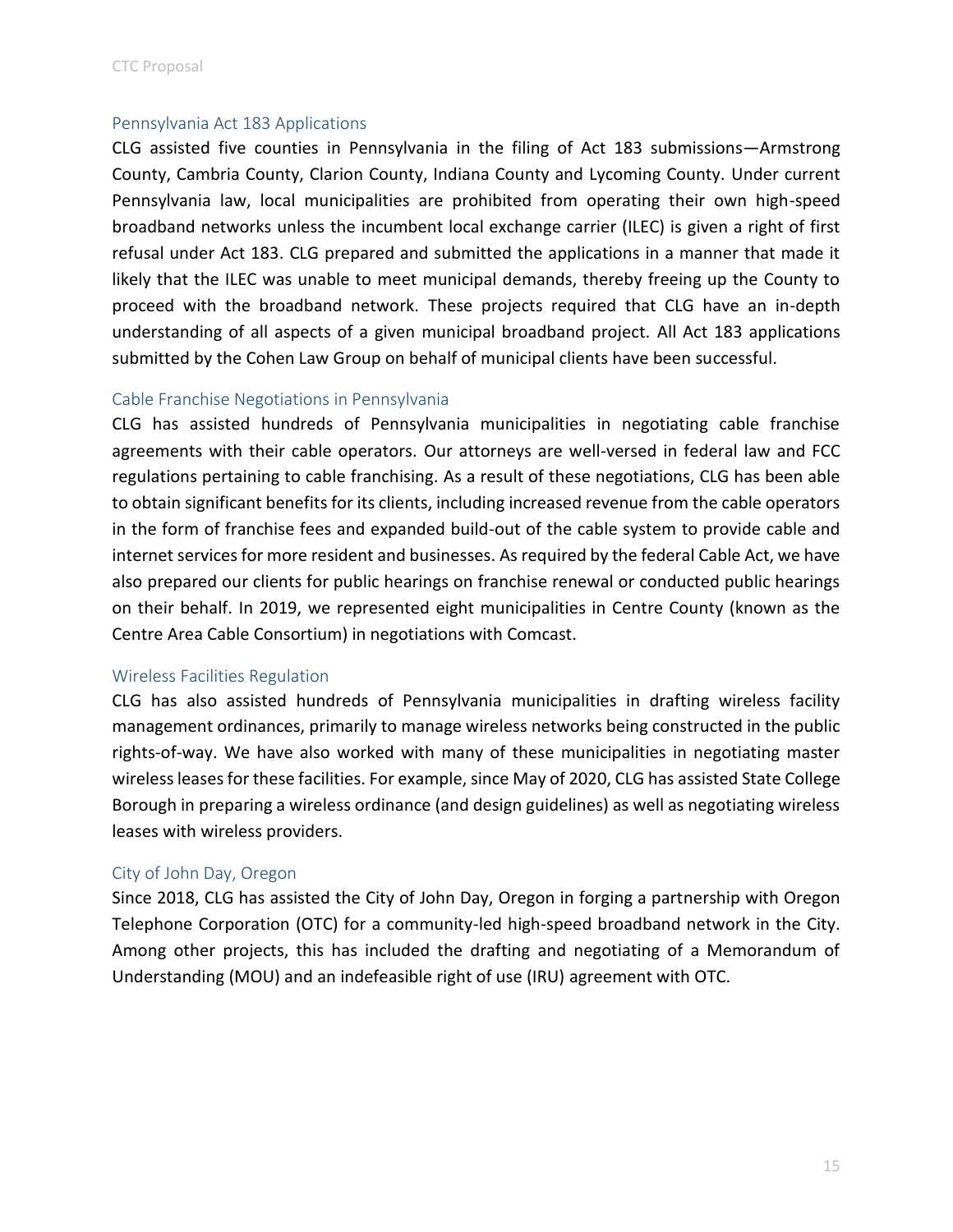# <span id="page-18-0"></span>3 Work Plan

We understand Centre County's need for enhanced broadband infrastructure and services in its unserved and underserved areas—because that need is similar to the needs of other large jurisdictions with rural and urban communities in Pennsylvania and nationwide.

We think of broadband as a critical service like electricity and water—yet broadband often is not equitably available. At a high level, this inequity is related to affordability and availability: Lack of affordability prevents some residents from adopting broadband service even where it is available, while lack of availability prevents other residents from accessing broadband service at any price.

Availability is typically the cause of digital divides in rural areas. The private sector will not build costly wireline infrastructure to reach all homes and businesses in rural areas because the potential return on investment is insufficient to justify the investment. The same dynamics apply to virtually all areas of rural infrastructure development. In the case of broadband, the issues are starker because broadband is traditionally thought of as an area of private investment, rather than public investment.

These challenging economics, which result largely from the portions of the County that have low population density, have real consequences for the community—affecting young people's access to education (including distance learning) and economic development in general.

Our scope of work represents a methodical approach to gathering the data and insight needed to develop a long-term broadband strategy and an actionable grant strategy for the County. We will focus on:

- 1. Developing an understanding of the gaps in broadband service across the County, in terms of underserved and unserved residents
- 2. Developing a candidate design and associated cost estimates for a broadband deployment project that might fill the County's broadband availability gaps—using bestfit technologies that may vary in different parts of the County (e.g., fiber-to-the-premises, fixed wireless, hybrid)
- 3. Developing a strong, well-documented justification for potential grant or loan applications (federal or state)—which may also support future efforts to attract private partners—to address affordability and availability challenges
- 4. Preparing legal instrument templates to assist the County in engaging an internet service provider and other potential private partners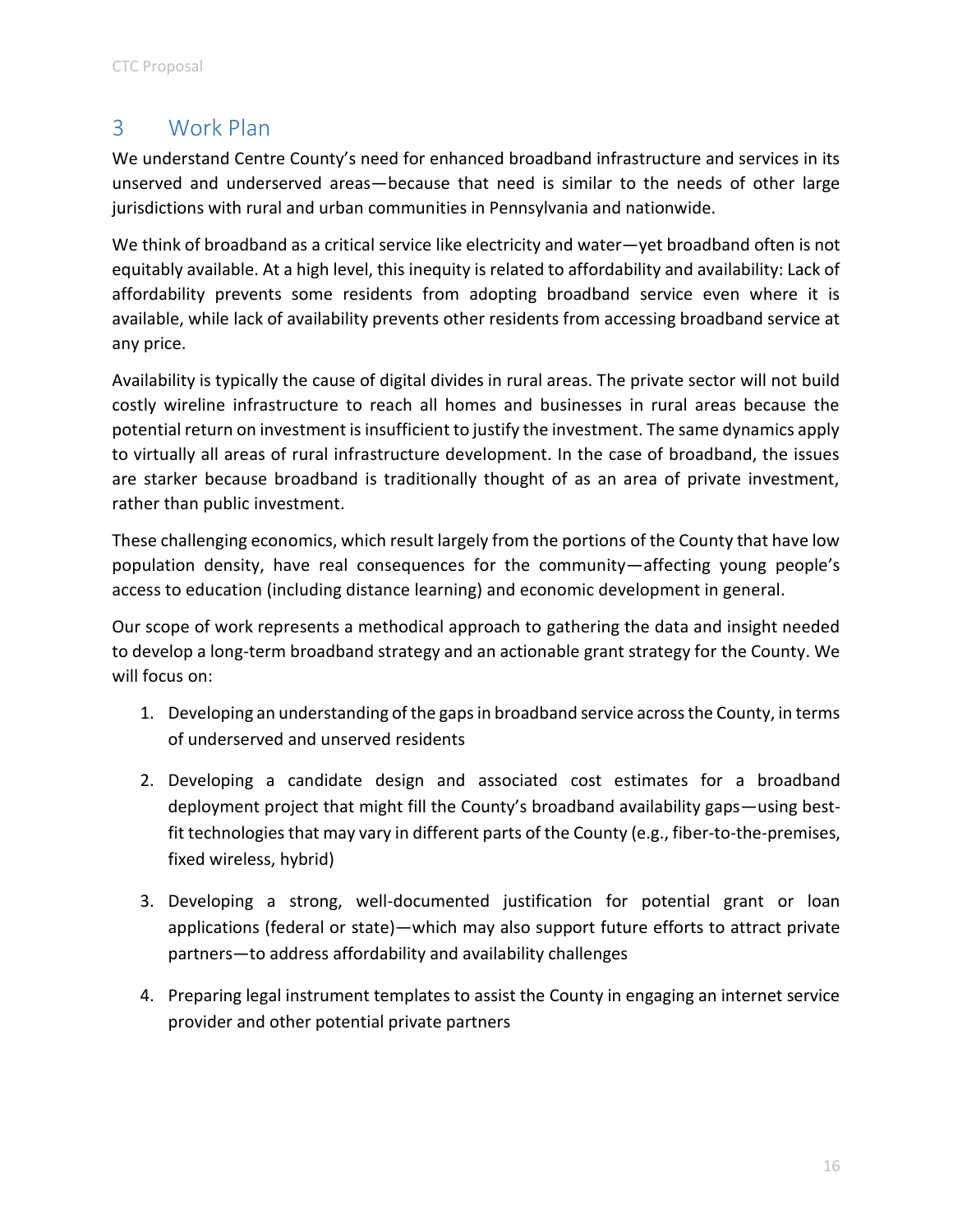Ultimately, we will seek to identify a clear path and strategy that would enable the County, a private partner, or some combination of entities to enable affordable, equitable broadband access to the County's residents.

## <span id="page-19-0"></span>Task 1: Assess and prioritize geographic areas and communities unserved and underserved by broadband

Our project team will initiate the project by meeting with the County's project team to discuss project goals and objectives, review relevant maps and documents, establish project parameters, and confirm the expected project timeline. We will discuss relevant federal and state grant opportunities, and potential public-private partnership approaches.

We will collaborate with the County on definitions of "unserved" and "underserved" to guide our work throughout the engagement; similarly, we will seek the County's guidance on defining which unserved and underserved areas should be considered priorities in terms of recommending broadband deployment projects.

Given the need to maintain social distance and limit the size of in-person gatherings, we recommend conducting the meeting over videoconference using our Teams platform or another one of your selection.

#### <span id="page-19-1"></span>Subtask A: Analyze existing broadband infrastructure

We will review any relevant maps, studies, documents, or data that the County can share with us—including the locations of communications towers and potential interconnection points, and GIS files showing known business and governmental facilities.

We will draw on a range of other, publicly available data sources, including the locations of anchor institutions, demographic data, and information about federal grant and subsidy awards (such as the Rural Digital Opportunity Fund<sup>6</sup>). We will also evaluate any anecdotal information about broadband deployment plans in the area (such as Atlantic Broadband's announcement that it will deploy new infrastructure).<sup>7</sup>

A CTC outside plant engineer will then conduct an extensive desk survey using available GIS maps, Google Earth imagery, and other relevant sources.

These data analyses will be a critical foundation for our assessment and prioritization of the unserved and underserved areas of the County. *They will also inform our recommended broadband delivery methods and technologies in Task 3.*

<sup>&</sup>lt;sup>6</sup> See CTC's interactive RDOF and CBRS auction award maps here: <https://www.ctcnet.us/analytics/> <sup>7</sup> "Atlantic Broadband to provide internet to rural communities," StateCollege.com, Sept. 10, 2021, [https://www.statecollege.com/centre-county-gazette/atlantic-broadband-to-provide-internet-to-rural](https://www.statecollege.com/centre-county-gazette/atlantic-broadband-to-provide-internet-to-rural-communities/)[communities/](https://www.statecollege.com/centre-county-gazette/atlantic-broadband-to-provide-internet-to-rural-communities/)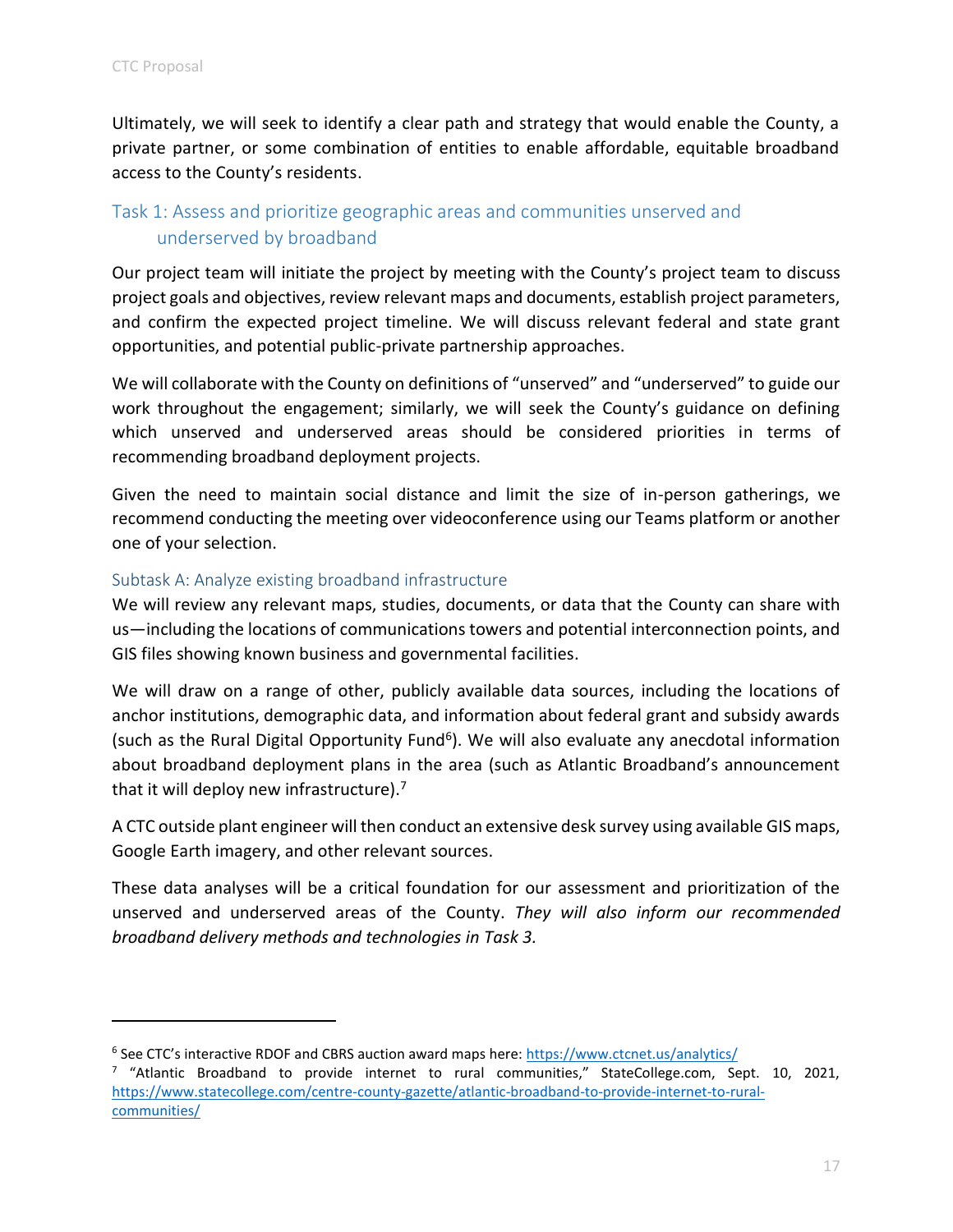#### <span id="page-20-0"></span>Subtask B: Assess the availability of broadband services

In this task, we will seek to determine what ISPs are active in the area, what services are available, and what residents and businesses pay for varying levels of service. We will explore not just starter and enticement pricing, but also the actual pricing for established customers. Our assessment will include developing a list of current broadband providers and their costs for services, based on publicly available information. We will also evaluate available FCC Form 477 data and other indicators of services in the County.

Ideally, we will be able to use this multi-step analysis to develop a map that visually approximates what kind of services are available in each part of the County—to supplement and confirm the results of our desk survey (see above). We approximate this inventory based on service and pricing information because the industry does not share data on its infrastructure. We will make highly educated estimates, based on our experience, of competition gaps, affordability gaps, and service gaps.

Taken together, these issues and service gaps will drive the development of a strategy and roadmap for future initiatives.

## <span id="page-20-1"></span>Task 2: Conduct public outreach and engagement campaign, including stakeholder meetings and survey

We will conduct stakeholder and community outreach to gather qualitative input and insight into the data we collect on broadband needs in the County.

#### <span id="page-20-2"></span>Subtask A: Facilitate stakeholder meetings

We will facilitate two meetings with stakeholders selected by the County to gather diverse perspectives about broadband gaps facing the County and to solicit the stakeholders' ideas for solutions and potential partnerships. In our experience, these stakeholder sessions can also encourage consensus and support for County plans.

We anticipate engaging with municipal officials, school district representatives, healthcare practitioners, and representatives from civic, businesses, and nonprofit organizations who have an awareness of and involvement in broadband issues in the County.

In advance of these meetings, we will prepare and disseminate an information request and questionnaire intended to maximize the value of the discussions. We assume the County will identify and invite the participants and will be responsible for managing meeting logistics (including by providing a teleconference or videoconference platform). We may request permission from attendees to record the discussions.

#### <span id="page-20-3"></span>Subtask B: Collect supporting evidence of residents' broadband service gaps

Because online surveys are inherently biased toward residents who have broadband service, we propose to facilitate a town hall-style meeting, similar to the stakeholder sessions, to invite residents to share information about their broadband services (including service gaps and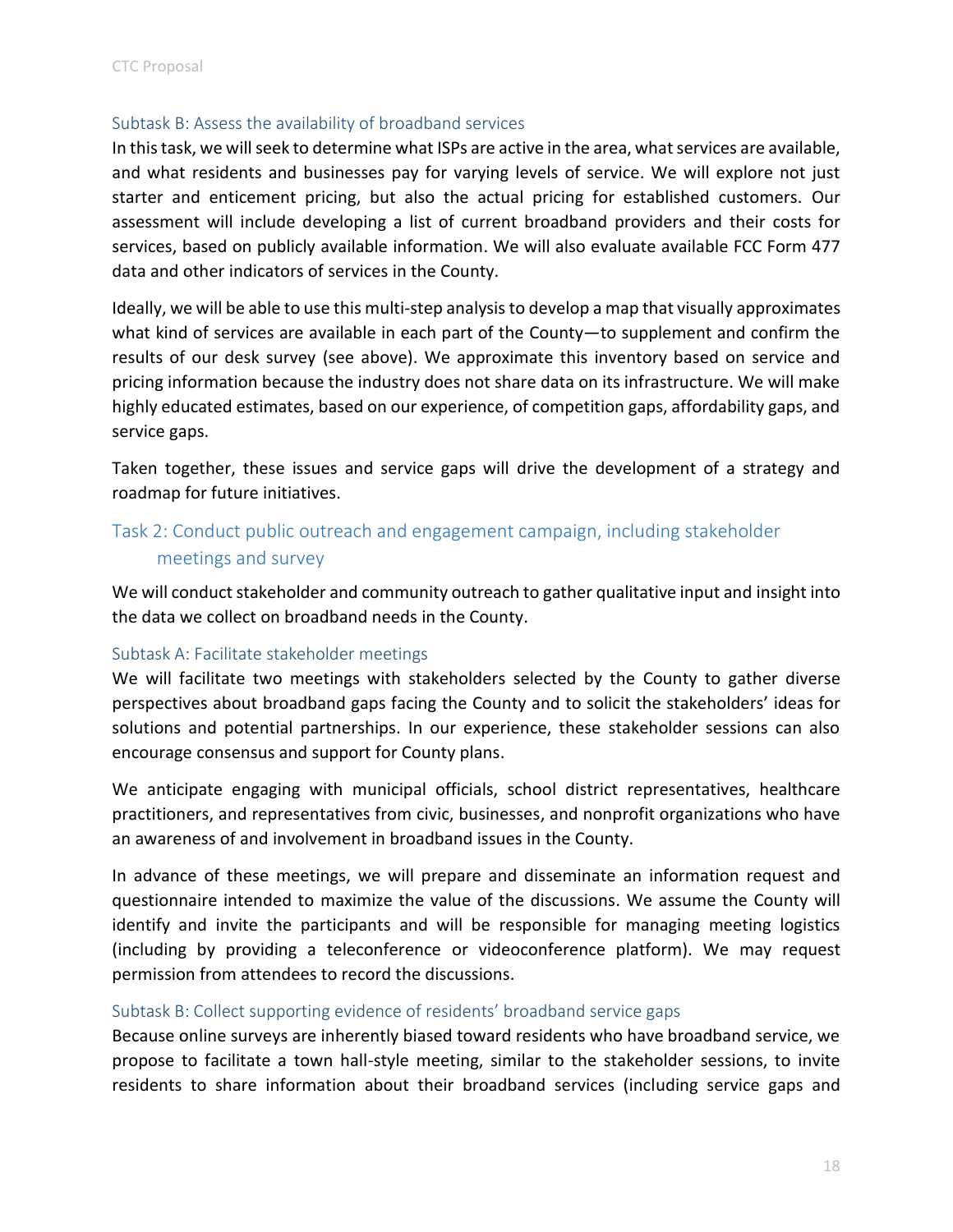complaints). As with the other sessions, we will seek the County's help in identifying participants, scheduling the session, and advertising the event.

We will also seek to collect standardized speed test results from County households, with a particular focus on identifying areas where broadband service is problematic. To that end, we will host, operate, and maintain a customized, proprietary speed test website for three months. The sample screenshot below illustrates the online tool.

#### **Figure 1: Sample Speed Test Website**

This speed test is designed to gather data about members' existing broadband connections - and to identify locations that do not currently have broadband. You can submit test results as often as you'd like, because your connection speed may vary at different times of the day. We thank you for your participation!

|                                                        | <b>@SPEEDTEST</b>                                                           | <b>REPORTING TYPE</b>                                                                                                                                                                                                                                                          |  |  |  |  |
|--------------------------------------------------------|-----------------------------------------------------------------------------|--------------------------------------------------------------------------------------------------------------------------------------------------------------------------------------------------------------------------------------------------------------------------------|--|--|--|--|
| <b>PING</b><br>11<br>ms<br><b>JITTER</b><br>ms         | <b>DOWNLOAD</b><br>38.2<br>Milbypre<br>UPLOAD<br>42 7                       | You can use this site to report your internet<br>connection speed, or to report an address that<br>does not have an internet provider. Are you:<br>O A. Reporting an address with no available<br>internet service providers?<br>O B. Performing a speed test on your existing |  |  |  |  |
| Verizon<br>108.48389374<br>Xiber LLC<br>Washington, DC | GAIN                                                                        | service?<br><b>LOCATION</b><br>Street number or block<br>123<br>Street name<br>Main St.<br>What city are you in?<br>Townsville                                                                                                                                                 |  |  |  |  |
|                                                        | Xiber LLC $\sim$<br>Washington, DC                                          |                                                                                                                                                                                                                                                                                |  |  |  |  |
| <b>COPY LINK</b>                                       |                                                                             |                                                                                                                                                                                                                                                                                |  |  |  |  |
|                                                        | All trademarks of Ookla, LLC, including Speedtest*, are used under license. | <b>SERVICE</b>                                                                                                                                                                                                                                                                 |  |  |  |  |
|                                                        |                                                                             | If you have service, please tell us:<br>How satisfied are you with your internet service?                                                                                                                                                                                      |  |  |  |  |
|                                                        |                                                                             | What type of internet connection do you have?                                                                                                                                                                                                                                  |  |  |  |  |

Our specific tasks will include the following:

1. Prepare draft questions to be included on the speed test website (i.e. survey); review text and layout with the County before the test goes live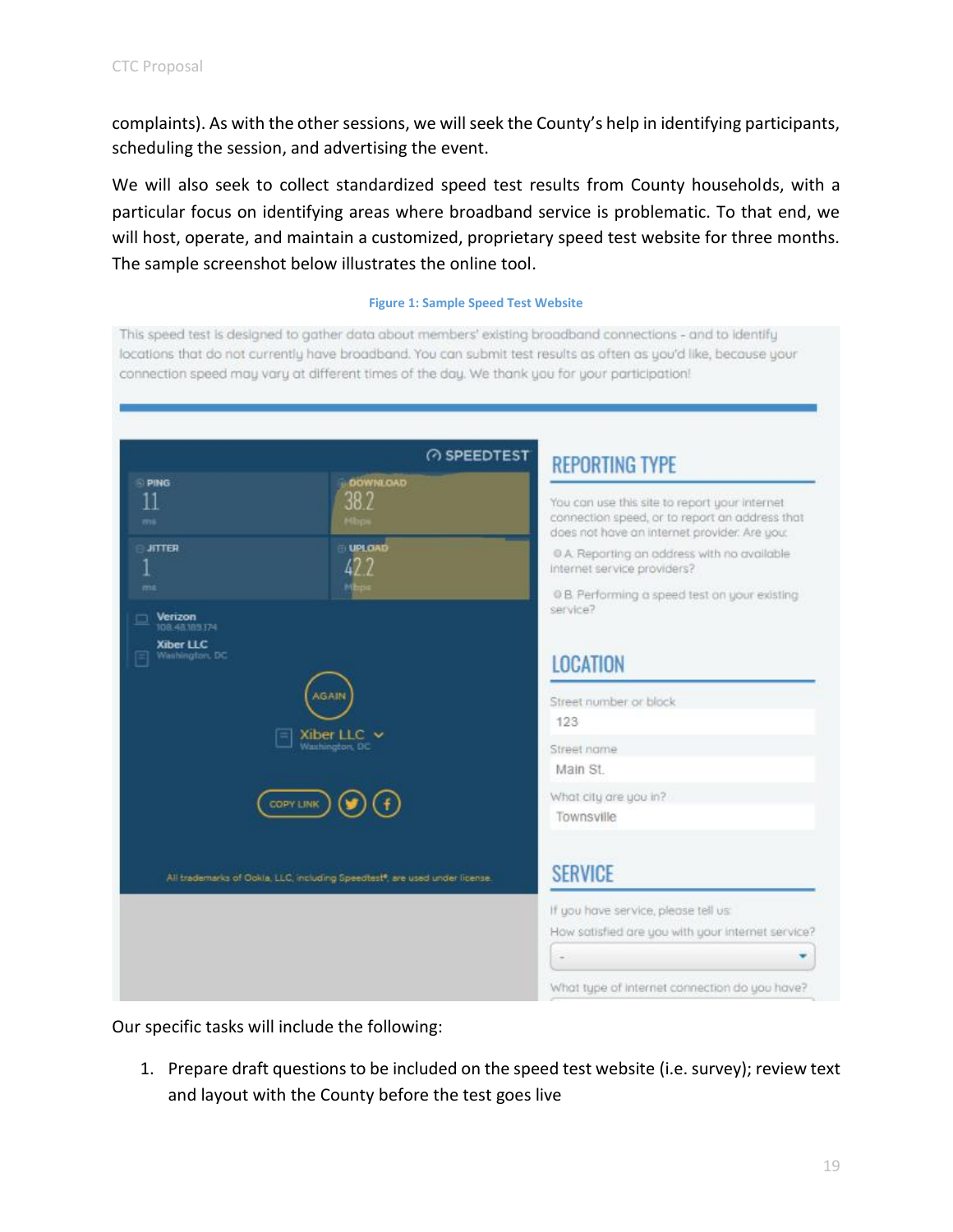- 2. Develop and launch the custom online speed test website (subject to our standard terms of use for our proprietary online tool)
- 3. Host the broadband speed test, which we assume the County will regularly publicize on its website, through social media platforms, and in other ways it communicates with the public—with a goal of encouraging high levels of participation among residents
- 4. Collect data submitted by respondents who run the speed test, with a focus on identifying areas where incumbent services are slow (and, by overlaying those data with demographic data, identifying where affordability may be a significant issue for residents)
- 5. Collect data submitted by respondents who indicate they lack broadband service
- 6. Prepare data reports that illustrate broadband service gaps (including graphs such as the following, which represent data collected for another client)



#### **Figure 2: Sample Speed Test Reporting**

CTC will maintain a shared, cloud-based MySQL database to store the test results. CTC will host the speed test using Amazon Web Services (AWS). We will prepare maps and data analysis to support our strategic recommendations. We note that we cannot guarantee a participation level.

#### <span id="page-22-0"></span>Subtask C: Conduct a mail-based, scientific survey (optional)

To the extent the County seeks quantitative data on broadband needs, we will perform a mailbased survey of samples of the County's population to provide a benchmark on basic questions related to internet access and usage. This robust, statistically valid survey approach can provide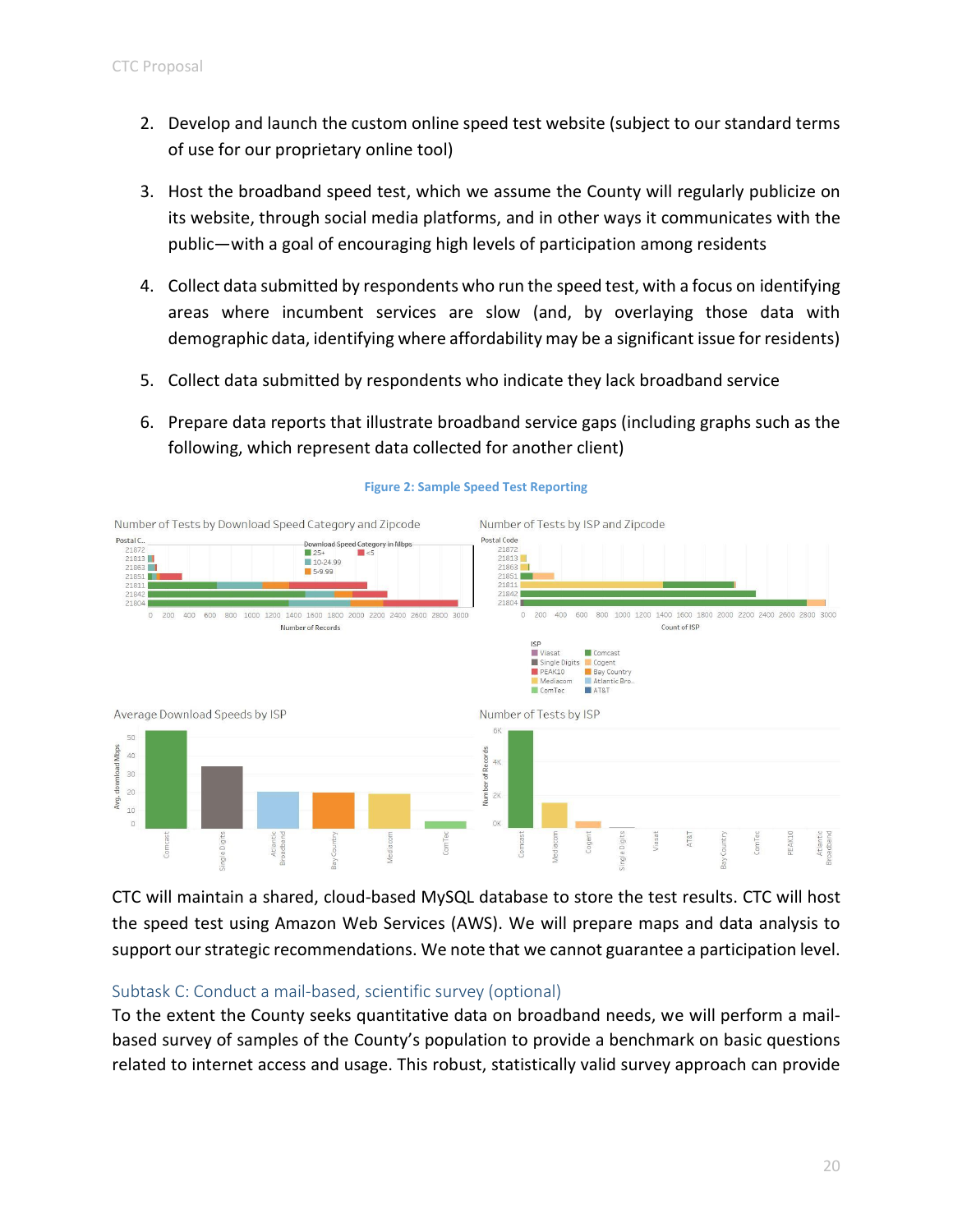a baseline for measuring changes going forward, including the impact of the County's efforts and interventions.

The mail survey will gather data on barriers to accessing and using broadband, computers and other devices, and online resources. The County's project team will have an opportunity to review and provide feedback on the survey instrument.

Recognizing the differences in broadband options between residents of rural areas and residents of urban/suburban areas—and that, statistically speaking, a survey of the County as a whole would be dominated by results from State College and other densely populated areas—we will design the survey to separately sample State College and rural regions.

We will purchase a mailing list and mail a written survey to randomly selected samples of residents from each of the geographic areas. Based on the sample sizes, we would anticipate receiving approximately 400 responses from each area—which would provide results within a confidence interval of ±3.4 percent for each of the three areas at the 95 percent probability level. That is, more than 19 times out of 20, the results from the respondents would be within those boundaries as compared to the responses from the entire population.

The survey will require an estimated 12 to 15 minutes to complete. To encourage participation, the survey will be printed as a booklet (which enhances readability) and mailed in a non-standard sized envelope (which increases the likelihood that it will be noticed and opened by the recipients). We will manage all aspects of survey distribution, return mailing, processing, and data analysis.

Survey responses will be entered into a database format and analyzed. The raw data will be reviewed and processed following our standard data-cleaning protocol. This might include coding missing responses, establishing new response categories, verifying skip logic, and other steps necessary to ensure a clean and valid dataset.

The survey data will be weighted by the age of the respondent to minimize any age bias in the survey results. Because younger residents are much less likely to respond to surveys, "weighting" the survey responses based on the actual (Census) distribution of adult population by age cohort is necessary to minimize response bias. This is especially true for surveys regarding internet technologies and uses that may be more widely adopted by younger residents than by older residents.

Data analysis will include, at minimum, development of frequency tables for all responses and selected cross-tabulations and/or comparisons of mean ratings by geographic area and key demographics.

Additionally, we will seek to identify key target segments by examining demographic, income, or other relevant drivers. The level of analysis completed will depend on the number of responses and the characteristics of the data collected.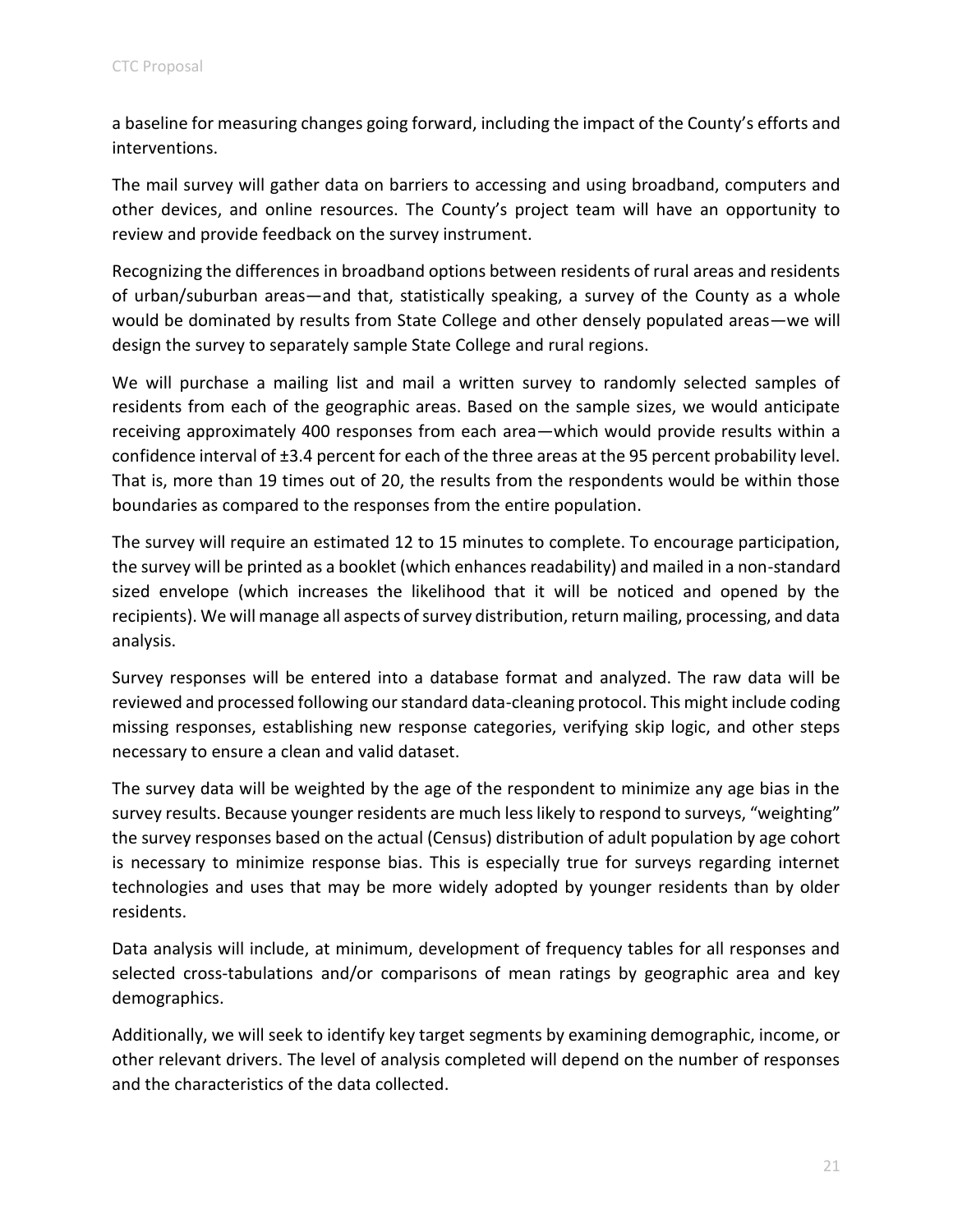For example, cluster analysis and/or classification trees can be used to segment and profile residents according to their needs or perceptions, and a gap analysis can help us evaluate whether and where the broadband Internet marketplace is meeting or failing to meet expectations for attributes that are important to respondents. That is, including questions about the level of importance respondents assign to various aspects of their service, along with the level of satisfaction with those service aspects, enables us to identify in what areas providers are meeting or failing to meet customers' expectations. An example of this analysis is shown in the following table.

|                                     | Mean<br>Importance | Mean<br>Satisfaction | GAP<br>$\langle -2 \rangle$ | Significance?                   |
|-------------------------------------|--------------------|----------------------|-----------------------------|---------------------------------|
| Price $(n=345)$                     | 7.9                | 7.2                  | $-0.7$                      | <b>Expectations not met</b>     |
| Local office (n=322)                | 5.0                | 6.4                  | 1.4                         | <b>Expectations</b><br>exceeded |
| Connection speed<br>$(n=343)$       | 8.3                | 7.6                  | $-0.7$                      | <b>Expectations not met</b>     |
| Connection reliability<br>$(n=308)$ | 9.0                | 8.6                  | $-0.4$                      | Not significant                 |

#### **Figure 3: Sample Survey Gap Analysis**

## <span id="page-24-0"></span>Task 3: Prepare high-level design and cost estimate for broadband deployment projects specific to priority unserved and underserved areas

CTC's engineers will develop a high-level candidate design and cost estimate for a fiber, fixed wireless, or hybrid network that might fill the broadband service gaps (i.e., unserved and underserved areas) the County has identified as priorities. We will identify the most topographyappropriate and cost-effective infrastructure (reflecting, for example, the availability of vertical assets for mounting wireless equipment).

We will identify the number of premises (homes and businesses) to be served by the candidate solution. We will include in our engineering analysis existing infrastructure (including fiber, but also rights-of-way access and locations for network hubs and other necessary infrastructure) that we believe might be useable to support the deployment.

We will identify routing for potential topologies and will consider construction and design practices to minimize overall cost, including planning construction in conjunction with capital improvements in the rights-of-way (e.g., road work, sidewalk replacement programs).

Based on that analysis, our engineers will develop a high-level estimate of likely costs and timelines for construction and implementation of a baseline network. Our cost estimate will include a total estimated project cost (encompassing a material costs per mile) and key costs to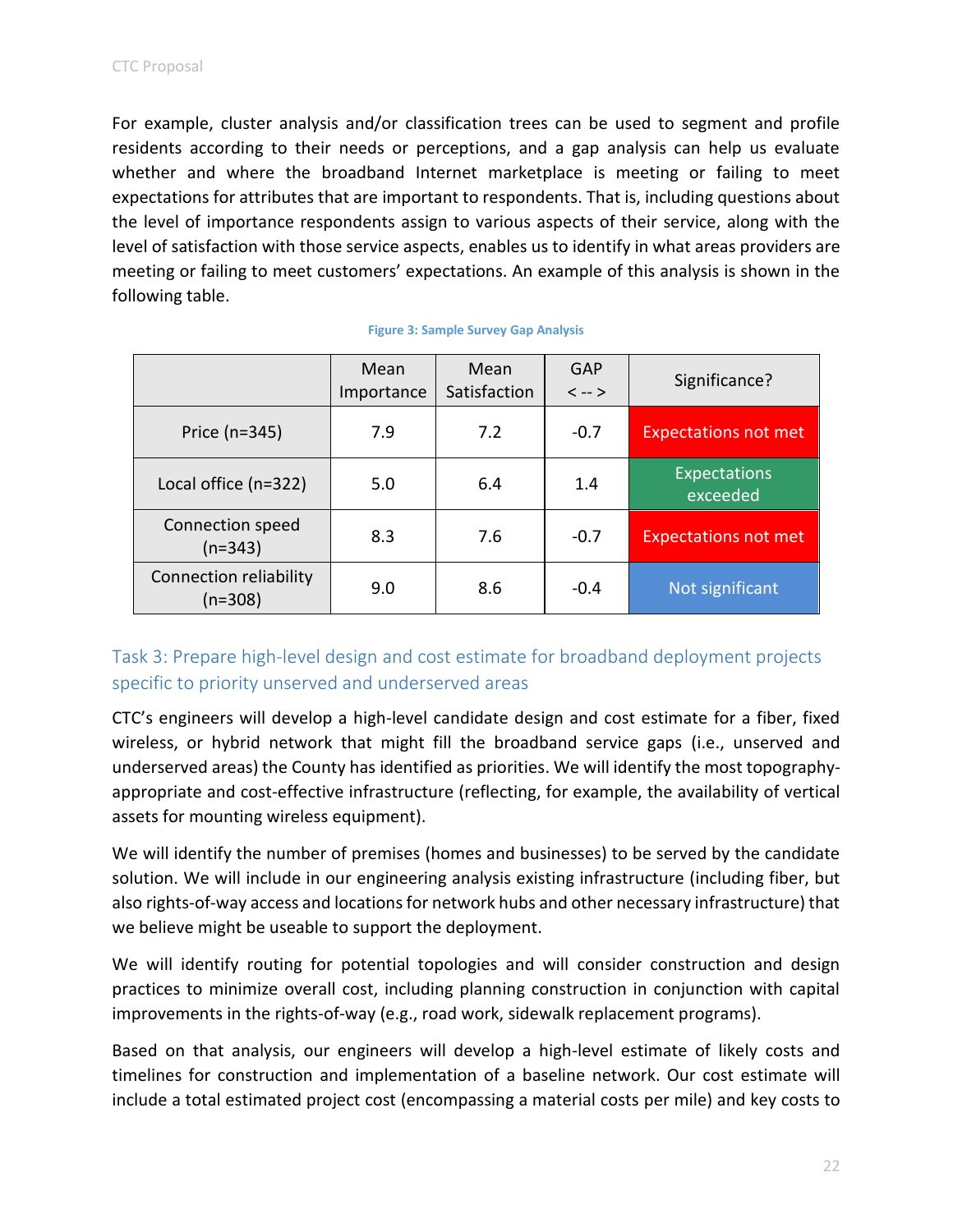be considered, including likely permitting ad pole attachment fees, engineering fees, and other associated costs.

Our recommended network design and cost estimates will assume a phased approach to network deployment. To be clear, we will not be providing a blueprint-level network design or cost estimate. Rather, we will be providing an analysis of existing infrastructure, a conceptual design, high-level maps, and a system-level overview of the potential infrastructure—which in turn can become a roadmap for financial analysis and business modeling, and for future decisions (potentially including detailed engineering and contracting with private sector service providers).

As is typical in this phase of a fiber construction project, the cost estimates will not be based on a detailed design, environmental assessment, or geotechnical analysis of soil composition. As a result, actual costs may vary due to unknown factors, including costs of private easements and the presence of subsurface hard rock. We will incorporate suitable assumptions to address these items based on our experience.

## <span id="page-25-0"></span>Task 4: Identify applicable funding options for project implementation

We will provide Centre County with information about current federal and state grant and loan programs for which it might be eligible (alone or in partnership with a private entity).

Public sector broadband network deployments reflect both an ambitious vision and, often, a public commitment to financing broadband access for all citizens. Many local governments have pursued grans or loans, taken out bonds, or otherwise sought funding for construction of publicly owned fiber networks.

We will help the County develop realistic options for federal, state, or regional funding. We will draw on our hands-on knowledge of broadband funding opportunities and our ongoing research in this area $8-$  particularly the many broadband funding allocations in the American Rescue Plan Act—to conduct a high-level evaluation of existing and pending state and federal grant programs that the County government, a partner, or a combination of applicants might consider. Our goal in this task is to help the County determine whether there is a path toward at least partial funding for broadband deployment to unserved and underserved residents.

## <span id="page-25-1"></span>Task 5: Develop legal instrument templates

The Cohen Law Group will perform the drafting and negotiation of key legal instruments with potential partners and internet service providers. Depending on the County's specific needs, such agreements might include, but not be limited to, Memoranda of Understanding (MOU), cooperation agreements with partners, an indefeasible right of use (IRU) agreement, and a master broadband services agreement (MSA). CLG has significant experience in preparing each of these agreements.

<sup>&</sup>lt;sup>8</sup> See our website for our most recent analyses:<https://www.ctcnet.us/blog/>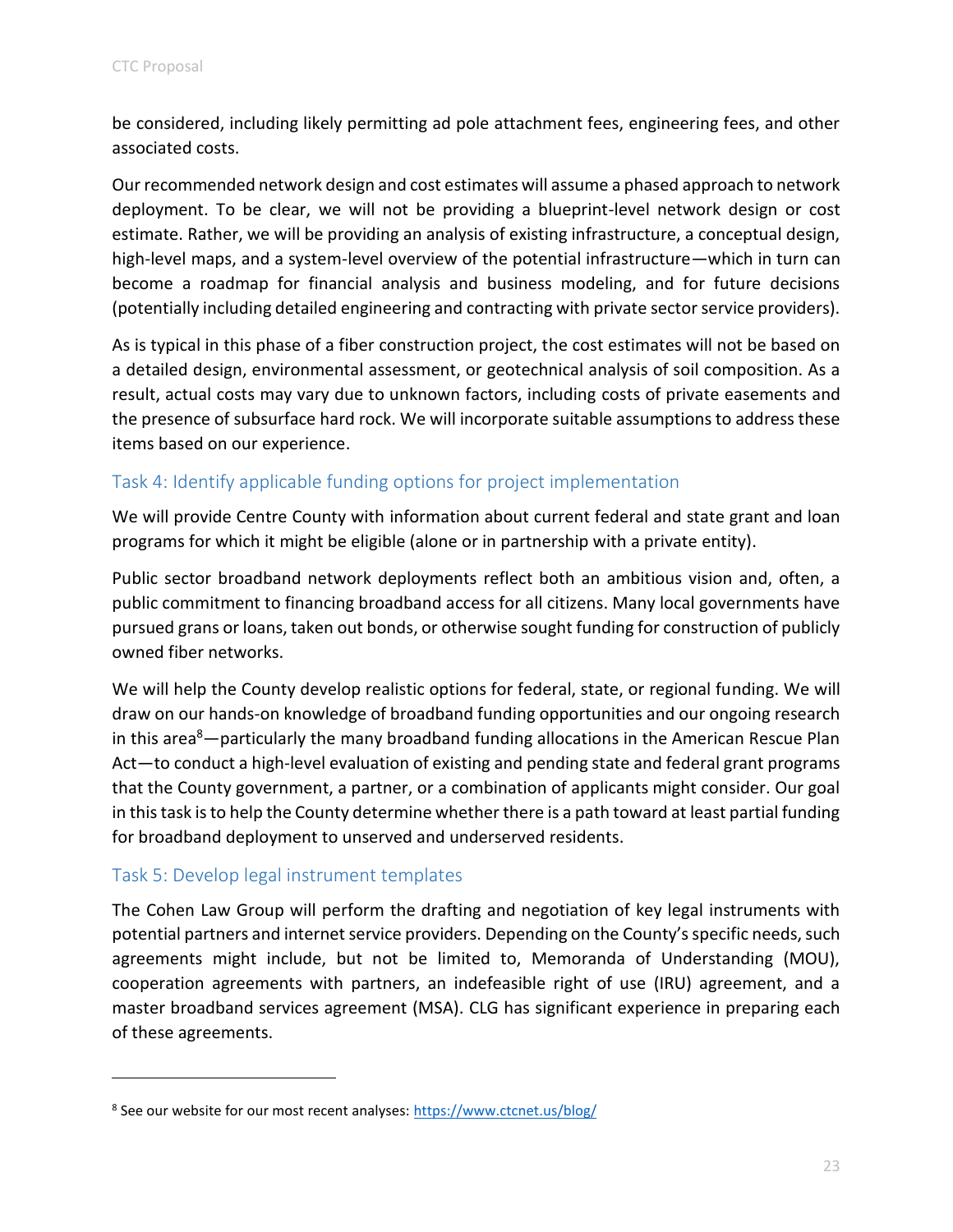Our price proposal assumes the County will require an MOU, an IRU and an MSA—and that the expected number of hour needed to draft, obtain comments from the client, and negotiate each of these agreements is 30 hours for a total of 90 hours for all three agreements.

While it is unlikely that any aspect of the County's broadband project will result in litigation and hopefully such an outcome will not occur, CLG has a strong litigation practice that will zealously defend the County if it ever becomes necessary. Indeed, our primary goal is to ensure that the County is careful and takes the necessary steps to ensure that litigation does not ensue. Given that litigation is unlikely, we are not including a cost estimate for this task below.

## <span id="page-26-0"></span>Task 6: Deliver broadband strategic plan

Our final deliverable will be a broadband strategic plan that documents our data collection and analysis of the County's broadband needs; presents our candidate technical solution and cost estimate; and presents a potential grant strategy.

The report will include the data, insights, and recommendations developed in the previous tasks. Our engineering will be prepared such that our deliverable can, with relatively modest effort, be incorporated into an RFP to identify a private partner.

We will provide the County with an electronic draft of our report, which will include a concise narrative supported by tables, graphics, and maps as appropriate. We will incorporate feedback from reviewers and deliver an electronic version of the final report.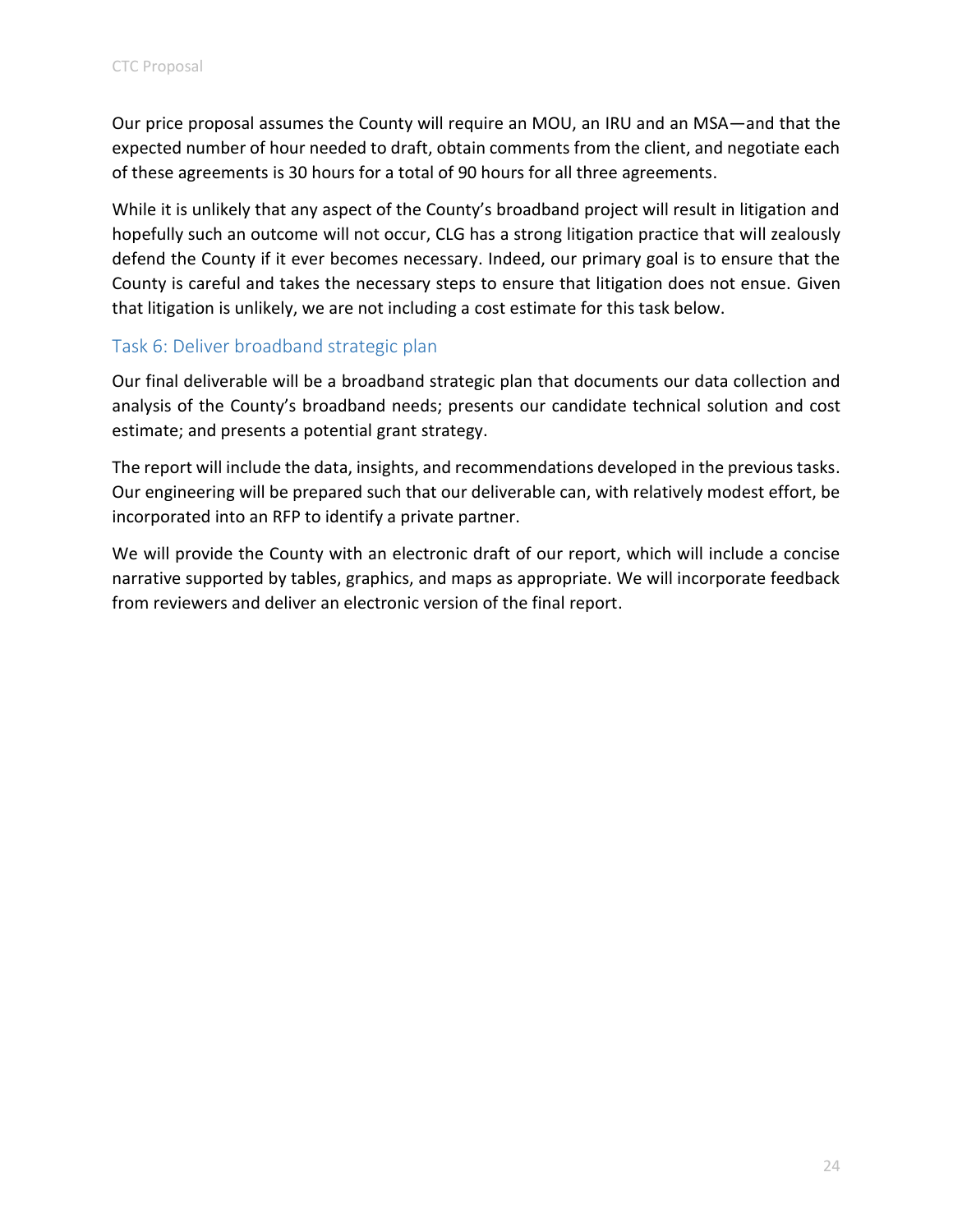## <span id="page-27-0"></span>4 Cost Submittal

We propose to perform the tasks described in the scope of work above for a flat fee of \$175,000, excluding the optional mail survey—which is priced separately at \$64,000.

We will pass through CLG's fees with no mark-up. Legal services beyond the assumed number of hours identified for Task 5 will be billed at an hourly rate of \$300.

The estimated fees per task are as follows:

| <b>Task</b>                                                                                                                                     | Flat Fee <sup>9</sup> |
|-------------------------------------------------------------------------------------------------------------------------------------------------|-----------------------|
| Task 1: Assess and prioritize geographic areas and communities<br>unserved and underserved by broadband                                         | \$39,000              |
| Task 2: Conduct public outreach and engagement campaign, including<br>stakeholder meetings and survey                                           | \$27,000              |
| Subtask C: Conduct a mail-based, scientific survey (optional)                                                                                   | \$64,000              |
| Task 3: Prepare high-level design and cost estimate for broadband<br>deployment projects specific to priority unserved and underserved<br>areas | \$47,000              |
| Task 4: Identify applicable funding options for project implementation                                                                          | \$20,000              |
| Task 5: Develop legal instrument templates                                                                                                      | \$27,000              |
| Task 6: Deliver broadband strategic plan                                                                                                        | \$15,000              |

<sup>&</sup>lt;sup>9</sup> We reserve the right to shift budget among tasks as long as the total project budget is not exceeded.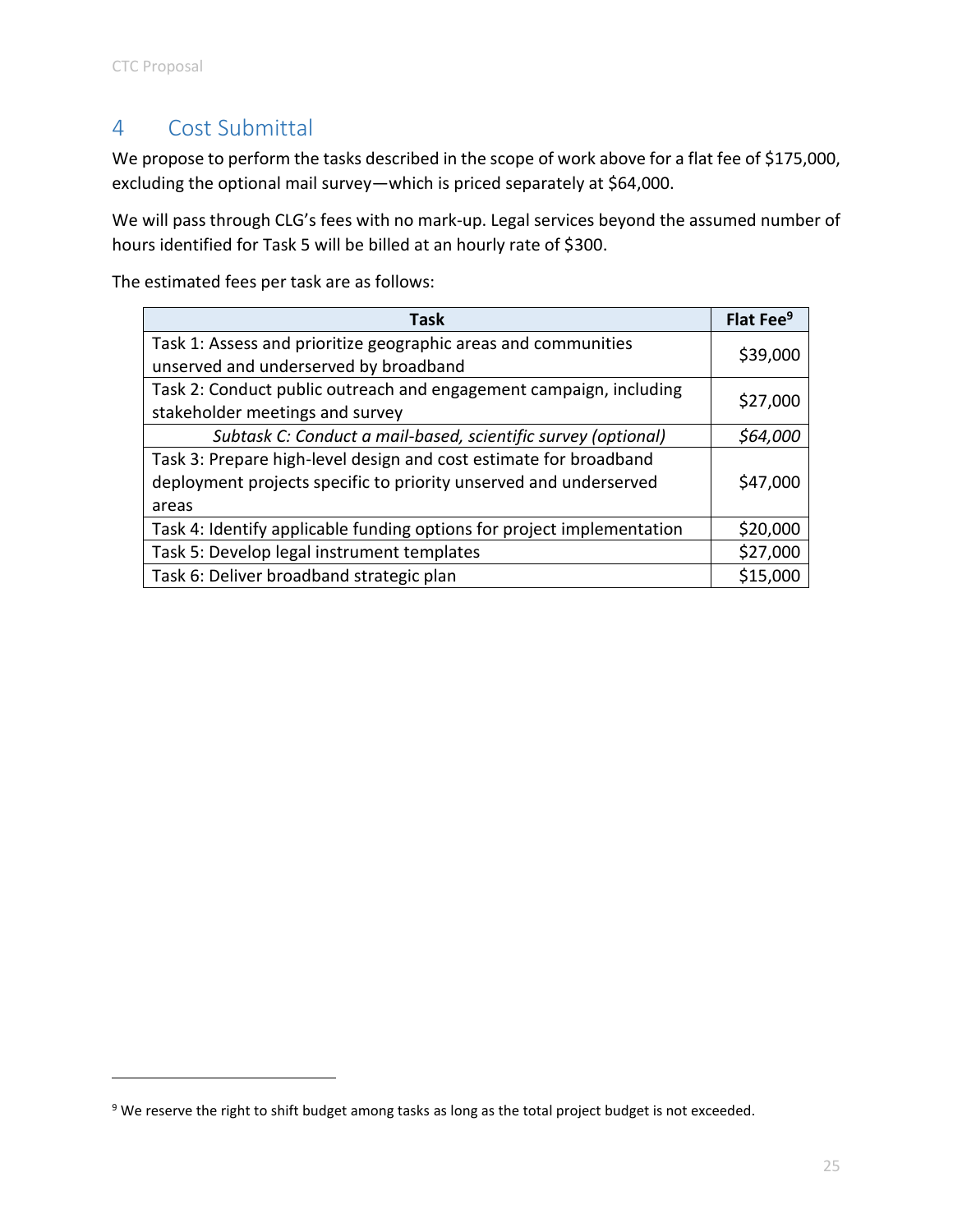# <span id="page-28-0"></span>5 Schedule

We anticipate completing the broadband strategic plan within six months of receiving notice to proceed. If the County opts to conduct the mail-based survey, the project timeline will be on the longer end of that range (to allow time for mailing the surveys and receiving the responses). Our preliminary project timeline is as follows:

| Task                                                        |  | <b>Month</b> |   |   |   |  |
|-------------------------------------------------------------|--|--------------|---|---|---|--|
|                                                             |  | 2            | 3 | Δ | 5 |  |
| Project initiation workshop                                 |  |              |   |   |   |  |
| Task 1: Assess and prioritize geographic areas and          |  |              |   |   |   |  |
| communities unserved and underserved by broadband           |  |              |   |   |   |  |
| Task 2: Conduct public outreach and engagement campaign,    |  |              |   |   |   |  |
| including stakeholder meetings and survey                   |  |              |   |   |   |  |
| Subtask C: Conduct a mail-based, scientific survey          |  |              |   |   |   |  |
| (optional)                                                  |  |              |   |   |   |  |
| Task 3: Prepare high-level design and cost estimate for     |  |              |   |   |   |  |
| broadband deployment projects specific to priority unserved |  |              |   |   |   |  |
| and underserved areas                                       |  |              |   |   |   |  |
| Task 4: Identify applicable funding options for project     |  |              |   |   |   |  |
| implementation                                              |  |              |   |   |   |  |
| Task 5: Develop legal instrument templates                  |  |              |   |   |   |  |
| Task 6: Deliver broadband strategic plan                    |  |              |   |   |   |  |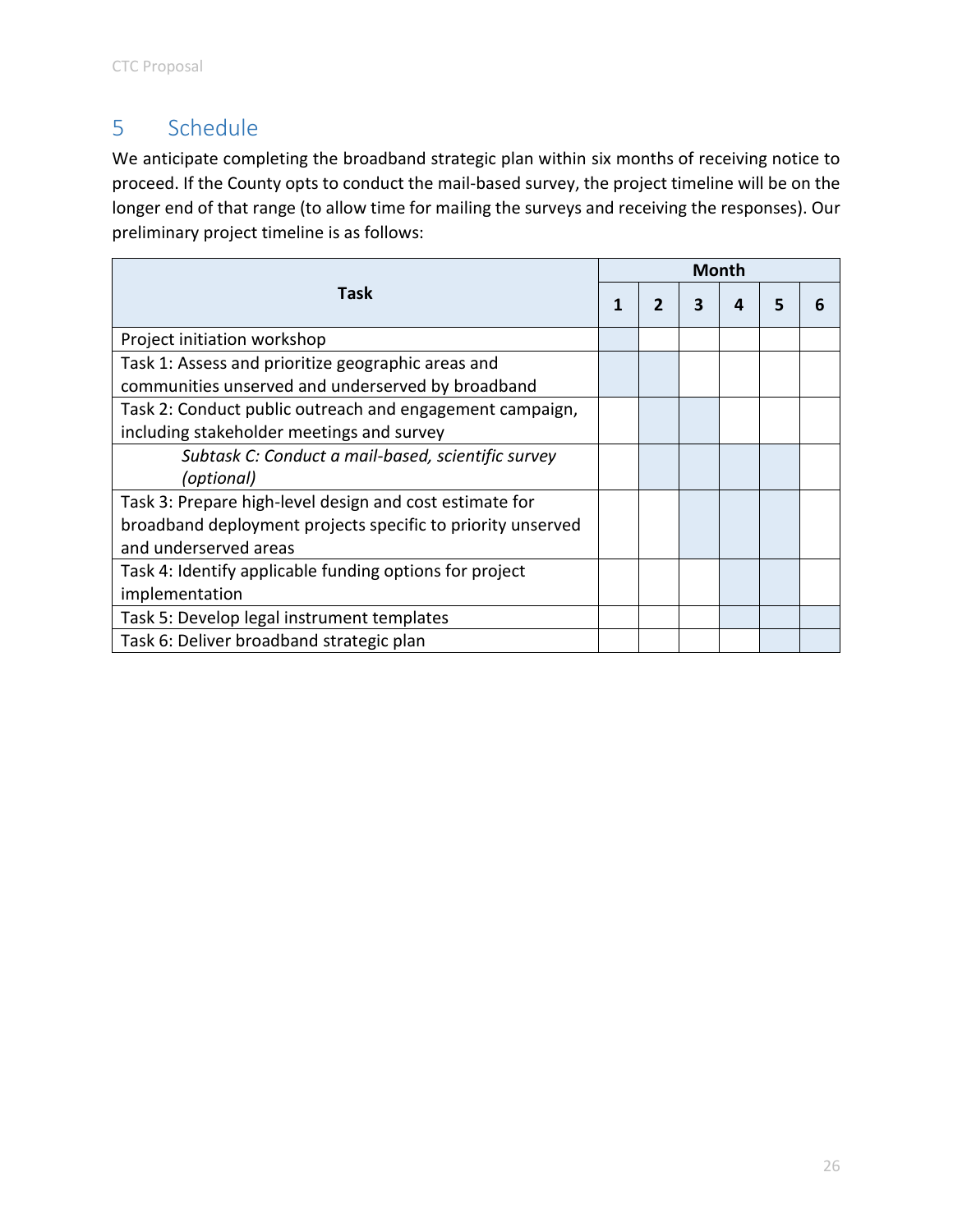# <span id="page-29-1"></span><span id="page-29-0"></span>Appendix A: CTC Key Personnel Resumes

## Joanne S. Hovis | President

Joanne Hovis is a nationally recognized authority on broadband markets and on the evolving role of public–private partnerships in the provision of communications services to the public. For more than 20 years, she has overseen directed CTC's consulting services related to strategic planning, market analysis, business modeling, and financial analysis for localities, states, and tribal governments throughout the country.

Joanne leads the CTC teams that advise the states of Alabama, Connecticut, Nebraska, New Mexico, and New York; the cities of Atlanta, Boston, San Francisco, Seattle, and Washington, D.C.; and the statewide broadband networks in Colorado, Maryland, and Pennsylvania. She also leads CTC's advisory work regarding federal broadband funding programs such as E-Rate, ReConnect, the Connect America Fund, the Rural Digital Opportunity Fund, and the Healthcare Connect Fund.

Joanne has testified on multiple occasions before Congress on rural broadband, broadband publicprivate partnerships, and the digital divide, and has provided expert presentations to the Federal Communications Commission, the U.S. Conference of Mayors, the National League of Cities, and other national organizations.

Joanne is also CEO of the Coalition for Local Internet Choice (CLIC) and a member of the boards of directors of the Benton Institute for Broadband & Society, Consumer Reports, and the Fiber Broadband Association. She is a former president of the National Association of Telecommunications Officers and Advisors (NATOA).

#### Public–Private Partnership Planning and Negotiations

Joanne has spearheaded projects that explore a range of business models by which local and state governments can leverage their assets to build or expand fiber networks, and to incentivize private sector broadband expansion.

- Joanne has provided extensive business planning, market assessment, and strategic planning for the City and County of **San Francisco** over a dozen years. She played a key role in the project team that developed an innovative partnership strategy for deploying a ubiquitous fiber-to-thepremises network. In an earlier project that laid the groundwork for the city's current efforts, Joanne conducted an independent evaluation of the feasibility of San Francisco constructing and operating such a network.
- Joanne advises the State of **Alabama** Department of Economic and Community Affairs regarding Broadband public-private partnerships and planning. She designed the State of **New Mexico** Department of Information Technology's strategy for grant funding of public-private partnerships in rural broadband. She has developed strategy for broadband public-private partnerships for the Departments of Transportation for the state of **Delaware, Nebraska, Texas, and New Mexico**.
- Joanne has been the strategic and business planning consultant to numerous smaller cities as they have planned and negotiated broadband public-private partnerships, including the **city of Tacoma, WA**; **Westminster, MD**; and the **Urbana-Champaign Big Broadband Coalition**  (University of Illinois and the cities of Champaign and Urbana). For these projects, she developed strategy to enable the communities to identify a private partner that would finance and operate fiber deployment and expansion. She evaluated potential partners' proposals, then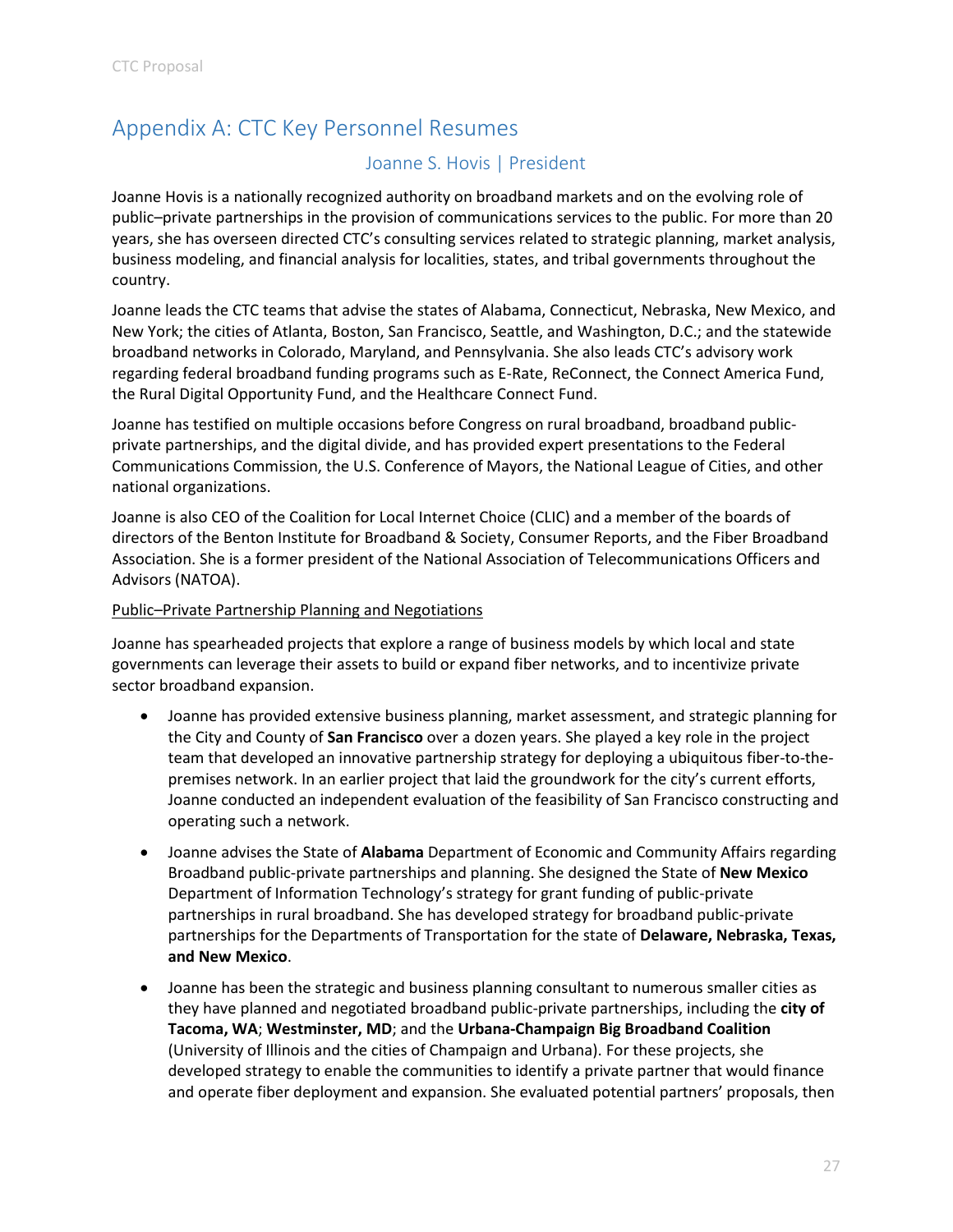helped negotiate win-win partnerships that reduce risk to both parties and ensure achievement of economic development and digital inclusion goals.

#### *Business Planning and Feasibility Analysis*

Joanne is sought nationwide as an expert in municipal broadband business models and planning. Among the projects she has led are the following CTC engagements:

- Joanne advised the **City of Atlanta** on strategic and tactical approaches it can take to plan, build, and operate its own fiber network to cost-effectively serve its internal needs, promote private sector broadband investment, and enable competition in the City's residential and business broadband markets. She assisted the City in its discussions with telecommunications providers about options for joint build and partnership.
- Joanne advised the **City of Seattle** regarding business planning strategies for a citywide fiber enterprise and facilitating equitable access to wireless broadband services. In her report on citywide fiber, she analyzed the public subsidies a network would require and delivered a full assessment of opportunities and risks. The report included an internal needs analysis, statistically significant market research, an assessment of competing services and technologies, and an evaluation of the business case and financial risks. Joanne led further analysis of the benefits of FTTP beyond the traditional balance sheet, including cost avoidance.
- Joanne advises the **State of New Mexico's Department of Information Technology** on broadband planning. She developed the state's broadband strategic plan and a guidebook for New Mexico's local governments on the business, financial, and strategic planning necessary to implement city- or county-owned broadband networks. The guidebook discusses strategies for exploring public-private partnerships to facilitate broadband expansion.
- Joanne supported the **State of Kansas Department of Commerce** on a needs assessment of the state's network infrastructure. She conducted major market surveys of core sectors across the state (residents, businesses, and community anchor institutions) to evaluate the current uses and needs of broadband infrastructure. She also developed a strategy for the evolution of the state-created broadband program that serves schools, hospitals, libraries, and higher education institutions.
- Joanne has advised officials in the **District of Columbia** government on a range of telecommunications and fiber optic projects for almost a decade. She worked with the Office of the Chief Technology Officer to create a business plan and strategy for building a municipal fiber optic network with a wireless overlay in the least-served wards of the city**.** She performed a business case and technology analysis for DC-Net, a fiber optic telecommunications network that provides voice and data services for the District. She analyzed governmental, educational, and public safety uses of the network.
- Joanne devised a business strategy and wrote a business plan for **KINBER**, the statewide backbone and middle-mile fiber infrastructure focused on the higher education and healthcare sectors in Pennsylvania. One highlight of the KINBER strategy was developing an actionable plan to increase early cash flow.
- Joanne developed a broadband feasibility study for **Garrett County, Maryland**, with a focus on maximizing the benefits and use of the state's grant-funded fiber backbone. That initial analysis led to strategic planning and support for the county's successful Appalachian Regional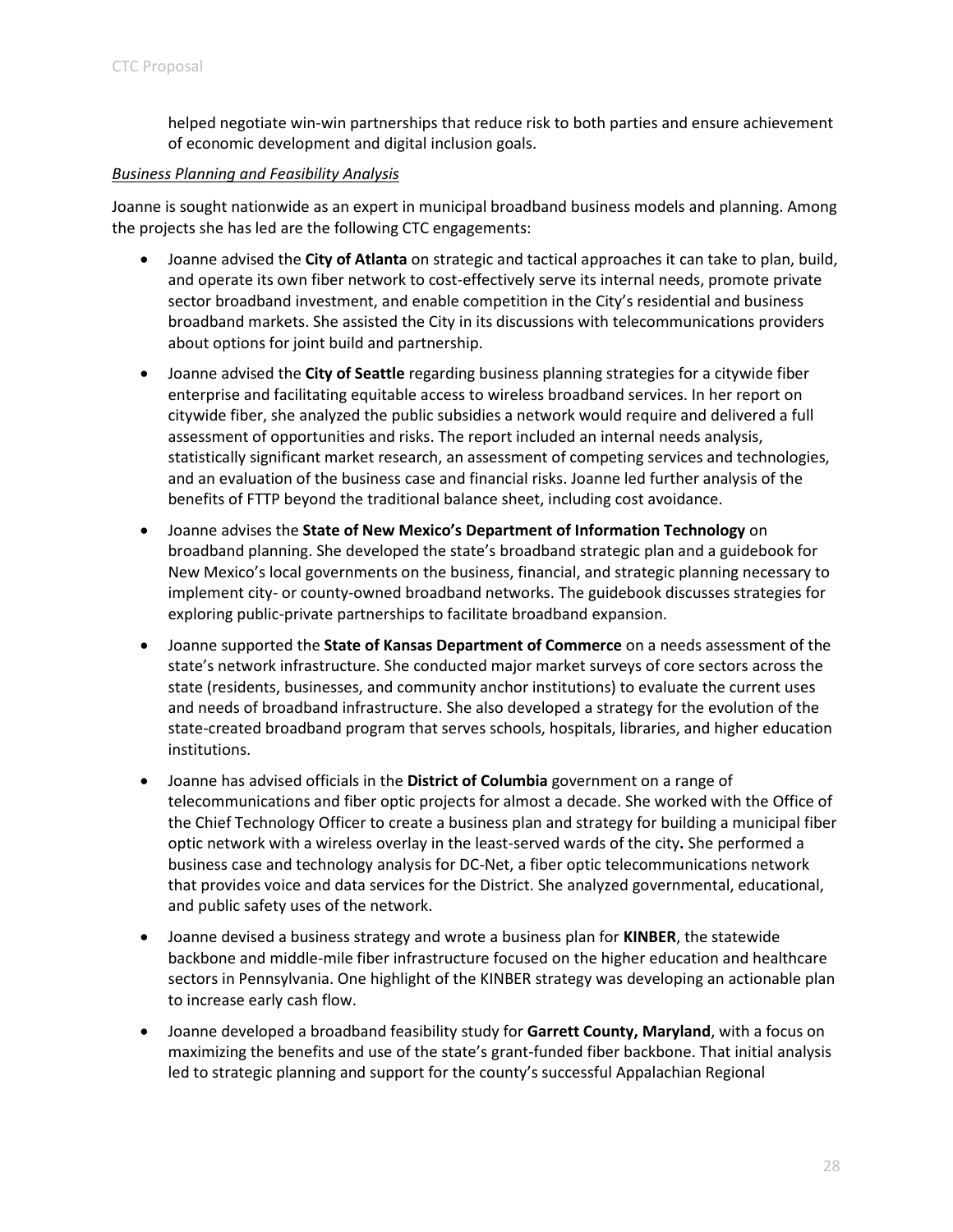Commission grant funding and a pioneering public-private partnership that has deployed TV White Spaces wireless service to unserved rural parts of the county.

#### *Federal Funding and Grant Planning*

Joanne's expertise includes the funding opportunities available to local, state, and tribal governments and public-private partnerships through the federal government and other sources. She has guided clients through project planning, application writing, and fund management. Her work on behalf of clients has included successful applications for funding from a range of agencies, including the FCC/USAC, Rural Utilities Service, National Telecommunications and Information Administration, the Appalachian Regional Commission, and the Department of Homeland Security.

#### *Speaking and Advocacy*

Joanne is in wide demand as a speaker and expert source on broadband deployment and public–private partnership issues. She has testified before the U.S. Congress on matters of broadband deployment and policy; has been interviewed by publications including *Business Week*, *The Washington Post*, *The New Yorker*, and *The Baltimore Sun*; and has been featured on C-SPAN's "The Communicators."

She has provided expert presentations to the Federal Communications Commission, the U.S. Conference of Mayors, the National League of Cities, the Broadband Communities Summit, Technology Policy Summit, the University of Illinois, Case Western Reserve University, the New America Foundation, and the Congressional Internet Caucus.

#### **EDUCATION**

*Juris Doctor***, with honors**, University of Chicago Law School, 1994 *Bachelor of Arts***, with distinction**, University of Wisconsin, Madison, 1990

#### **ORGANIZATIONS**

- Coalition for Local Internet Choice, CEO
- Benton Institute for Broadband & Society, Director
- Fiber Broadband Association, Director
- Consumer Reports, Director
- United States Unified Community Anchor Network, Task Force on Community Anchor Network Economic Models, Charter Member
- National Association of Telecommunications Officers and Advisors, Past President

#### **PRIOR TO COMING TO CTC IN 1997**

1996–1997 Litigation/Communications Attorney Mintz, Levin, Cohn, Ferris, Glovsky, & Popeo P.C., Washington, D.C. 1994–1996 Litigation Attorney Jenner & Block, Chicago

#### **SELECTED PUBLICATIONS**

- "Public Infrastructure, Private Service: A Shared-Risk Partnership Model for  $21^{st}$  Century Broadband Infrastructure," published by the Benton Institute for Broadband & Society, October 2020
- "The Broadband Lifeline in a Pandemic: How Your Community Can Quickly Connect the Unconnected," CTC Technology & Energy, April 2020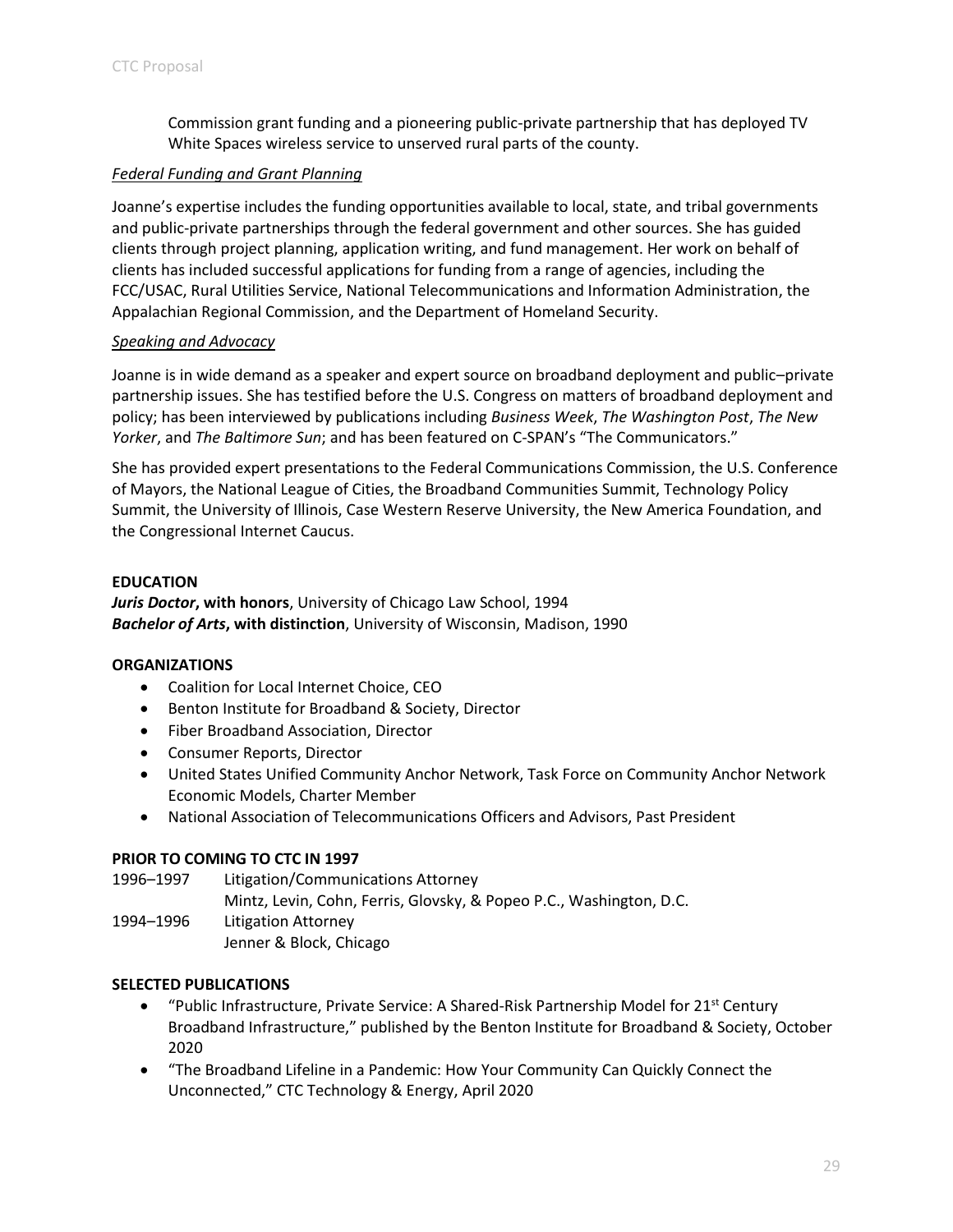- "Closing the Digital Divide: Broadband Infrastructure Solutions," Testimony Before the United States House of Representatives Committee on Energy and Commerce Subcommittee on Communications and Technology, January 2018
- "Leaping the Digital Divide: Encouraging Policies and Partnerships to Improve Broadband Access Across North Carolina," co-author, published by the North Carolina League of Municipalities, 2018
- "The Emerging World of Broadband Public–Private Partnerships: A Business Strategy and Legal Guide," co-author, published by the Benton Foundation, 2017
- "The Atomic Age of Data: Policies for the Internet of Things," contributor as participant at the Aspen Institute Conference on Communications Policy, 2015
- "The Art of the Possible: An Overview of Public Broadband Options," published by the New America Foundation, 2015
- "Better Communities through Better Broadband: A Coalition of Public and Private Interests Affirms the Need for Local Internet Choice," Benton Foundation Blog, 2015
- "The Killer App for Local Fiber Networks," *Broadband Communities* magazine, November/December 2014
- "Gigabit Communities: Technical Strategies for Facilitating Public or Private Broadband Construction in Your Community," 2014
- "How communities can facilitate fiber construction," Google Fiber Blog, 2014
- "Facilitating Broadband Construction," *Broadband Communities* magazine, January/February 2014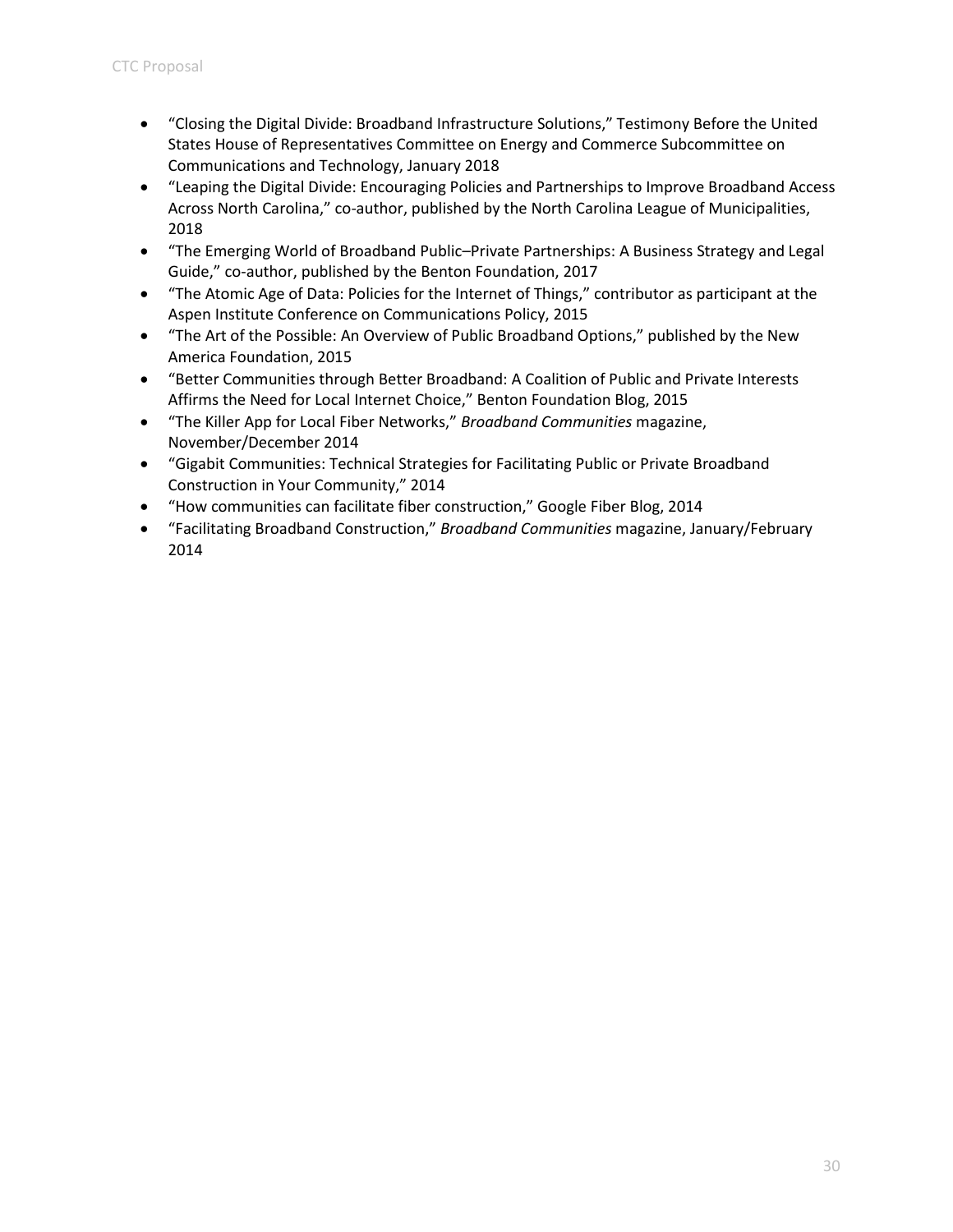## Andrew Afflerbach, Ph.D., P.E. | CEO and Chief Technology Officer

<span id="page-33-0"></span>Dr. Andrew Afflerbach specializes in the planning, designing, and implementation oversight of broadband communications networks, smart cities strategies, and public safety networks. His expertise includes state-of-the-art fiber and wireless technologies, the unique requirements of public safety networks, and the ways in which communications infrastructure enables smart and connected applications and programs for cities, states, and regions.

Andrew has planned and designed robust and resilient network strategies for dozens of clients, including state and local governments and public safety users. He has delivered strategic technical guidance on wired and wireless communications issues to cities, states, and national governments over more than 20 years. He has advised numerous cities and states, including New York City, San Francisco, Seattle, Atlanta, Washington, D.C., and Boston, and served as a senior adviser to Crown Fibre Holdings, the public entity directing New Zealand's national fiber-to-the-home project.

In addition to designing networks, Andrew testifies as an expert witness on broadband communications issues. And he is frequently consulted on critical communications policy issues through technical analyses submitted to the Federal Communications Commission (FCC) and policymakers. He has prepared white papers on:

- Streamlining deployment of small cell infrastructure by improving wireless facilities siting policies
- Limiting interference from LTE-U networks in unlicensed spectrum
- Developing technical frameworks for wireless network neutrality
- Estimating the cost to expand fiber to underserved schools and libraries nationwide
- Conducting due diligence for the IP transition of the country's telecommunications infrastructure

As CTC's Chief Technology Officer, Andrew oversees all technical analysis and engineering work performed by the firm. He has a Ph.D. and is a licensed Professional Engineer.

#### *Wireless Network Planning and Engineering*

Applying the current state of the art—and considering the attributes of anticipated future technological advancements such as "5G"—Andrew has developed candidate wireless network designs to meet the requirements of clients including the cities of Atlanta, San Francisco, and Seattle. In a major American city, Andrew led the team that evaluated wireless broadband solutions, including a wireless spectrum roadmap, to complement potential wired solutions.

In rural, mountainous Garrett County, Maryland, Andrew designed and oversaw the deployment of an innovative wireless broadband network that used TV white space spectrum to reach previously unserved residents. To enhance public internet connectivity, Andrew provides technical oversight on CTC's Wi-Fi-related projects, including the design and deployment of Wi-Fi networks in several parks in Montgomery County, Maryland.

Andrew also advises local and state government agencies on issues related to wireless attachments in the public rights-of-way; he leads the CTC team that supports the Texas Department of Transportation (TxDOT) and many large counties on wireless attachment policies and procedures.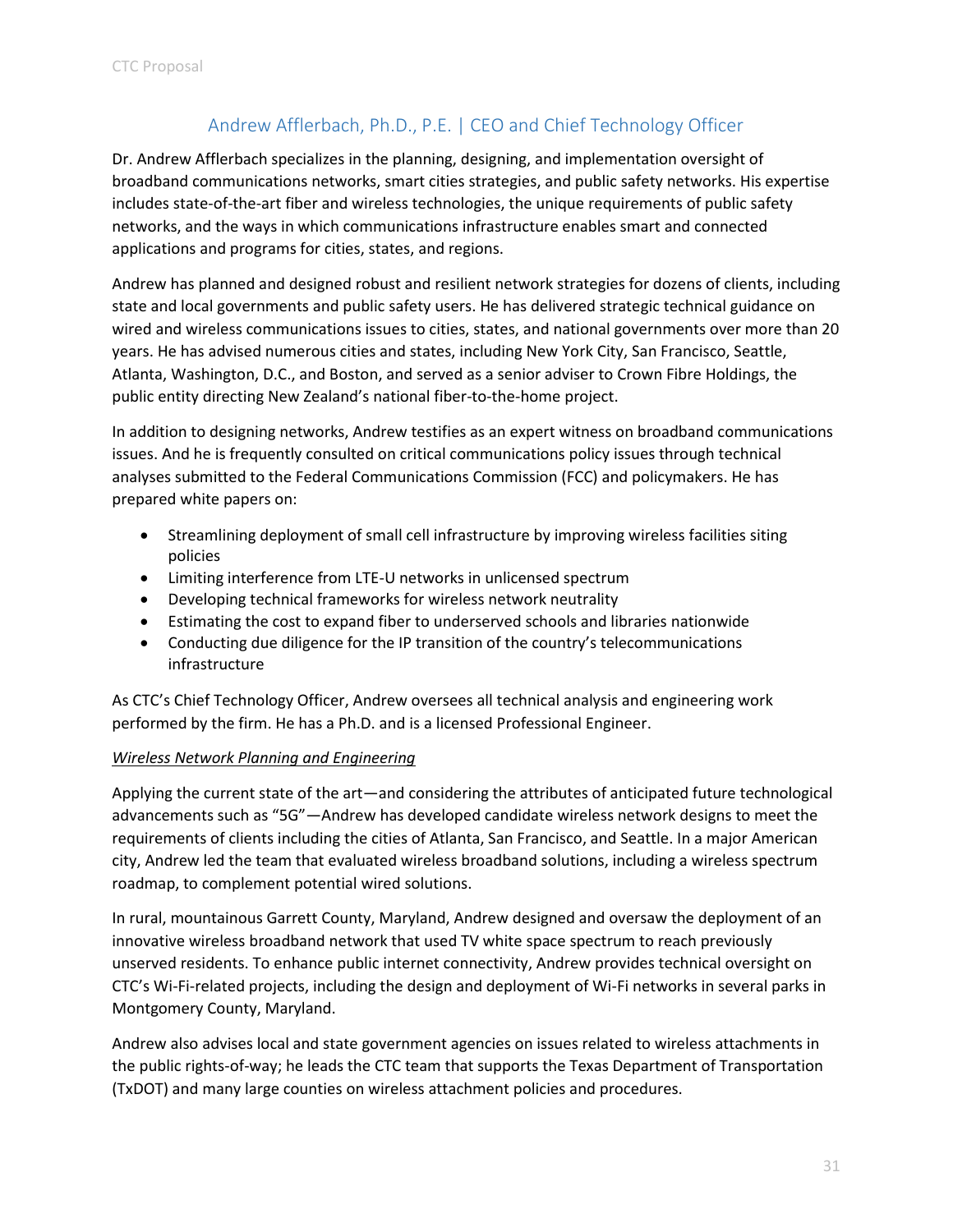#### *Public Safety Networking*

Andrew leads the CTC team providing strategic and tactical guidance on FirstNet (including agency adoption and other critical decision-making) for the State of Delaware and Onondaga County, New York. In the District of Columbia, he and his team evaluated the financial, technical, and operational impact of building the District's own public safety broadband network, including the design of an LTE system that provided public-safety-level coverage and capacity citywide. This due diligence allowed the District to make an informed decision regarding opting in or out of the National Public Safety Broadband Network.

Andrew currently is working with the State of Delaware to evaluate LTE coverage gaps throughout the state to assist agencies in their choice of public safety broadband networks. On the state's behalf, he and his team are also conducting outreach to AT&T and other carriers to evaluate their public safety offerings. He is performing similar work as part of CTC's engagement with El Paso County, Colorado.

Earlier, Andrew led the CTC team that identified communications gaps and evaluated potential technical solutions for the Baltimore Urban Area Security Initiative (UASI), a regional emergency preparedness planning effort funded by the U.S. Department of Homeland Security (DHS).

He previously served as lead engineer and technical architect for planning and development of NCRnet, a regional fiber optic and microwave network that links public safety and emergency support users throughout the 19 jurisdictions of the National Capital Region (Washington, D.C. and surrounding jurisdictions), under a DHS grant. He wrote the initial feasibility studies that led to this project for regional network interconnection.

#### *Fiber Network Planning and Engineering*

Andrew has architected and designed middle- and last-mile fiber broadband networks for the District of Columbia (Washington, D.C.); the city of San Francisco; the Delaware Department of Transportation; the Maryland Transportation Authority; and many large counties.

He oversaw the development of system-level broadband designs and construction cost estimates for the cities of Atlanta, Boston, Boulder, Palo Alto, Madison, and Seattle; the states of Connecticut and Kentucky; and many municipal electric providers and rural communities. He is overseeing the detailed design of the city-built fiber-to-the-premises (FTTP) networks in Westminster, Maryland; Alford, Massachusetts; and Holly Springs and Wake Forest, North Carolina.

In Boston, Andrew led the CTC team that developed a detailed RFP, evaluated responses, and participated in negotiations to acquire an Indefeasible Right of Use (IRU) agreement with a fiber vendor to connect schools, libraries, public housing, and public safety throughout the City. This approach was designed to allow the City to oversee and control access and content among these facilities.

#### *Smart Grid*

Andrew and the CTC team provided expert testimony and advisory services to the Public Service Commission of Maryland regarding Advanced Metering Infrastructure (AMI). CTC provided objective guidance to the staff as it evaluated AMI applications submitted by three of the state's investor-owned utilities (IOUs). This contract represented the first time the PSC staff had asked a consultant to advise them on technology—a reflection of the lack of standards in the Smart Grid arena.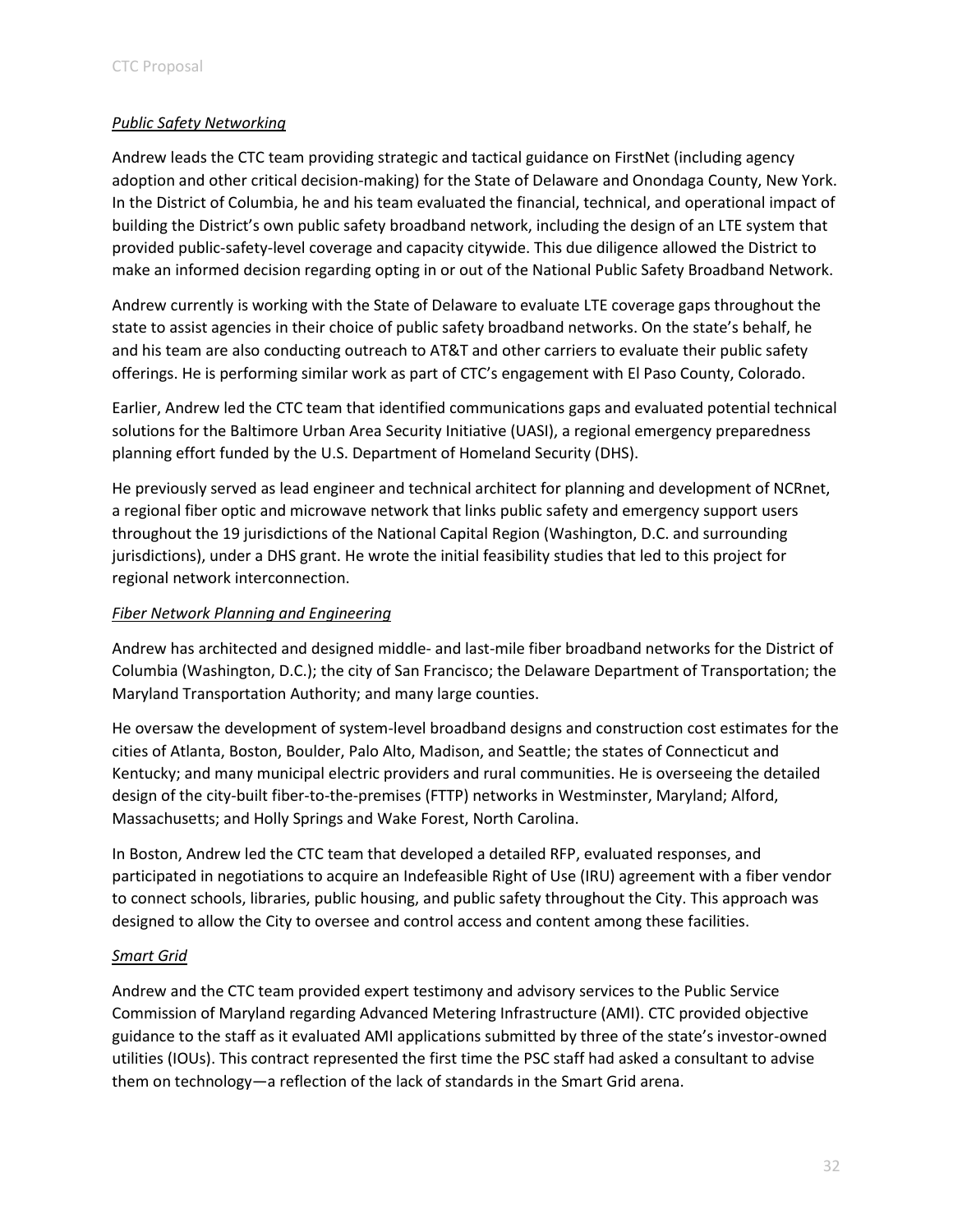#### *Broadband Communications Policy Advisory Services*

Andrew advises public sector clients and a range of policy think tanks, U.S. federal agencies, and nonprofits regarding the engineering issues underlying key communications issues. For example, he:

- Provided expert testimony to the FCC in the matter of the preparation of the **national broadband plan** as a representative of the National Association of Counties (NACo) and the National Association of Telecommunications Officers & Advisors (NATOA).
- Served as expert advisor regarding broadband deployment to the U.S. Conference of Mayors, NACo, National League of Cities, Public Knowledge, New America Foundation Open Technology Institute, and NATOA in those organizations' filings before the FCC in the matter of determination of the deployment of a **national, interoperable wireless network in the 700 MHz spectrum**.
- In connection with the FCC's ongoing **Open Internet proceeding**, advised the New America Foundation regarding the technical pathways by which "any device" and "any application" regimes could be achieved in the wireless broadband arena as they have been in the wireline area.
- Provided expert technical advice on the **700 MHz broadband and AWS-3 proceedings** at the FCC for the Public Interest Spectrum Coalition (including Free Press, the New America Foundation, Consumers Union, and the Media Access Project).
- Served as technical advisor to the **U.S. Naval Exchange** in its evaluation of vendors' broadband communications services on U.S. Navy bases worldwide.
- Advised the **U.S. Internal Revenue Service** regarding the history of broadband and cable deployment and related technical issues in that agency's evaluation of appropriate regulations for those industries.
- Advised the Stanford Law School Center for Internet and Society on the technical issues for their briefs in the *Brand X* **Supreme Court appeal** regarding cable broadband.

#### *Broadband Communications Instruction*

Andrew has served as an instructor for the U.S. Federal Highway Association/National Highway Institute, the George Washington University Continuing Education Program, the University of Maryland Instructional TV Program, ITS America, Law Seminars International, and the COMNET Exposition. He developed curricula for the United States Department of Transportation.

He taught and helped develop an online graduate-level course for the University of Maryland. He developed and taught communications courses and curricula for ITS America, COMNET, and the University of Maryland. His analysis of cable open access is used in the curriculum of the International Training Program on Utility Regulation and Strategy at the University of Florida.

Andrew has also prepared client tutorials and presented papers on emerging telecommunications technologies to the National Fire Protection Association (NFPA), NATOA, the National League of Cities (NLC), the International City/County Management Association (ICMA), and the American Association of Community Colleges (AACC). He taught college-level astrophysics at the University of Wisconsin.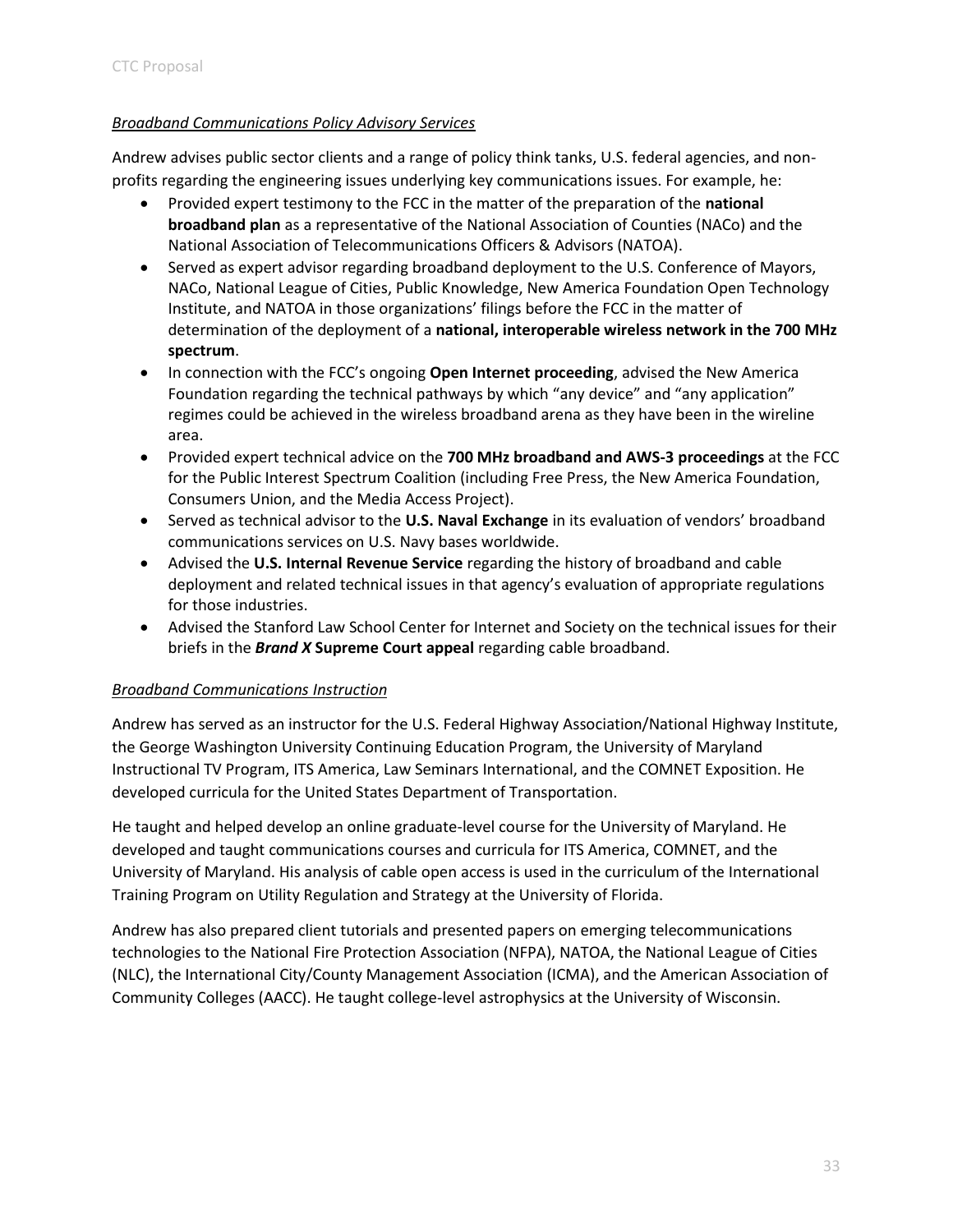#### **EMPLOYMENT HISTORY**

| 1995–Present | CEO/Chief Technology Officer, CTC                                                 |
|--------------|-----------------------------------------------------------------------------------|
|              | Previous positions: Director of Engineering, Principal Engineer, Senior Scientist |
| 1990–1996    | Astronomer/Instructor/Researcher                                                  |
|              | University of Wisconsin–Madison, NASA, and Swarthmore College                     |

#### **EDUCATION**

**Ph.D.**, Astronomy, University of Wisconsin–Madison, 1996

- NASA Graduate Fellow, 1993–1996. Research fellowship in astrophysics
- Elected Member, Sigma Xi Scientific Research Honor Society

**Master of Science**, Astronomy, University of Wisconsin–Madison, 1993 **Bachelor of Arts**, Physics, Swarthmore College, 1991

• Eugene M. Lang Scholar, 1987–1991

#### **PROFESSIONAL CERTIFICATIONS/LICENSES**

Professional Engineer, states of California, Delaware, Georgia, Illinois, Maryland, and Virginia

#### **HONORS/ORGANIZATIONS**

- Disaster Response and Recovery Working Group, FCC's Broadband Deployment Advisory Committee (BDAC)
- Association of Public-Safety Communications Officials (APCO)
- Board of Visitors, University of Wisconsin Department of Astronomy
- National Association of Telecommunications Officers and Advisors (NATOA) Technology and Public Safety Committees
- Armed Forces Communications and Electronics Association (AFCEA)
- Society of Cable and Telecommunications Engineers (SCTE)
- Institute of Electrical and Electronic Engineers (IEEE)
- Charleston Defense Contractors Association (CDCA)

#### **SELECTED PUBLICATIONS, PRESENTATIONS, and COURSES**

- "The Broadband Lifeline in a Pandemic: Strategies for Provisioning Fast Internet Service to the Most Remote Rural Areas," March 2020
- "The Broadband Lifeline in a Pandemic: Strategies for Provisioning Broadband to Temporary Emergency Sites," March 2020
- "The Broadband Lifeline in a Pandemic: How Your Community Can Quickly Deploy Free Wi-Fi to Meet Urgent Needs at Public Housing and Other Locations," March 2020
- "Small Cell Standards and Processes: Protecting Community Assets, Interests, and Public Safety," prepared for NATOA, Feb. 2019
- "SB 937: Wireless Facilities Installation and Regulation," Testimony before the State of Maryland Senate, Feb. 2019
- "HB 654: Wireless Facilities Installation and Regulation," Testimony before the State of Maryland General Assembly, Feb. 2019
- "The Three "Ps" of Managing Small Cell Applications: Process, Process, Process," Dec. 2018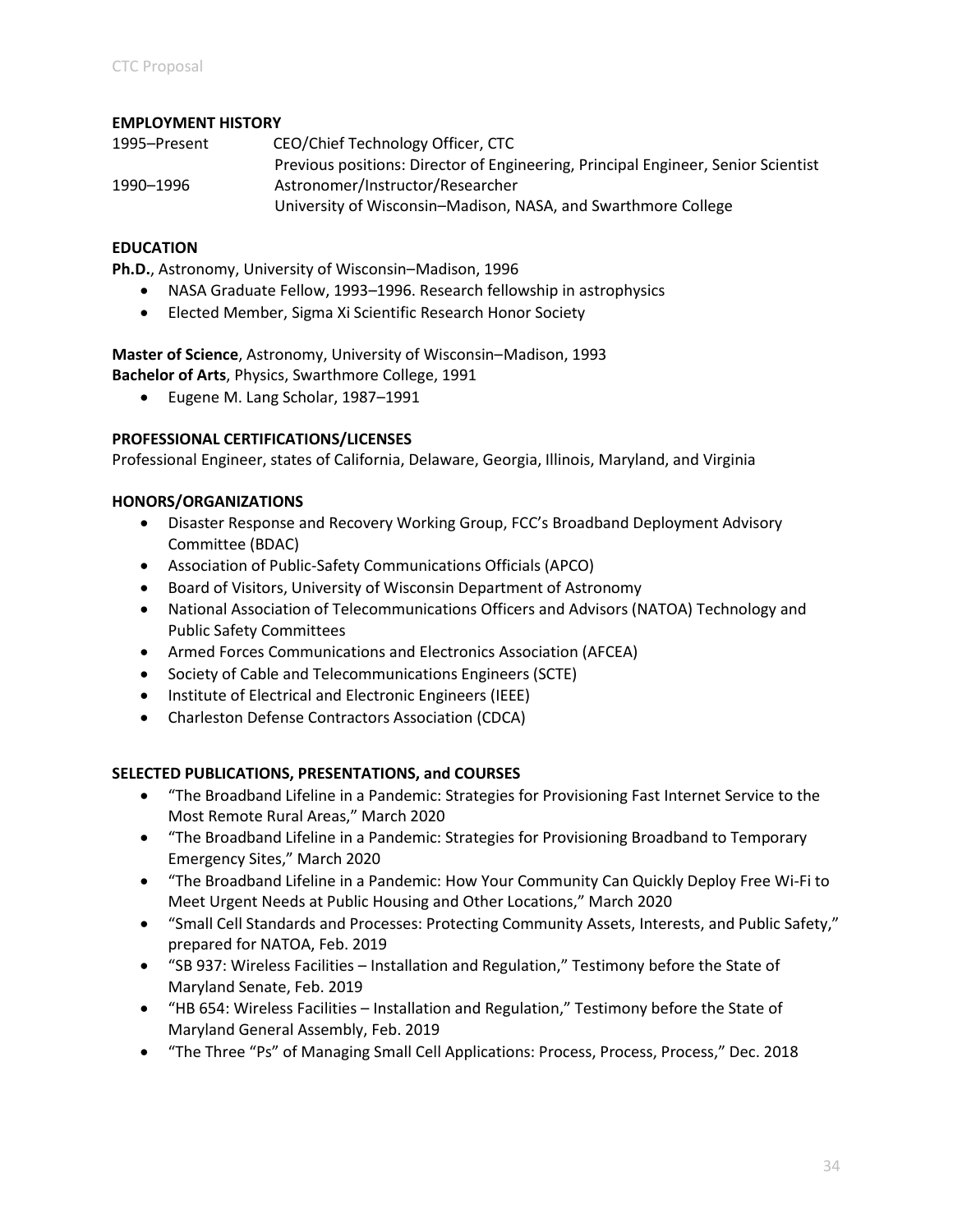- Declaration in Response to FCC's Order, "Accelerating Wireless Broadband Deployment by Removing Barriers to Infrastructure Investment," prepared for the Smart Communities and Special Districts Coalition, filed with the FCC, Sept. 2018
- Declaration in Response to the Proposed T-Mobile/Sprint Merger, prepared for the Communications Workers of America, filed with the FCC, Aug. 2018
- "A Model for Understanding the Cost to Connect Anchor Institutions with Fiber Optics" (coauthor), prepared for the Schools, Health & Libraries Broadband Coalition, Feb. 2018
- "How Localities Can Prepare for—and Capitalize on—the Coming Wave of Public Safety Network Construction," Feb. 2018
- "Network Resiliency and Security Playbook" (co-author), prepared for the National Institute of Hometown Security, Nov. 2017
- "Mobile Broadband Service Is Not an Adequate Substitute for Wirelines" (co-author; addressing the limitations of 5G), prepared for the Communications Workers of America, Oct. 2017
- "Technical Guide to Dig Once Policies," April 2017
- "Streamlining Deployment of Small Cell Infrastructure by Improving Wireless Facilities Siting Policies," prepared for the Smart Communities Siting Coalition, filed with the FCC, March 2017
- "How Localities Can Improve Wireless Service for the Public While Addressing Citizen Concerns," Nov. 2016
- "LTE‐U Interference in Unlicensed Spectrum: The Impact on Local Communities and Recommended Solutions," prepared for WifiForward, Feb. 2016
- "Mobile Broadband Networks Can Manage Congestion While Abiding by Open Internet Principles," prepared for the New America Foundation's Open Technology Institute – Wireless Future Project, filed with the FCC, Nov. 2014
- "The State of the Art and Evolution of Cable Television and Broadband Technology," prepared for Public Knowledge, filed with the FCC, Nov. 2014
- "A Model for Understanding the Cost to Connect Schools and Libraries with Fiber," prepared for Schools, Health & Libraries Broadband Coalition, filed with FCC, Oct. 2014
- "The Art of the Possible: An Overview of Public Broadband Options," prepared jointly with the New America Foundation's Open Technology Institute, May 2014
- "Understanding Broadband Performance Factors," with Tom Asp, *Broadband Communities* magazine, March/April 2014
- "Engineering Analysis of Technical Issues Raised in the FCC's Proceeding on Wireless Facilities Siting," filed with the FCC ([http://apps.fcc.gov/ecfs/document/view?id=7521070994\)](http://apps.fcc.gov/ecfs/document/view?id=7521070994), Feb. 2014
- "A Brief Assessment of Engineering Issues Related to Trial Testing for IP Transition," prepared for Public Knowledge and sent to the FCC as part of its proceedings on Advancing Technology Transitions While Protecting Network Values, Jan. 2014
- "Gigabit Communities: Technical Strategies for Facilitating Public or Private Broadband Construction in Your Community," prepared as a guide for local government leaders and planners (sponsored by Google), Jan. 2014
- "Critical Partners in Data Driven Science: Homeland Security and Public Safety," submitted to the *Workshop on Advanced Regional & State Networks (ARNs): Envisioning the Future as Critical Partners in Data-Driven Science*, Internet2 workshop chaired by Mark Johnson, CTO of MCNC, Washington, D.C., April 2013
- "Connected Communities: How a City Can Plan and Implement Public Safety & Public Wireless," submitted to the International Wireless Communications Exposition, Las Vegas, March 2013
- "Cost Estimate for Building Fiber Optics to Key Anchor Institutions," prepared for submittal to the FCC by NATOA and SHLB, Sept. 2009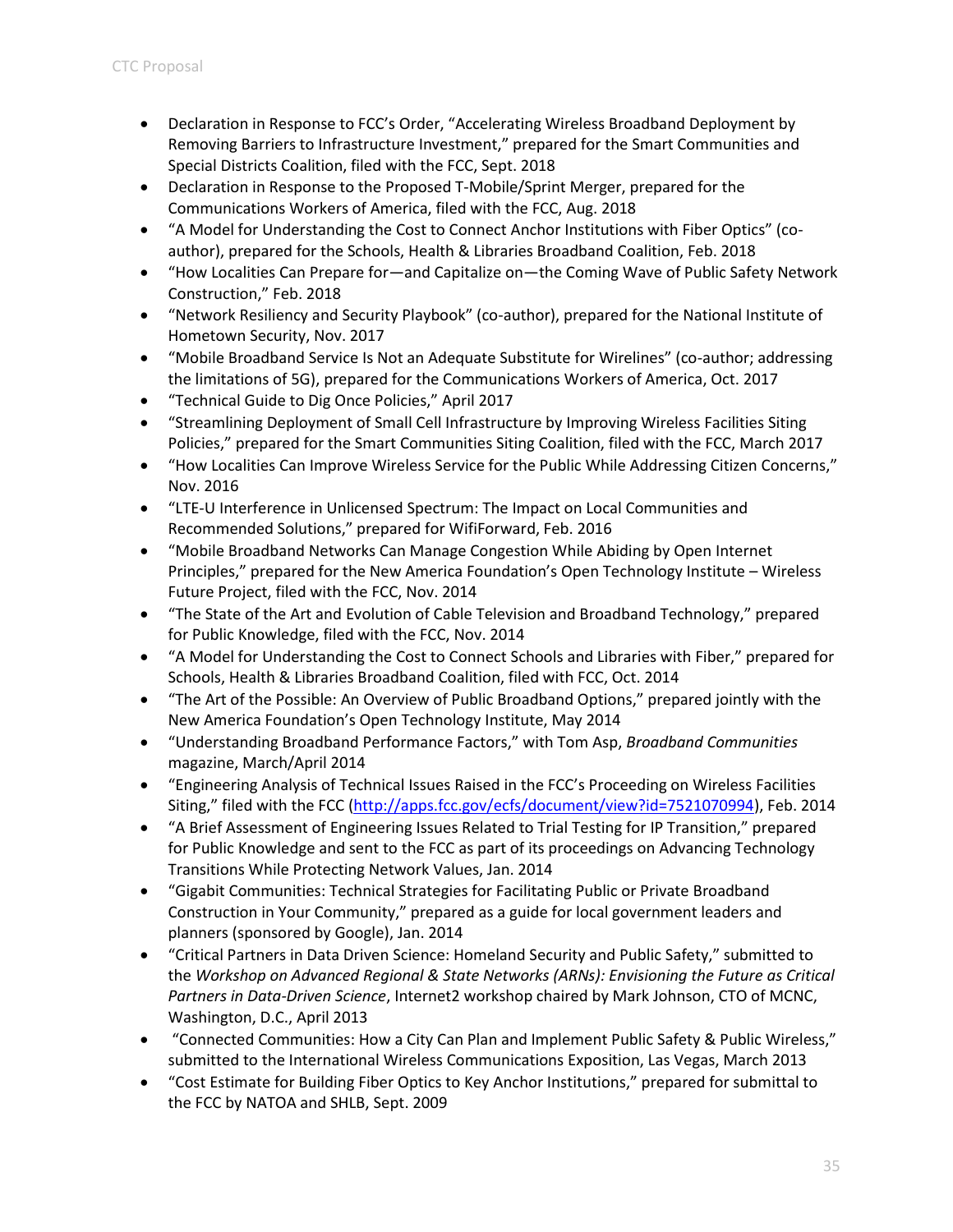## Matthew DeHaven | V.P., Fiber & Infrastructure

<span id="page-38-0"></span>Matthew DeHaven specializes in wired and wireless communications and broadband telecommunications technology for public safety and other local government and institutional needs. He has 20 years of engineering experience designing, developing, installing, and overseeing construction and integration of middle-mile and fiber-to-the-premises (FTTP) networks. His work focuses on local and wide area networks for institutional, public safety, and Intelligent Transportation System (ITS) applications.

Matt has experience at many levels of wired and wireless network design, procurement, and implementation for high-capacity metropolitan-area networks. He leads network designs and the preparation of specifications for competitive bid processes and serves as project manager overseeing implementation and testing for a wide range of CTC's local and state government clients.

Matt also prepares designs and cost models to support decision-makers in the deployment of a range of wireless and wireline data network technologies. He serves as CTC's lead engineer on numerous wide area network projects. Among many other projects, he served as a primary technical architect for the 19-jurisdiction fiber optic/microwave network deployed in the National Capital Region (NCRnet) to support public safety interoperable communications.

#### Wireless Communications

Applying the current state of the art—and considering the attributes of anticipated future technological advancements such as "5G"—Matt has developed candidate wireless network designs to meet the requirements of clients including the cities of Atlanta, San Francisco, and Seattle. In a major American city, he supported the CTC team that evaluated wireless broadband solutions, including a wireless spectrum roadmap, to complement potential wired solutions.

Matt assesses clients' existing and projected communications needs and recommends potential strategies for using established and emerging wireless technologies to enhance and improve network operations and services. Some select examples of his ongoing and past projects include:

- Overseeing the Delaware Department of Transportation's (DelDOT) deployment of a 4.9 GHz point-to-multipoint wireless network for traffic device interconnection and public safety communications. That high-speed, high-capacity wireless deployment connects DelDOT's fiber network to critical and high-bandwidth devices located in remote areas unserved by fiber.
- Developing the wireless engineering elements of broadband deployment feasibility analyses for the City of Baltimore and other major American cities.
- Developing a strategic plan for a wireless data network to meet public safety and local government needs in Seattle, WA. CTC previously conducted a feasibility study that identified these needs.
- Providing engineering support for the deployment of a citywide 4.9 GHz public safety radio mesh network for the City of Port Angeles, WA. CTC conducted a needs assessment of the city's network and reviewed public safety mobile data communications considerations, which led to the development of network specifications and overseeing the procurement for the expansion of the city's fiber network and a citywide wireless network serving both public safety and public access needs.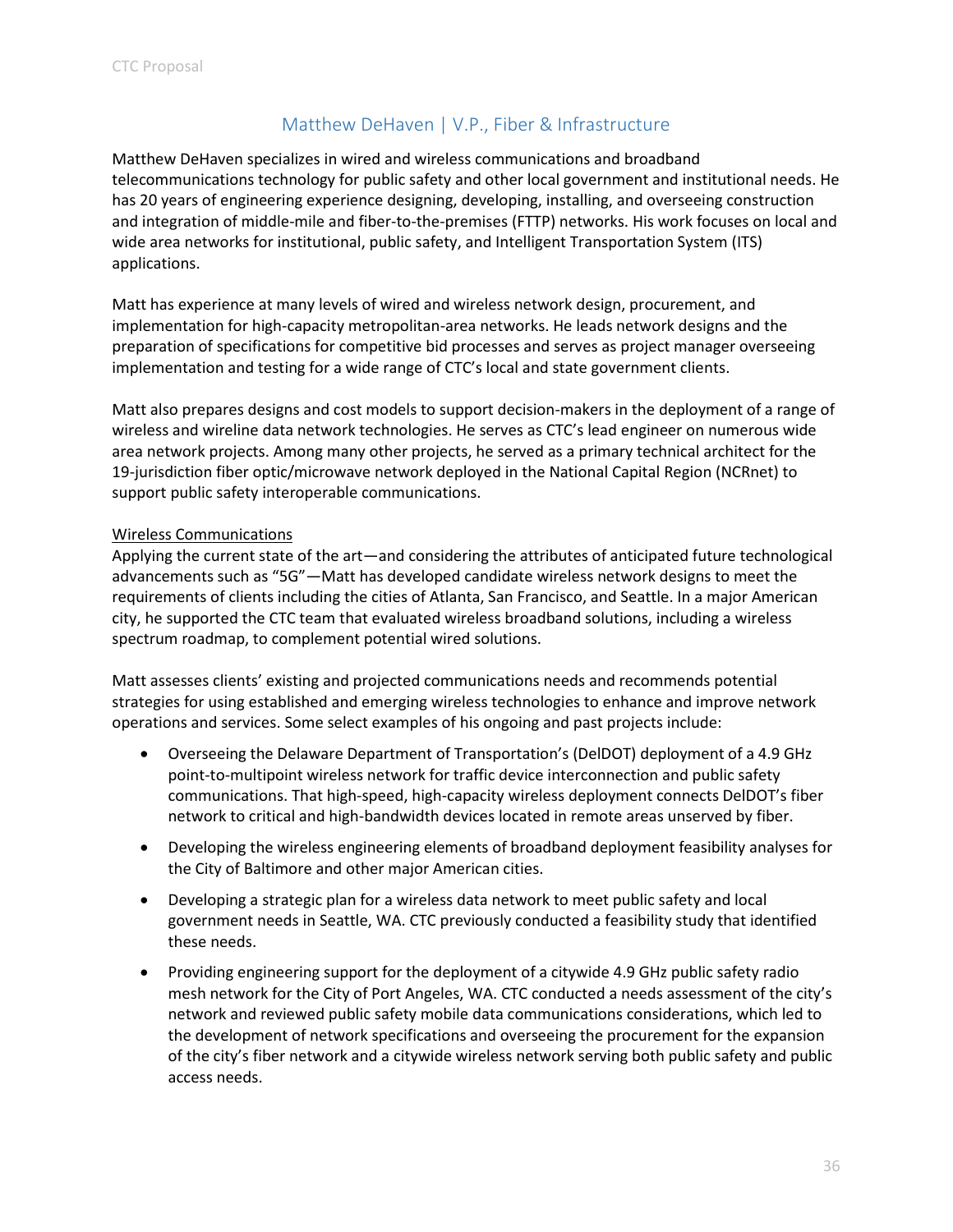- Assessing the city of Cincinnati's networks and recommending updates to the city's long-term strategic plan. This project involved assessing and identifying new department and network application needs, assessing the current networks to meet identified needs, assessing emerging fiber and wireless technologies, recommending wireless strategies, and providing recommendations and strategies for meeting foreseeable needs.
- Designing a broadband wireless network for Annapolis, MD, that provides connectivity for a citywide video surveillance system. The network was designed to provide high-degrees of security and has substantial reserve capacity to support the addition of new video requirements, expand toll-quality IP-based voice and data services, and, potentially, provide backhaul for a future mobile wireless solution.
- Overseeing the development of an infrastructure plan to support the implementation of Wi-Fi services throughout a downtown area targeted for economic development in Rockville, MD. The plan focuses on deploying a flexible architecture of physical support infrastructure to enable a wide range of wireless connectivity options for visitors, residents, and business tenants while maintaining the aesthetics of the development.
- Researching current and future wireless technologies and evaluating the feasibility of implementing a secure public safety wireless network in Prince George's County, MD. Designed and implemented a pilot project to test the feasibility of a public safety network. A successful solution was deployed to enable Mobile Data Computers in emergency response vehicles to securely roam from a carrier CDMA network to private, County-operated Wi-Fi hotspots.

#### Public Safety Networking

In addition to supporting the design and deployment of NCRnet, Matt is the lead engineer responsible for one of the key applications leveraging this regional network. Matt is responsible for the design, implementation, and ongoing operations of a regional videoconferencing network supporting Emergency Management among the 21 jurisdictions in the National Capital Region (DC, MD, VA). CTC developed the systems' designs and oversaw implementation under a grant from the Department of Homeland Security Urban Areas Security Initiative (UASI). This network now serves thousands of end users, integrated tightly with the ever-growing videoconferencing and VoIP systems leveraged by these jurisdictions.

In Anne Arundel County, MD, Matt assisted with the deployment of traffic surveillance cameras. He provided analysis of candidate technical solutions for cameras using the County's high-speed fiber-optic I-Net to transport video and control signals, developed system specifications, and oversaw the implementation of the County's video surveillance capabilities.

Matt was also involved in the planning and implementation of a statewide network in Delaware that provides traffic information and traffic control capabilities to transportation management facilities. Such a network allows remote control of traffic signal systems and variable message displays, while providing real-time traffic surveillance in the form of video images and microwave sensor data. He has developed expertise in the numerous forms of technology used in this type of project, ranging from fiber optics to wireless digital spread-spectrum communications.

Matt served as CTC's lead engineer for the Delaware Department of Transportation's Advanced Traffic Advisory Radio System, the first Advanced TARS system in the country. He trained on-site staff, specified and installed new equipment, and monitored system performance.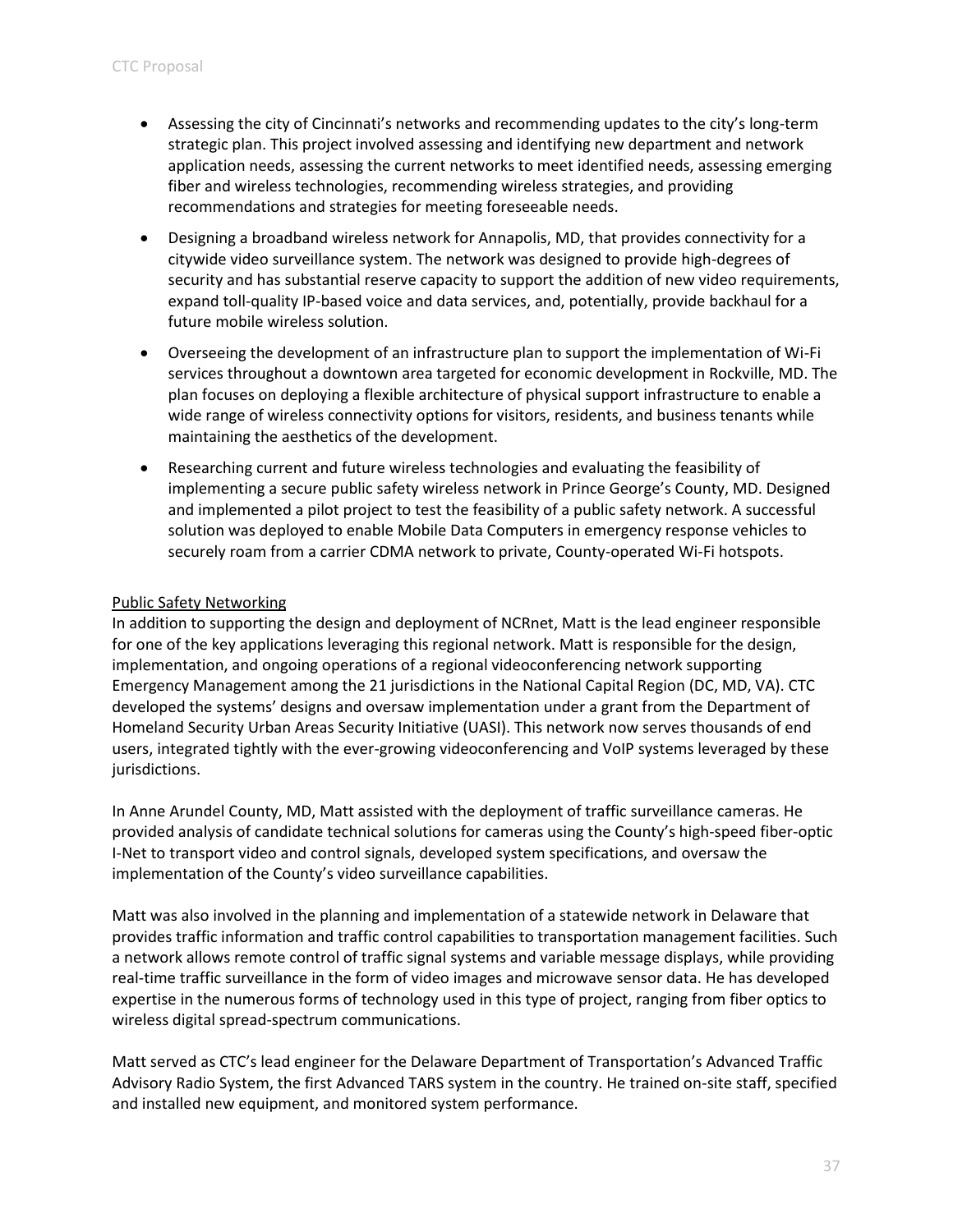#### Fiber-to-the Premises

Matt has assisted in the planning and deployment of dozens of FTTP networks for public sector clients, providing expertise in varying roles from the development of system-level designs and cost estimates to detailed engineering and construction oversight. He led the engineering team responsible for the design of a rural FTTP network in southern Anne Arundel County, Maryland, to serve more than 600 homes within a previously unserved neighborhood. He is currently managing the engineering designs and overseeing construction for an FTTP network in Westminster, Maryland, comprised of approximately 80 route miles of fiber plant to serve more than 6,000 residential and business passings.

#### Inter-County Broadband Network

Originally serving as part of the grant application development team that successfully led the State of Maryland to a \$115 million Broadband Technology Opportunities Program (BTOP) administered by the National Telecommunications and Information Administration (NTIA), Matt served as the Portfolio Manager for the One Maryland Inter-County Broadband Network (ICBN) BTOP grant project.

The ICBN is a nine-jurisdiction consortium in central Maryland led by Howard County, Maryland, and was a key sub-recipient of the State's grant award. Matt served as the lead technical consultant overseeing the use of approximately \$72 million in grant funds to build over 800 miles of fiber optics and directly connect approximately 650 community anchor institutions, including schools, libraries, government buildings, community colleges, and public safety agencies. Matt was tasked with overseeing numerous engineering and construction contractors, as well as playing a key role in overall network design during this aggressive three-year endeavor.

#### Video and Unified Communications Engineering

Matt's experience includes the management, design, and procurement of video, voice, and data networks. Some select examples of his recent project work include:

- System-level design and procurement support for the deployment of a multi-tenant unified communications network for Harford County, MD. The network supports approximately 3,000 users across all County agencies, Libraries, and Schools.
- Development, implementation, and continued support of videoconferencing and unified communications tools for the 21 jurisdictions in the National Capital Region (DC, MD, VA) Emergency Operations Centers (EOCs) and Emergency Communications Centers (ECCs) over a state-of-the-art fiber-optic and microwave network.
- Preparation of system-level design recommendations and cost estimates for an extensive, countywide system to support interactive and on-demand video training communications for the Anne Arundel (MD) County Fire Department. CTC also developed the design for a video display system for the Fire Department's new dispatch center, intended to allow key sources of information to be prominently displayed throughout the facility.
- Preparation of system-level design recommendations and cost estimates for an extensive, citywide system to support interactive and on-demand video communications for training, emergency collaboration, and routine meetings between Mesa, AZ Fire Department personnel. CTC also integrated a pilot videoconferencing system to demonstrate certain capabilities of the system design.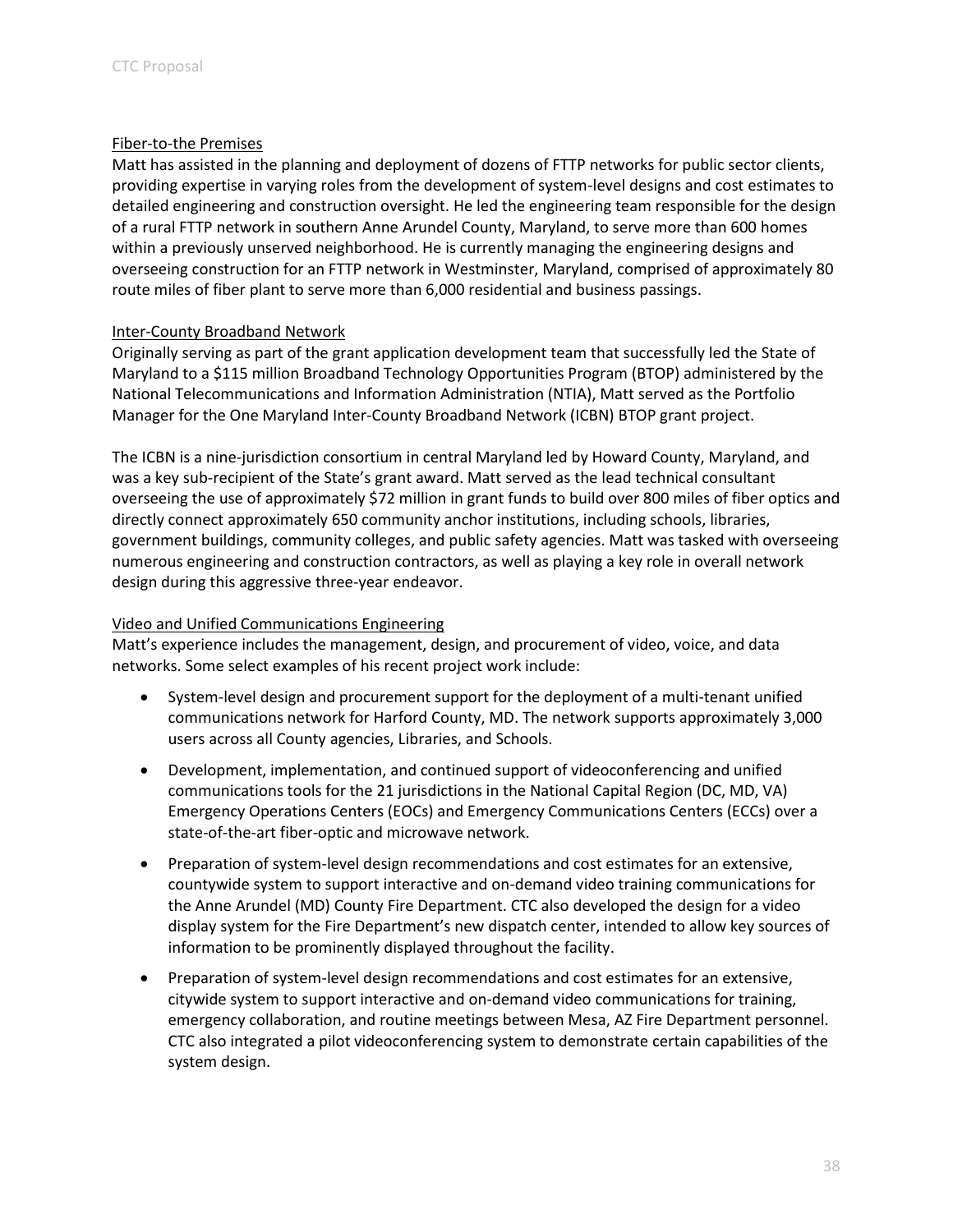• Development of a videoconferencing system for homeland security applications on behalf of Arlington County, VA-the site of the September 11<sup>th</sup> Pentagon attack. The system links numerous public safety and other government users and aims to ensure uninterrupted emergency communications in the event of a terrorist attack or natural disaster.

#### Instruction/Expertise

Matt led the CTC research team that prepared Web-based Intelligent Transportation System (ITS)- Communications courses on behalf of the University of Maryland Center for Advanced Transportation Technology. He served as an online instructor for these courses for more than six years.

Matt has also provided expert technical witness reports and testimony in connection with litigation related to a large commercial carrier's failure to complete construction of a citywide fiber network in a major North American city.

#### **EDUCATION**

The Johns Hopkins University, 1996 – 2000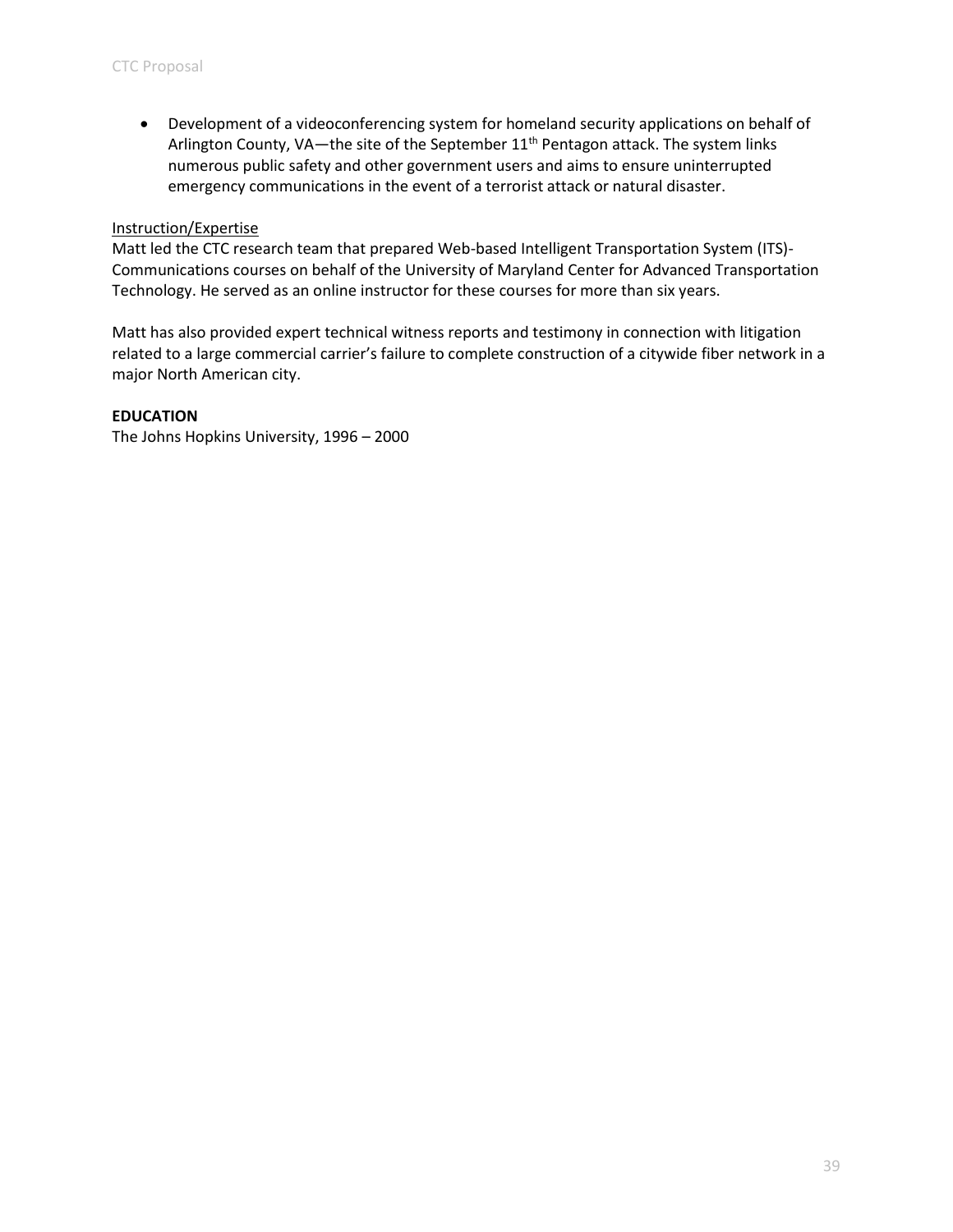## Heather Mills | V.P., Grant & Funding Strategies

<span id="page-42-0"></span>Heather Mills has more than a decade of experience in project management and data analysis. She has exceptional skills in long-term strategic planning for broadband funding; execution of complex tactical funding plans; and grant administration, budgeting, and financial reporting. Heather leads the CTC team the develops grant funding strategies and delivers tactical application and post-award support to our public sector clients. She has authored guidance on new and emerging federal broadband funding programs that is highly regarded by industry colleagues.

At CTC, Heather guides clients on strategic funding for network planning, as well as applying for and complying with the requirements of major federal broadband and communications grant programs, including ARC/EDA POWER grants, USDA RUS grants (such as ReConnect and Community Connect), and New Market Tax Credits. She has particular expertise in the Federal Communications Commission's E-Rate program, Lifeline program, and Healthcare Connect Fund.

Heather and her team supported several clients in the past year with applications to the U.S. Department of Commerce's EDA Public Works and Economic Adjustment Assistance program for funding related to COVID relief; she guided clients in many parts of the country through the consultation process with EDA regional representatives. Under Heather's management, the CTC team supported clients with strategy and navigation of the USDA ReConnect application process through Round 1 and Round 2, which required detailed understanding of the application and applied strategy.

Heather currently is advising clients on new federal funding programs such as the FCC's Emergency Broadband Benefit and the NTIA's COVID stimulus programs, while keeping a close eye on and providing singular analysis for clients around funding programs created by the 2021 Consolidated Appropriations Act and the American Rescue Plan Act.

Heather has provided strategic guidance and prepared ARC/EDA POWER grant pre-applications for CTC's public sector clients. She also prepared a FirstNet grant application for the District of Columbia's Office of the Chief Technology Officer; following the award, she provided ongoing grant management services to help the District maximize the benefits of the funding.

Over the past few years, Heather wrote an E-Rate program guidebook, prepared client responses to E-Rate RFPs, oversaw and advised on the strategy and development of RFPs for library and school clients applying for E-Rate, and helped a hospital association develop a consortium-based approach to the Healthcare Connect Fund.

Heather previously led the CTC team that researched and wrote a successful federal Environmental Assessment (EA) and addenda for the \$115 million One Maryland Broadband Network (OMBN) project a Broadband Technology Opportunities Program (BTOP) grantee. Following submission of the EA, she coordinated required consultations for the EA and addenda over a period of several months. Similarly, she wrote and coordinated consultations for an EA on behalf of the State of Maryland's Department of Natural Resources when that agency sought to construct a radar support tower on state land.

#### **EDUCATION**

**Master of Science**, Management, University of Maryland University College, 2012 **Master of Arts**, Political Science, Washington State University, 2002 **Bachelor of Arts**, English Literature/Pre-law, Washington State University, 2000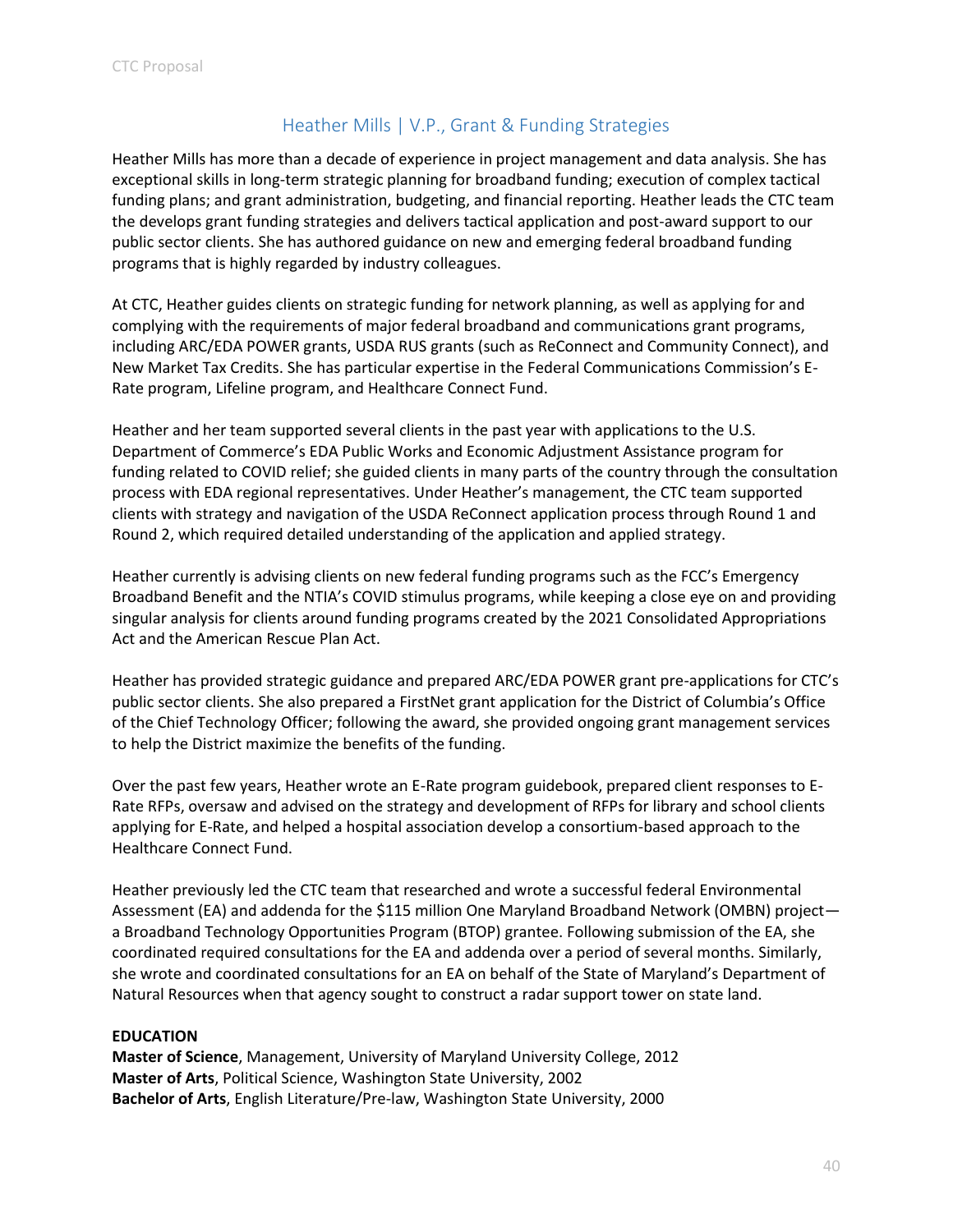## Ziggy Rivkin-Fish, CGEIT | V.P., Broadband Strategy

<span id="page-43-0"></span>Ziggy Rivkin-Fish has been an analyst and project manager with CTC since 2005. Mr. Rivkin-Fish has managed multiple federal-grant-funded interoperability projects that interconnect jurisdictional communication networks. He has also applied his management, technical, and governance expertise to the implementation of large-scale network infrastructures, as well as developing governance frameworks to manage both small and large public broadband networks. His background in organizational sociology and certification in Governance of Enterprise IT has enabled him to advise multiple clients on structuring themselves to manage IT departments and fiber optic network services.

In addition to his work on government network interconnections and governance consulting, Mr. Rivkin-Fish has played key roles in other large-scale projects, such as by overseeing the preparation of successful Environmental Assessments (EA) for major BTOP-funded networks including the One Maryland Broadband Network (OMBN) and the Urbana-Champaign Big Broadband (UC2B) fiber optic network, enabling the projects to proceed to the construction phase. Mr. Rivkin-Fish then oversaw the preparation of required addenda to the OMBN and UC2B EAs to address project revisions during the construction phase. In addition, Mr. Rivkin-Fish advised on the preparation of an EA for the State of Maryland Department of Natural Resources to enable construction of a radar support tower on state land.

Notably, Mr. Rivkin-Fish has served as the lead manager for all phases of deployment of NCRnet, the interoperable public safety communications network that interconnects 20 jurisdictions in the National Capital Region around Washington, D.C. Mr. Rivkin-Fish's role with NCRnet includes oversight of fiber optic design, procurement, and implementation to network design, governance development, construction oversight, network operations, and long-term sustainment. Mr. Rivkin-Fish has also ensured project compliance with grant regulations, including environmental and procurement requirements. Currently, Mr. Rivkin-Fish is focused on facilitating public safety applications rollouts on NCRnet, as well as engineering feasibility studies and oversight roles for fiber optic and wireless extensions to new client.

Mr. Rivkin-Fish's accomplishments include a full fiber optic network feasibility study, including a governance roadmap for the city of Highland Park, Illinois, which enabled the city to decide between ownership models and methods of operational governance. Most recently, he conducted a large organizational governance study for Montgomery County FiberNet to advise the County both on executive governance and on operational organization and business process improvement. He has consulted on governance frameworks for Commonwealth of Kentucky, Harford County IT Department, and City of Vancouver. For Vancouver and for City of Vallejo, he also consulted on joint trenching policies and business process improvement. Alongside his work on NCRnet, Mr. Rivkin-Fish also continues to advise public interest oriented networks on governance at all phases of deployment and operation.

Mr. Rivkin-Fish is currently following up the FiberNet organizational governance study with a project facilitating the development and implementation of key performance indicators aligned to the report's recommendations and guidance by the governing board. He is also managing outside plant and network engineering support projects in Montgomery County, overseeing fiber optic and application projects for NCRnet, and consulting for municipal and regional interconnection networks.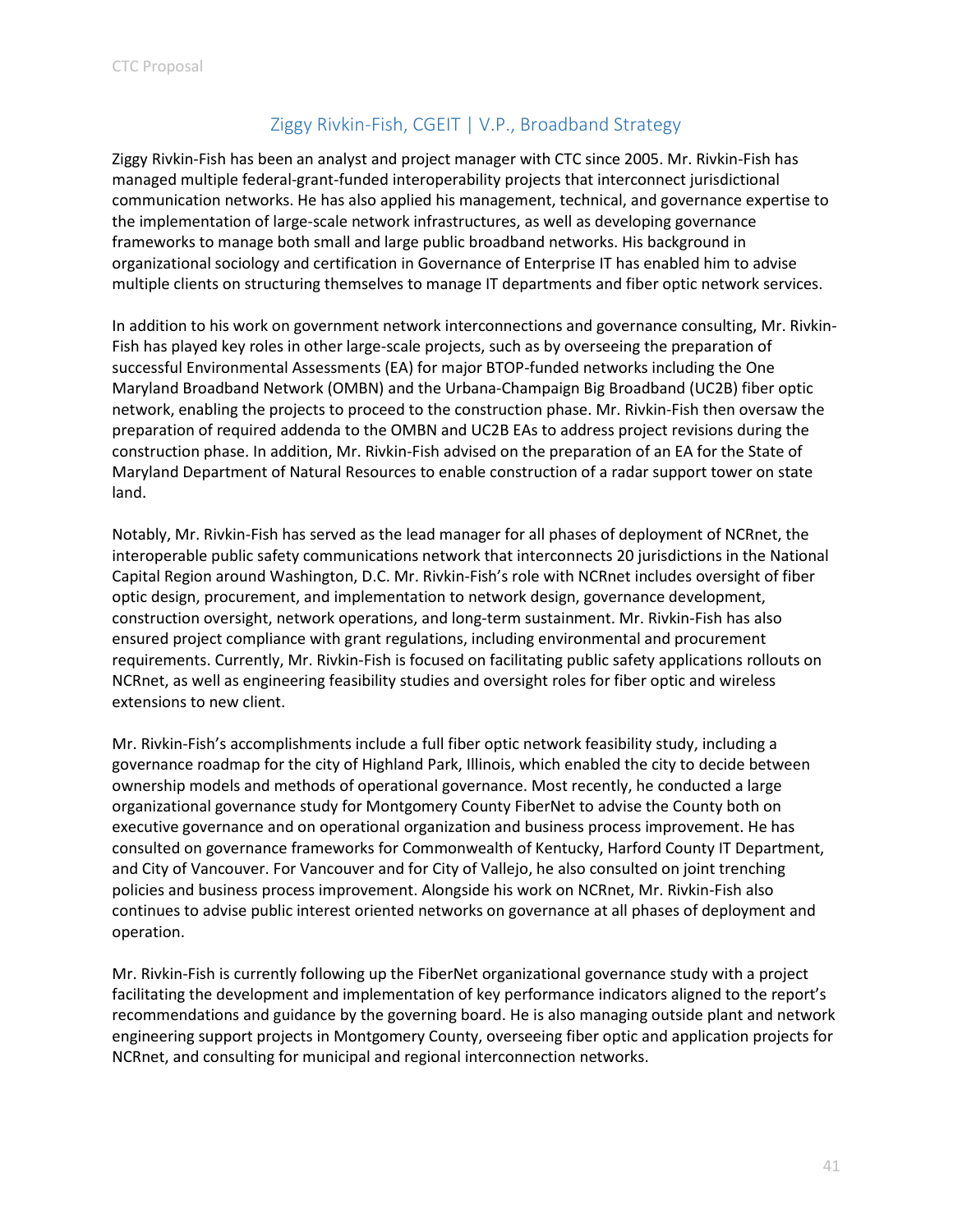#### **EDUCATION**

**Master of Arts**, Sociology, Princeton University, 2000 **Bachelor of Arts**, Individualized Major in Social Theory, Rutgers University (4.0 GPA)

#### **RELEVANT PUBLICATIONS**

"FCC's Rural Digital Opportunity Fund Auction Was Supposed to Significantly Reduce America's Rural Broadband Gap" *Benton Institute for Broadband & Society.* 2020. [https://www.benton.org/blog/fccs](https://www.benton.org/blog/fccs-rural-digital-opportunity-fund-auction-was-supposed-significantly-reduce-americas-rural)[rural-digital-opportunity-fund-auction-was-supposed-significantly-reduce-americas-rural](https://www.benton.org/blog/fccs-rural-digital-opportunity-fund-auction-was-supposed-significantly-reduce-americas-rural)

"NCRnet: How the National Capital Region is Building a 21st Century Regional Public Safety Communications Network" *NATOA Journal* 15(4):16-18. 2007.

#### **CERTIFICATIONS**

Certified in the Governance of Enterprise IT (CGEIT) certification, 2015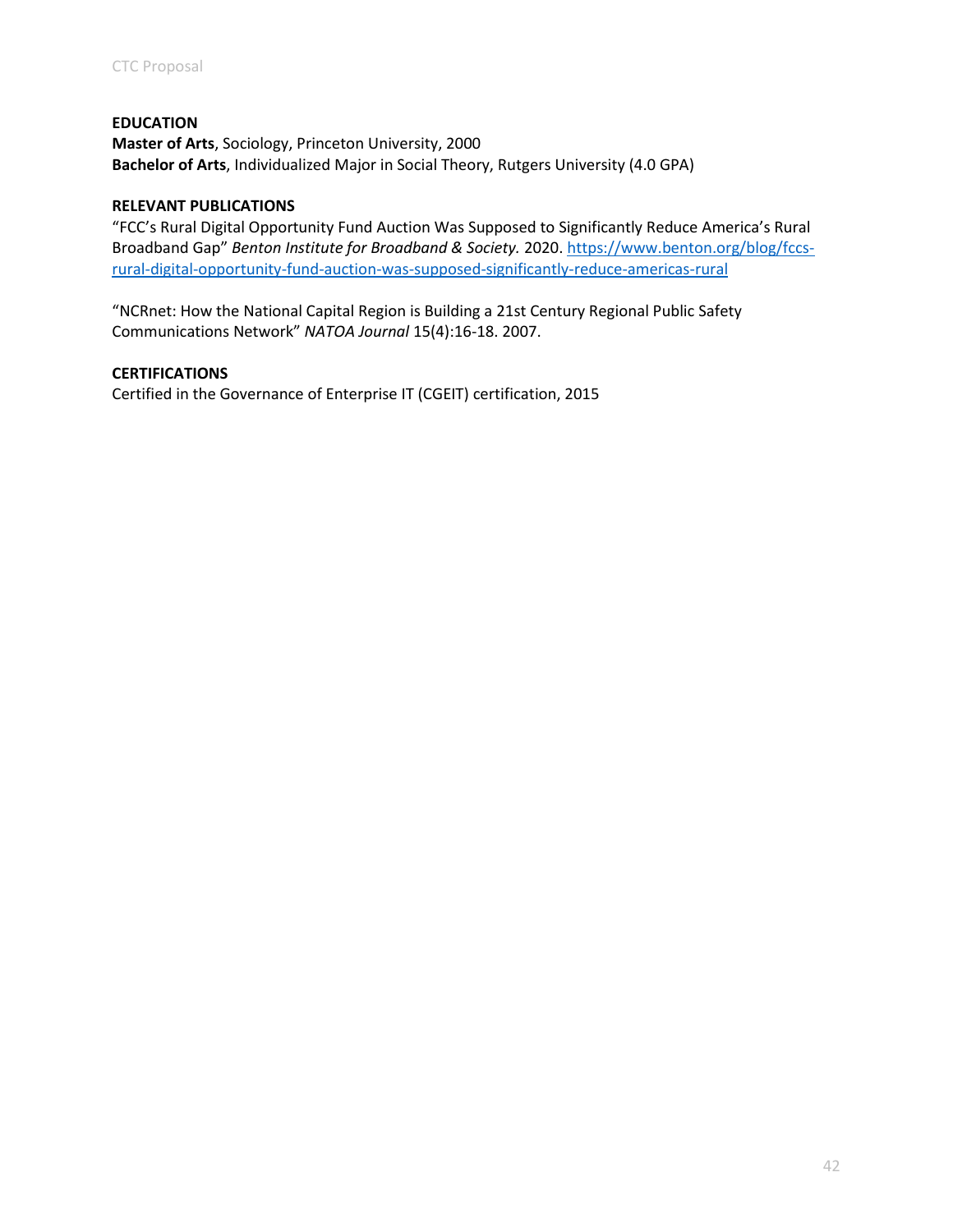## Marc Schulhof | Principal Analyst and Director of Editorial Services

<span id="page-45-0"></span>Marc Schulhof has more than 25 years of experience in technical writing, financial journalism, and public and corporate communications. As an analyst and editor, he plays an integral role in developing CTC's client deliverables, including:

- Strategic and master plans (business and engineering)
- Needs assessments
- Feasibility studies
- Requests for proposal (RFP) and requests for information (RFI)
- Survey instruments
- Expert witness testimony
- Federal and regional grant applications
- Wireless facility siting reports
- E-rate RFPs and bids
- Research reports
- White papers

Over the course of his nine years as CTC's senior technical writer, Marc has supported dozens of CTC clients—including the District of Columbia, the states of Connecticut, Delaware, Kentucky, Maryland, and New Mexico, and the cities of Atlanta, Boston, New York, Palo Alto, San Francisco, and Seattle. He has collaborated on white papers on topics related to fiber optic and wireless technologies, including technical reports filed with the Federal Communications Commission. He is the co-author, with CTC President Joanne Hovis, of "The Emerging World of Broadband Public–Private Partnerships: A Business Strategy and Legal Guide."

Prior to joining CTC, Marc was the worldwide editor-in-chief of CIO program websites at IBM, where he established editorial direction for 36 country-specific CIO websites and worked with local editors to update each site's mix of multimedia content. He also wrote and edited feature articles and white papers on information technology and business topics.

Earlier, as a global editor at PricewaterhouseCoopers Consulting, Marc wrote and edited reports on a variety of technology and business topics. He served as daily editor of the PwC-sponsored *BusinessWeek Online Handheld Edition,* a news summary service for mobile device users in the pre-smartphone era. Marc began his career at *Kiplinger's Personal Finance Magazine, where* he researched, analyzed, and wrote about a range of complex financial issues, first as a reporter and later as an associate editor.

#### **EDUCATION**

**Master of Science**, Journalism, Northwestern University **Bachelor of Science**, Journalism, Northwestern University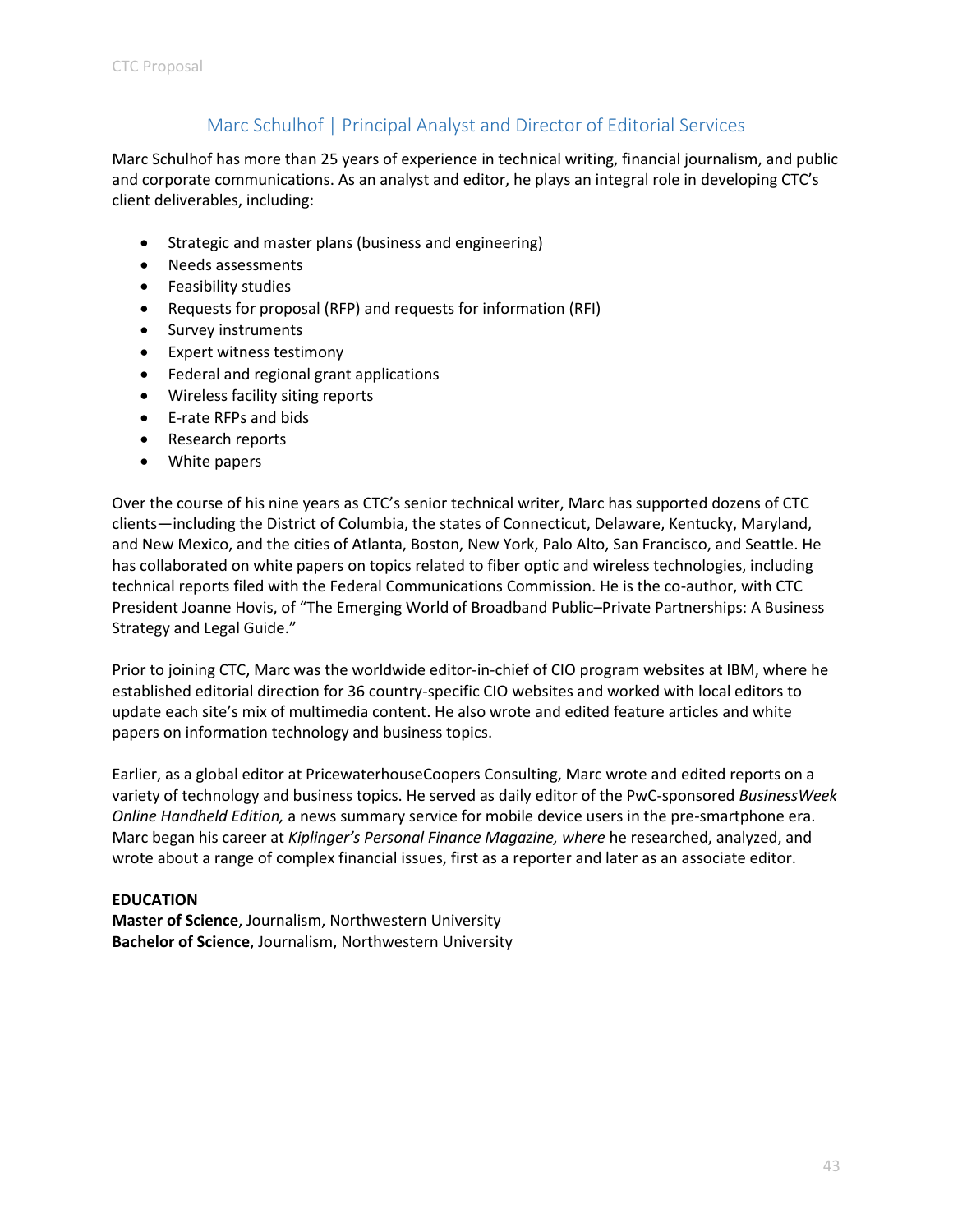## David Talbot | Director of Research Services

<span id="page-46-0"></span>David Talbot joined CTC from the Berkman Klein Center for Internet & Society at Harvard University, where, as a fellow researching community networks, he convened local leaders and wrote case studies about municipal fiber business models, paybacks, and pricing.

Dave currently is serving as CTC's project manager for an I-Net replacement feasibility study for the Town of Milton, Mass., and as CTC's local point of contact for fiber strategic planning for Norwich Public Utilities and Hingham Municipal Lighting Plant. He is also supporting other CTC clients around the country on policy studies and other reports.

A resident of Reading, Massachusetts, he is currently **chairman of the Reading Municipal Light Department Board of Commissioners**, giving him practical experience in local government and municipal utility governance and management.

Previously, as chief correspondent at *MIT Technology Review*, the magazine and website owned by MIT, he frequently wrote about internet policy topics, emerging communications technologies, and digital divide issues.

David's research projects at the Berkman Klein Center included the following:

- *[Community-Owned Fiber Networks: Value Leaders in America](https://cyber.harvard.edu/publications/2018/01/communityfiber)* documented that most U.S. municipal FTTH networks offer lower and clearer prices than do incumbents when considering basic broadband service.
- *[Enabling Competition & Innovation on a City Network](https://cyber.harvard.edu/publications/2017/09/fibercompetition)* profiled Ammon, Idaho's open-access [business model, which uses a lit fiber network and virtualization and is expanding based on](https://cyber.harvard.edu/publications/2017/09/fibercompetition)  [neighborhood demand.](https://cyber.harvard.edu/publications/2017/09/fibercompetition)
- *[Smart Grid Paybacks: The Chattanooga Example](https://cyber.harvard.edu/publications/2017/MF/Chattanooga)* concluded that the well-known Chattanooga, [Tennessee, network was sustainable thanks to utility savings and revenue even without the](https://cyber.harvard.edu/publications/2017/MF/Chattanooga)  [\\$111 million federal stimulus it received.](https://cyber.harvard.edu/publications/2017/MF/Chattanooga)
- *[Citizens Take Charge: Concord, Massachusetts Builds a Fiber Network](https://cyber.harvard.edu/publications/2017/MF/Concord)* profiled the long-running effort of a Boston suburb to build a smart grid and FTTH network and overcome industry resistance.
- *[Holyoke: A Massachusetts Municipal Light Plan Seizes Internet Access Business Opportunities](https://cyber.harvard.edu/publications/2015/municipal_fiber)* profiled the long-running effort of a western Massachusetts mill city to build a city network and then expand into serving and consulting for other municipalities.

David's earlier background is in newspaper and magazine journalism, covering stories at the nexus of government and technology and a wide range of energy technologies and climate science. His past projects include:

- *[The Unacceptable Persistence of the Digital Divide,](https://www.technologyreview.com/s/603083/the-unacceptable-persistence-of-the-digital-divide/)* profiling efforts to end the digital divide in Cleveland, Ohio, through a variety of emerging technologies and programs.
- *[The Great German Energy Experiment,](http://www.technologyreview.com/featuredstory/428145/the-great-german-energy-experiment/)* a deep dive on Germany's Energiewende, the national effort to greatly ramp up renewable power and smart grid technologies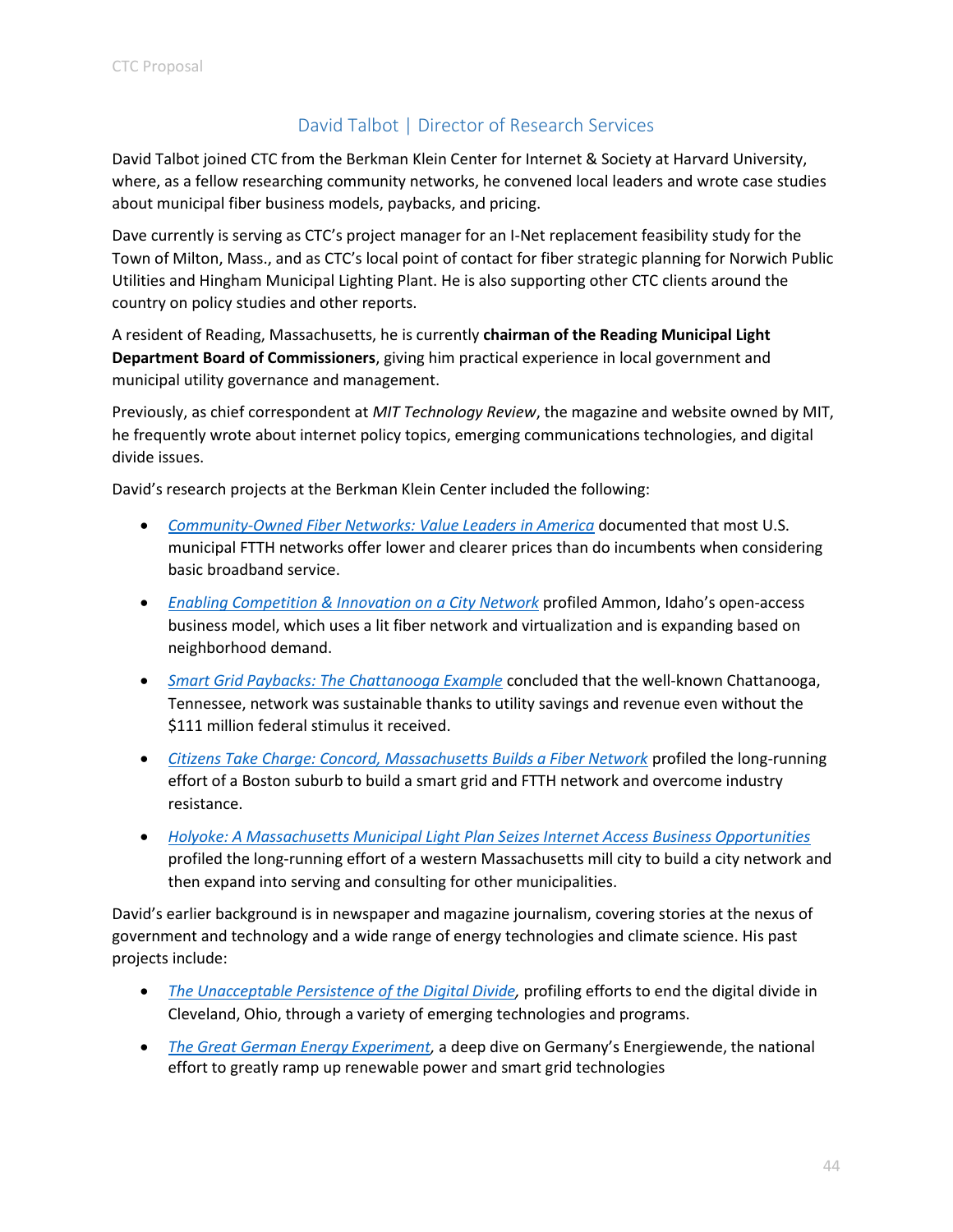- *[How Obama Really Did It,](http://www.technologyreview.com/featuredstory/410644/how-obama-really-did-it/)* a look at the social networking technologies and startup companies that played a role in the 2008 election of Barack Obama
- *[The Internet is Broken,](http://www.technologyreview.com/news/405318/the-internet-is-broken/)* a review of fundamental internet architecture research sponsored by the National Science to address issues of security, privacy and resilience.
- *[China's Internet Paradox,](http://www.technologyreview.com/featuredstory/418448/chinas-internet-paradox/)* an examination of China's censorship regime and development of China-centric e-commerce and other internet technology companies.
- *Saving Holland,* [a feature on the urban planning and modeling efforts and communication](https://www.technologyreview.com/s/408182/saving-holland/)  [technologies aimed at protecting the Netherlands from rising sea levels and floods](https://www.technologyreview.com/s/408182/saving-holland/) related to climate change.

Previously, as chief correspondent at *MIT Technology Review*, the magazine and website owned by the Massachusetts Institute of Technology, he frequently wrote about internet policy topics and emerging communications technologies.

#### **EDUCATION**

Knight Science Journalism Fellow, Massachusetts Institute of Technology

BA, English, Colgate University, Hamilton, NY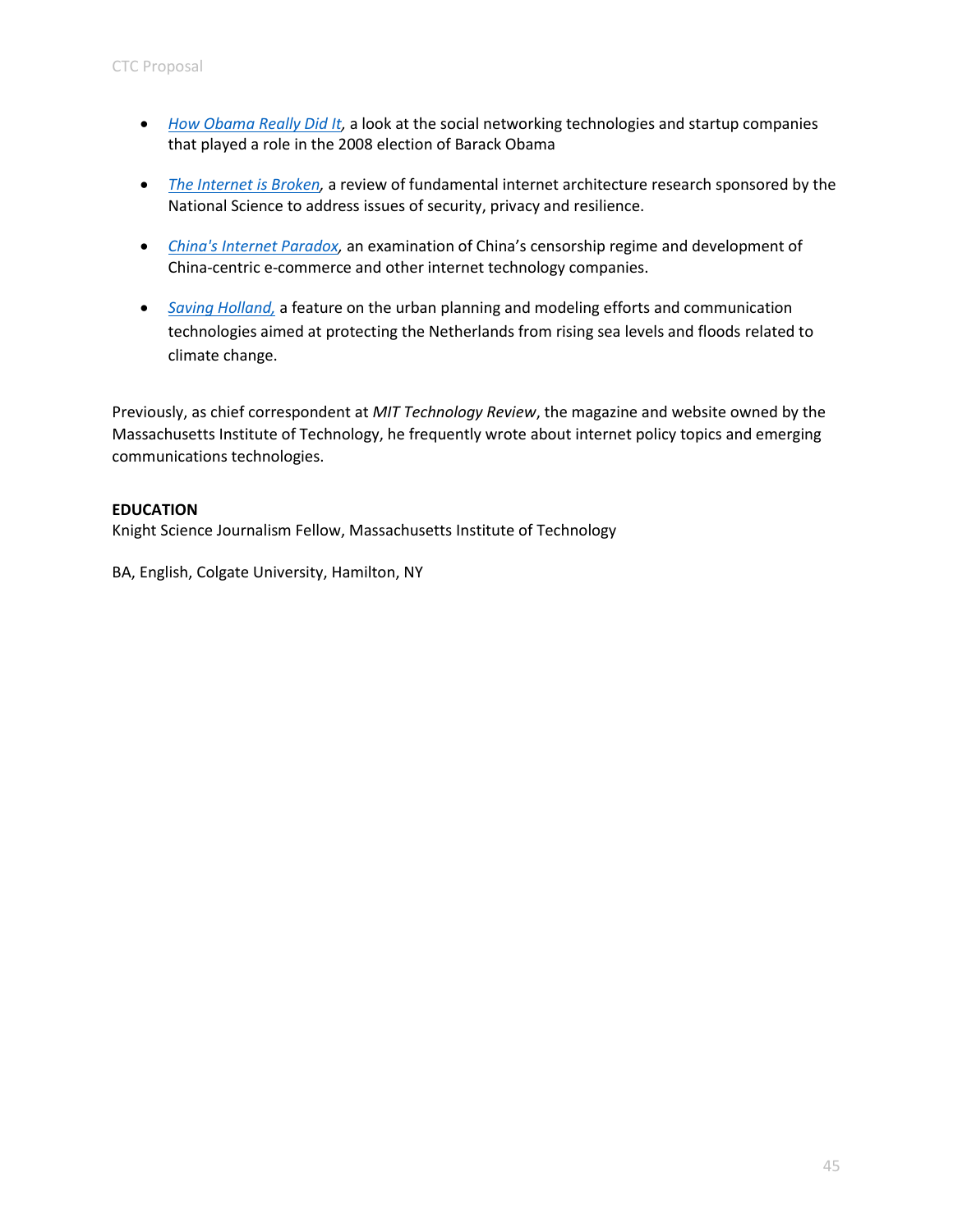## Shawn Thompson | V.P., Analytics

<span id="page-48-0"></span>Shawn Thompson is a recognized expert in wireless engineering, radio propagation, and issues related to wireless siting in the public rights-of-way and on private property. He has overseen the design and implementation of more than 1,000 distributed antenna systems nationwide, and has advised wireless carriers such as Sprint, Verizon, and AT&T in solving their indoor coverage and capacity needs.

Shawn manages the CTC teams that provide ongoing wireless facility siting application review services to Montgomery and Prince George's counites in Maryland, and Fauquier and Louisa counties in Virginia. He is also supporting the State of Texas Department of Transportation (TxDOT) on strategic planning and the development of standards for its wireless facility siting program. Shawn's expertise includes strategic approaches that local governments can take to address the FCC's 2018 preemption Order.

Among his recent client engagements, Shawn led the CTC team that designed a neutral-host distributed antenna system (DAS) network to enable the government of the **District of Columbia** to use its citywide fiber to distribute wireless signals. He then worked with the District to develop a program for installing commercial, public safety, and Wi-Fi wireless systems in its key facilities. This \$10 million, five-year program will improve wireless communications in as many as 60 city-owned buildings.

Additionally, Shawn assisted the District in developing a strategy for the use of small-cell technology, in which cellular carriers use poles and rooftops owned by municipalities to increase the density of their high-speed 4G LTE networks and deliver better service. This sector promises to be a growth area, as more and more carriers approach municipalities to negotiate terms of usage. Shawn helped the District move to the forefront of cellular deployment technology by developing a plan for standardizing equipment and space utilization for hundreds of proposed wireless facility sites. Shawn's plan will allow the city to maximize profits, reuse sites efficiently, and maintain sites more easily. His work will also benefit the area's cellular carriers and citizens by paving the way for streamlined cooperation between the municipal government and the carriers to maximize wireless facility deployments and create denser coverage.

Shawn helped the **cities of Boulder, Colorado,** and **Newark, Delaware,** evaluate technical and operational options for deploying an outdoor Wi-Fi network in the downtown area and parks.

#### Technical Background

#### **Indoor Propagation Theory**

Shawn was an early pioneer (2003–2005) in educating the industry against the use of coffee cup design (i.e., the idea that RF travels a uniform distance from a radiating point). Rather the partitions within buildings greatly affect the propagation patterns, and therefore RF power levels, antenna types, and intended density need to be considered in each building.

He collected data from multiple types of indoor environments to improve the published equations for indoor RF propagation. Specifically, he has made improvements to modeling RF propagation in environments such as industrial, retail, hospital, and airport venues.

Shawn has also furthered the understanding of antenna density and types within different types of environments. He has shown that the typical omni-directional antenna may not be appropriate for many newer high-capacity wireless systems. Shawn has demonstrated through various stadium designs that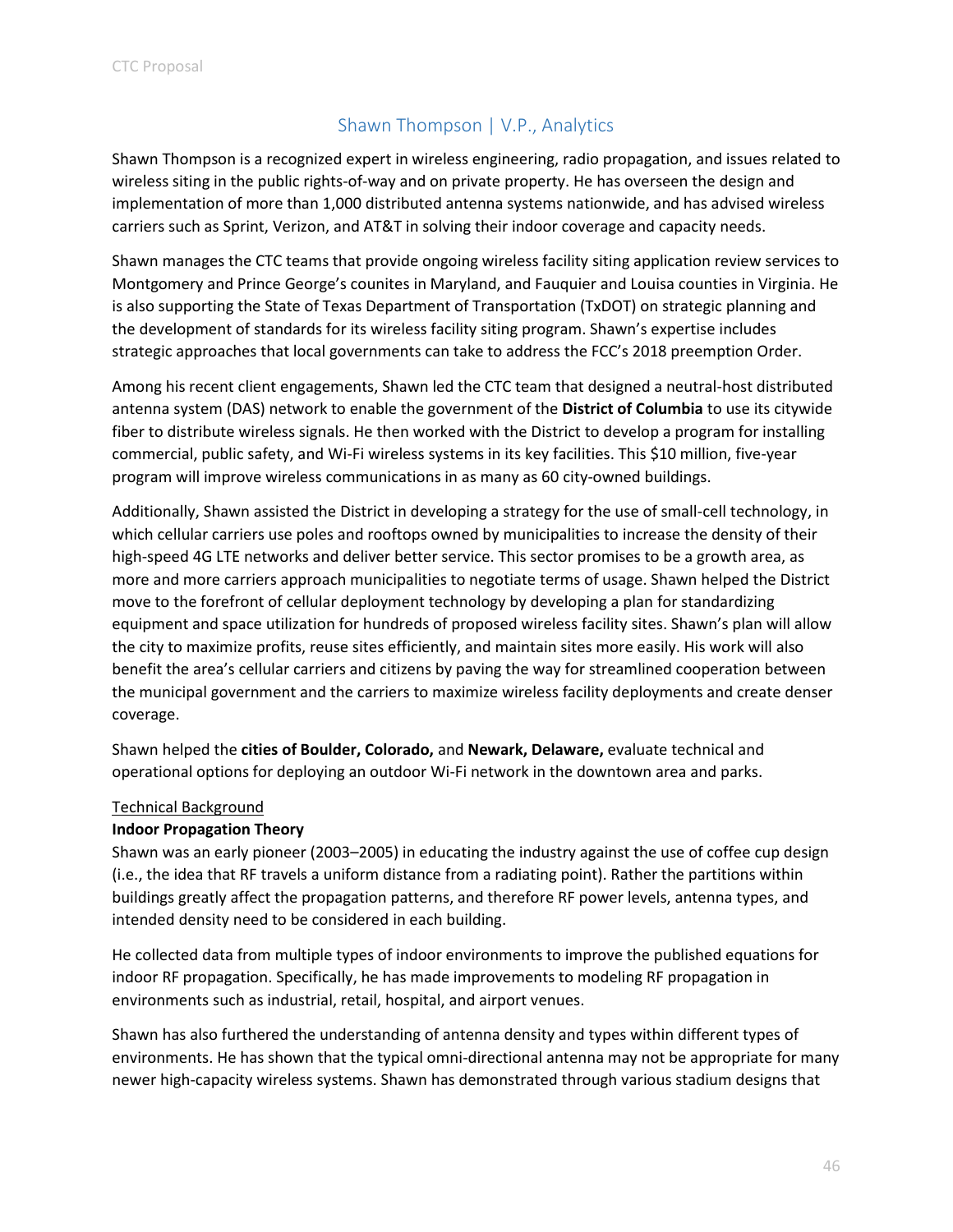precisely controlling the antenna beam-width patterns can have dramatic impact on throughput because of the antennas' sensitivity to noise and unwanted signals.

#### **High-Capacity Design**

Shawn has developed solutions for the ever-growing capacity needs in public venues such as stadiums, arenas, and airports. Working with manufacturers and carriers, he has participated in developing solutions that deliver high-speed data to users in these ultra-dense environments. In particular, Shawn's innovative sector-driven design approach using distributed antenna systems is driving a complete revamping of the existing systems in stadiums across the country. Among the stadiums on which Shawn worked are First Energy Stadium and Progressive Field in Cleveland; PNC Park in Pittsburgh; the Verizon Center in Washington, D.C.; and stadiums at the University of Montana and the University of Wyoming.

#### Program/Project Management

As an early leader in distributed antenna system design, Shawn collaborated with industry groups, wireless carriers, and manufacturers to develop several industry best practices. He assisted industry manufacturers in developing a grounding methodology that could be used as a template for the installation of DAS systems. The solution needed to be vetted and agreed upon by installation contractors, manufacturers, and carriers.

In 2012, working with Verizon Wireless on LTE DAS upgrades, Shawn developed a system through which Verizon could easily collect information across a region (usually several states) at existing sites, to determine a rough order of magnitude to upgrade these sites with 4G LTE service. This was executed in blocks of 100 projects. Also in 2012, he developed methodologies to use "The Last Planner" project management system across large DAS deployments.

Shawn also contributed to the understanding and practicality of passive intermodulation (PIM) testing within low-power RF antenna systems. He successfully negotiated compromise between constructionside concerns and carrier-demanded closeout policies by assembling leaders across various disciplines and developing a policy white paper.

| <b>EMPLOYMENT HISTORY</b>                                      |               |
|----------------------------------------------------------------|---------------|
| <b>Henkels &amp; McCoy</b>                                     | $2011 - 2013$ |
| Associate Director, Wireless Solutions                         |               |
| Manager, Engineering and Design                                |               |
| In-Building-Wireless, Co-Founder and CEO                       | $2004 - 2011$ |
| Applied Communications Technology, Inc., Founder and President | 1999–2004     |

#### **EDUCATION**

**Bachelor of Science**, Computer and Information Science, University of Maryland University College, 2016 **Master of Science**, Data Analytics, University of Maryland University College, 2018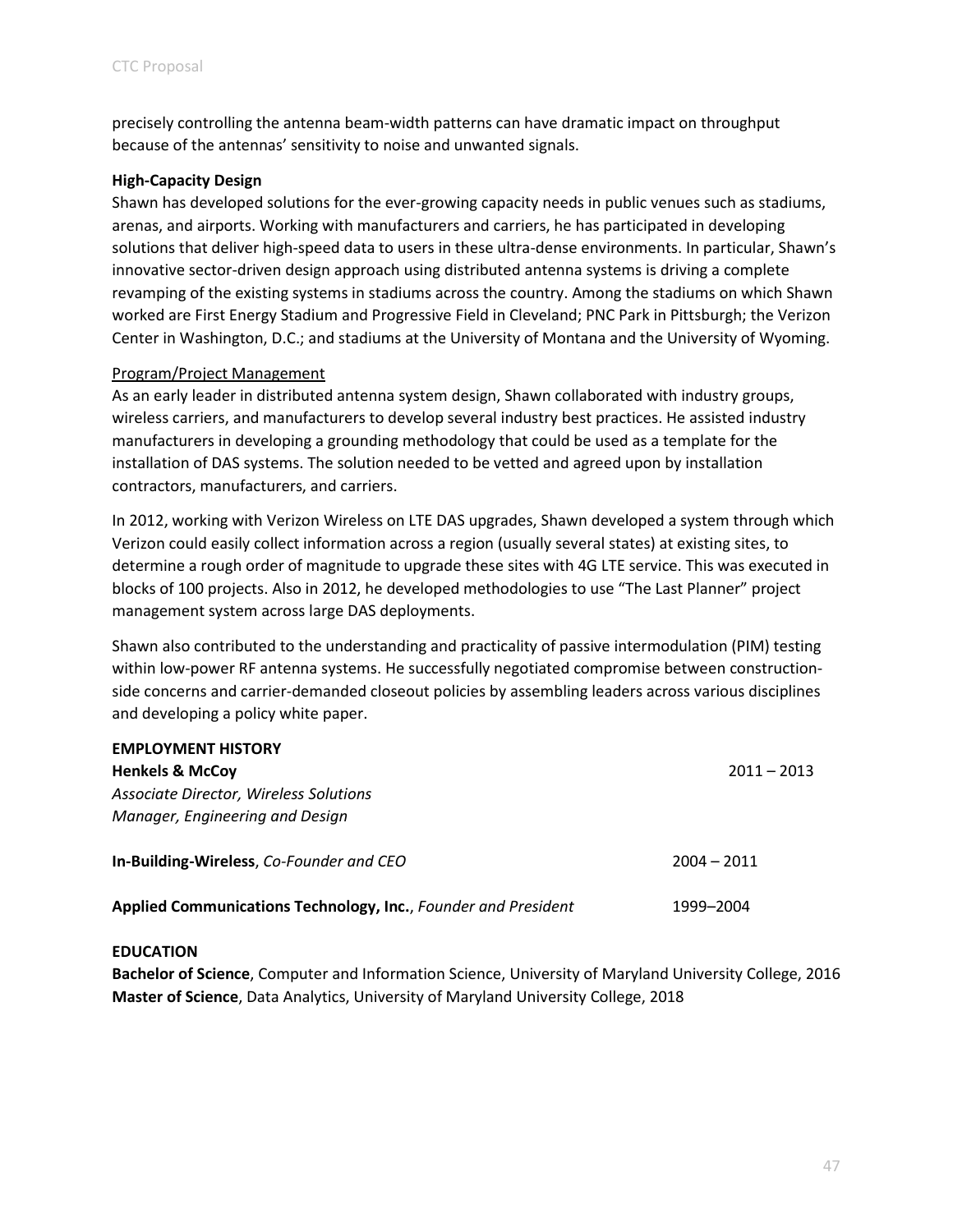## Karen J. White | V.P., Client Solutions

<span id="page-50-0"></span>Karen White has more than 25 years of experience in municipal, commercial, and public safety telecommunications. Her background includes the planning, design, procurement, and implementation of wireless and wired broadband systems and small cells; public safety land mobile radio (LMR) communications systems; FirstNet systems and business case analysis; project management; and engineering management in the wired and wireless LMR, public safety wireless broadband, and municipal broadband markets. She also has extensive experience in communications software engineering management, requirements analysis, design, and development.

Karen has served as project manager, technical and policy advisor, and business analyst for many highprofile, multi-million-dollar communications systems projects for states, municipalities, and large transit clients including the States of Georgia, New Mexico, Texas, and Delaware, and the District of Columbia. These projects included technology assessments, client requirements discovery, alternatives analysis, system design, system procurement, and implementation tasks. Karen is very familiar with federal, state, and local policy and funding affecting broadband communications, including FCC orders and broadband support programs, and USDA, NTIA, EDA, CISA, and other federal and state funding programs.

As a member of SAFECOM, under the Department of Homeland Security's Cybersecurity and Infrastructure Security Agency (CISA), Karen represents the National Association of Telecommunications Officers and Advisors. She supports SAFECOM's mission to collaborate with emergency responders and elected officials to improve emergency communications interoperability. Karen has contributed to numerous SAFECOM products and has supported the direction of the committee. Karen is also an executive member of the National Public Safety Telecommunications Council as the Council's Technology and Broadband Committee's chair.

#### **AREAS OF SPECIALIZATION**

- Wireless and fiber networks
- Voice and data network design
- Strategic planning
- Needs assessment
- Solution development
- Technology evaluations (LTE, LMR)
- Small cells
- Fiber and wireless facility policy, design standards, and permit application processing
- Public safety voice and broadband networks including FirstNet
- Systems and software project management
- Radio system subscriber software design and development

#### **CTC Technology & Energy** 2016 – present

*Project Manager and Principal Analyst*

*State of Georgia – Georgia Technology Authority and Department of (DOE) – K-12 Connectivity - Project Manager*

• Primary point of contact for client throughout engagement; coordinate technical team to develop deliverables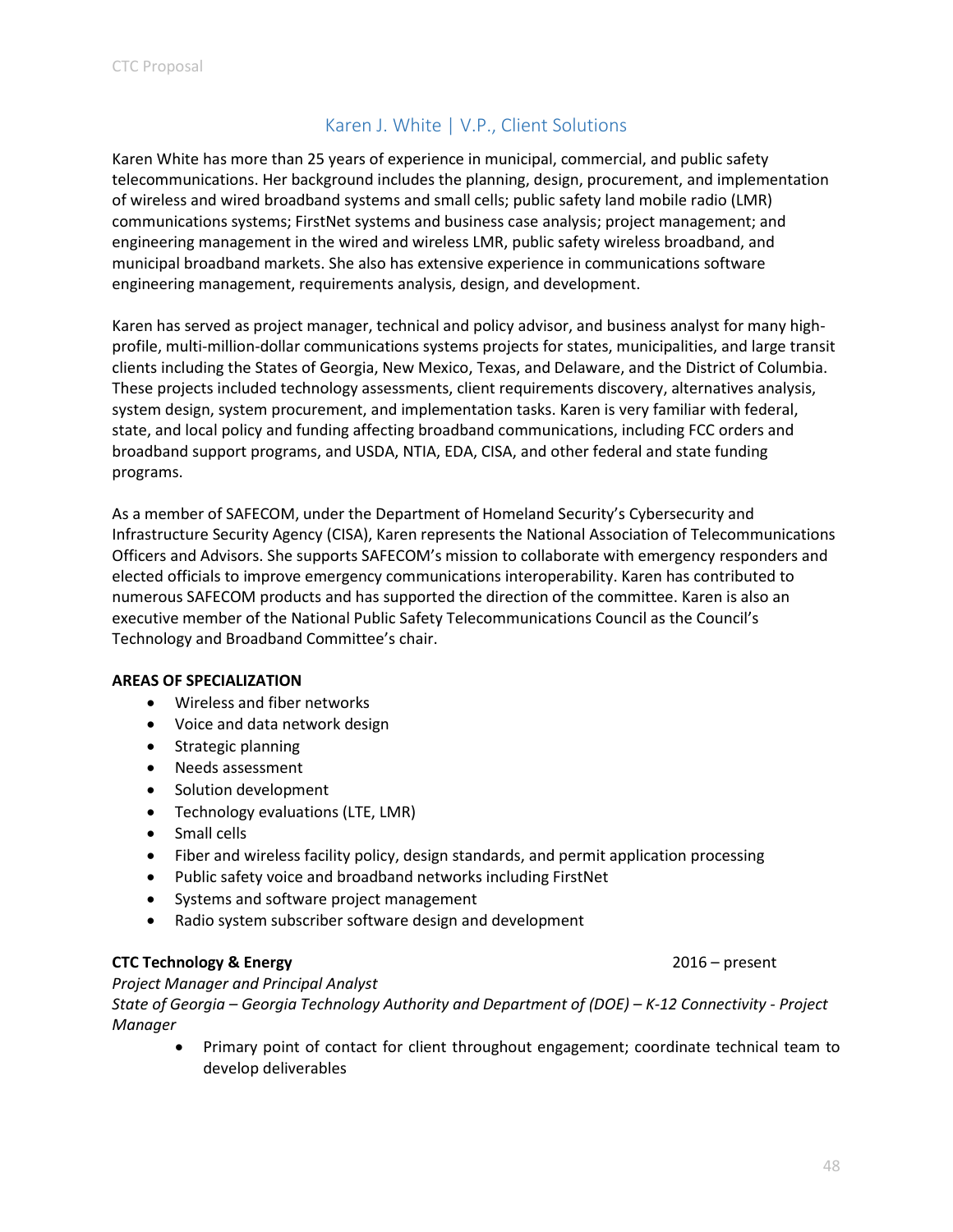- Develop and oversee execution of location identification program to find viable commercial carrier outdoor hotspots to support service to students throughout the state
- Issue tracking and resolution support for problems arising during the DOE's commercial carrier hotspot (WiFiRanger) deployment working with the school districts, carriers, and hotspot access program provider
- Oversee development of and contribute to fixed wireless network study
- In-depth research of potential spectrum, including CBRS, EBS, TV white space, and other unlicensed spectrum for fixed LTE wireless network use throughout the state and in particular counties
- Develop high-level data dashboard illustrating project status

#### *State of New Mexico Department of Transportation – NMDOT Broadband Technical and Business Analysis - Project Manager and Principal Analyst/Engineer*

- Primary point of contact for client throughout engagement; coordinate technical team to develop deliverables
- Oversee and contribute to development of a high-level statewide broadband network design to serve NMDOT operational needs
- Work closely with NMDOT to review broadband infrastructure provider proposals and develop negotiations points to potential engagement
- Develop process for NMDOT right-of-way (ROW) access permitting/agreements
- Develop ROW access permitting documentation including application form, design standards, and support for terms and conditions
- Develop mapping tools to capture existing assets and future desired assets to be connected by an NMDOT-owned operational network
- Participate in discussions with tribal representatives to outline tribe and pueblo broadband infrastructure needs

## *State of New Mexico Department of Information Technology (DoIT) – Statewide Strategic Broadband Plan - Project Manager and Principal Analyst*

- Primary point of contact for client throughout engagement; coordinate technical team to develop deliverables
- Oversee and contribute to development of a high-level statewide broadband network models that would serve unserved locations throughout the state
- Oversee and contribute to the development of New Mexico's statewide strategic broadband plan
- In close concert with DoIT, develop successful \$1.5 million federal Economic Development Administration grant application for technical assistance

## *Texas Department of Transportation (TxDOT) Small Wireless Facility Implementation – Project Manager and Principal Analyst*

- Primary point of contact for client throughout engagement; coordinate legal/engineering/policy team to develop numerous deliverables and attend industry interface and other meetings with the client
- Conduct existing process and systems analysis and develop gap analysis between current state and desired future state
- Conduct interviews with carriers regarding needs, processes; collect and analyze attachment forecasts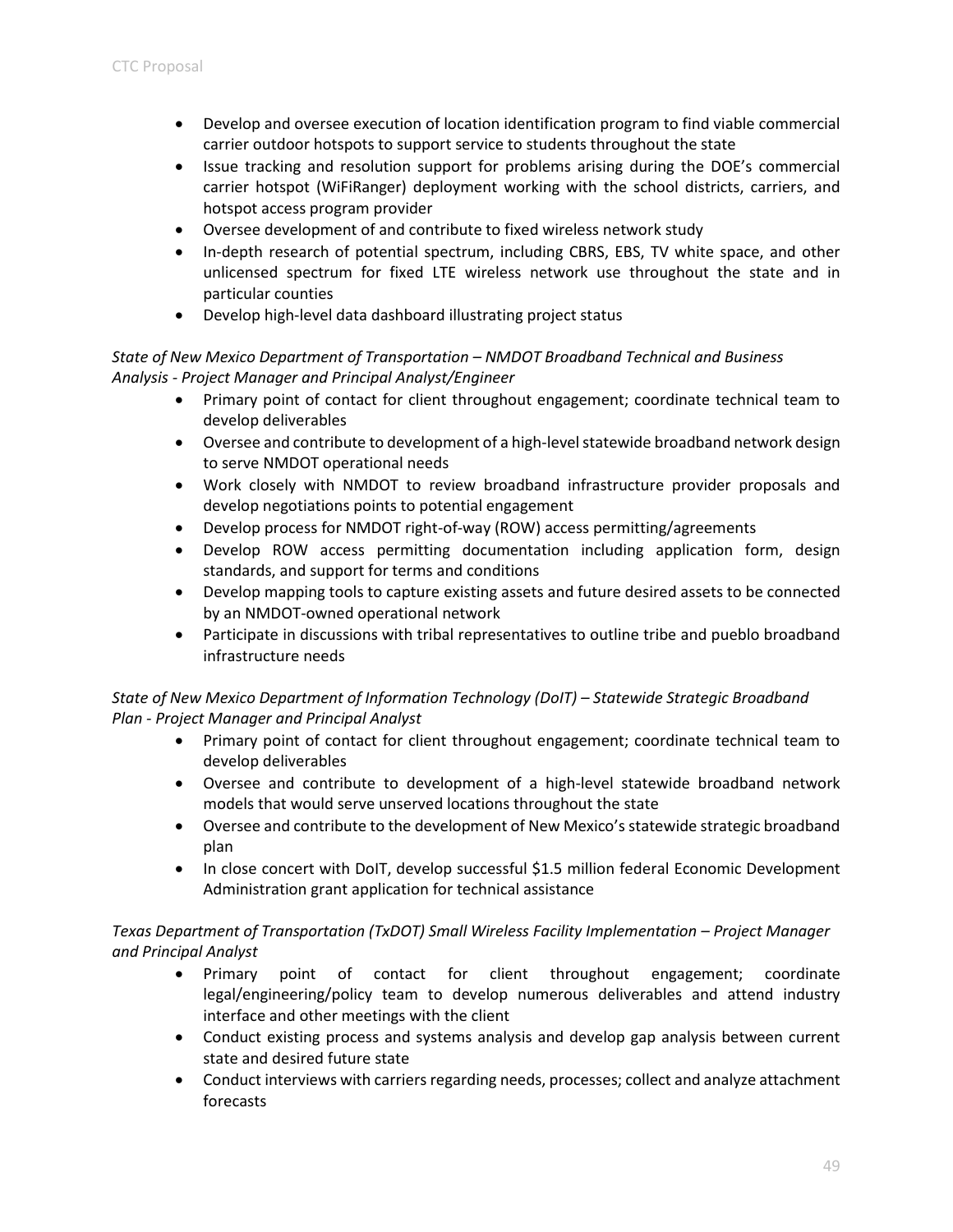- Advise client extensively on impact of FCC orders and other laws/regulations regarding small cells
- Research municipal and other state DOT processes including the relationship between municipalities and DOTs when DOT ROW is within municipal boundaries
- Support the development of design standards for wireless siting/small cell attachments on poles and other structures
- Develop revamped wireless siting lease/permit application processes for TxDOT internally and for applicants
- Support overhaul of Master Lease Agreement and Individual Site lease Agreements
- Cost analysis of application process and oversight requirements to establish a justifiable ROW rental fee basis
- Develop master plan

#### *City of Boston Fiber Network Procurement and Implementation – Project Manager and Principal Analyst*

- Primary point of contact for City, responsible for managing project resources and accountable for budget
- Manage collection of outside plant and inside plant site information for close to 200 sites
- Dark fiber IRU agreement review and contract negotiations support
- Design and oversee the development of a site information repository database documenting OSP and ISP data enabling the City to run quick reports on close to 200 sites
- Manage the procurement of a conduit construction vendor
- Support the implementation of a 30-year dark fiber IRU deployment for close to 200 sites
- Analyze City's fiber management operations and fiber resource management tools

#### *District of Columbia Public Safety LTE Network/FirstNet Support – Project Manager and Principal Analyst*

- Prepare report in close conjunction with the District to inform the Mayor's decision to opt in or opt out of the National Public Safety Broadband Network
- Oversee the conceptual design of a District-wide LTE radio access network (RAN) considering coverage, capacity and backhaul requirements
- Develop a financial model including both capital and operating expenses to determine the financial feasibility of the District owning, building and/or managing a District RAN
- Develop a Request for Information and Request for Proposals for an Alternative District Alternative RAN. Evaluate responses to inform the Mayor's decision
- Develop a FirstNet State Plan Portal evaluation matrix and evaluation plan/process
- Participate as a primary State Plan Portal evaluator and trusted adviser during FirstNet/AT&T consultations

#### *State of Delaware Public Safety LTE Network/FirstNet Support – Principal Analyst*

- Work closely with state public safety stakeholders to evaluate the FirstNet State Plan Portal
- Participate as a primary State Plan Portal evaluator and trusted adviser during FirstNet/AT&T consultations including several meetings with FirstNet and AT&T to discuss site deployment, policy, services, and costs
- Complete State and Local Grant Implementation Program (SLIGP) 2.0 grant application which required FirstNet-related program planning for 2 years including detailed budget breakdown and investment justifications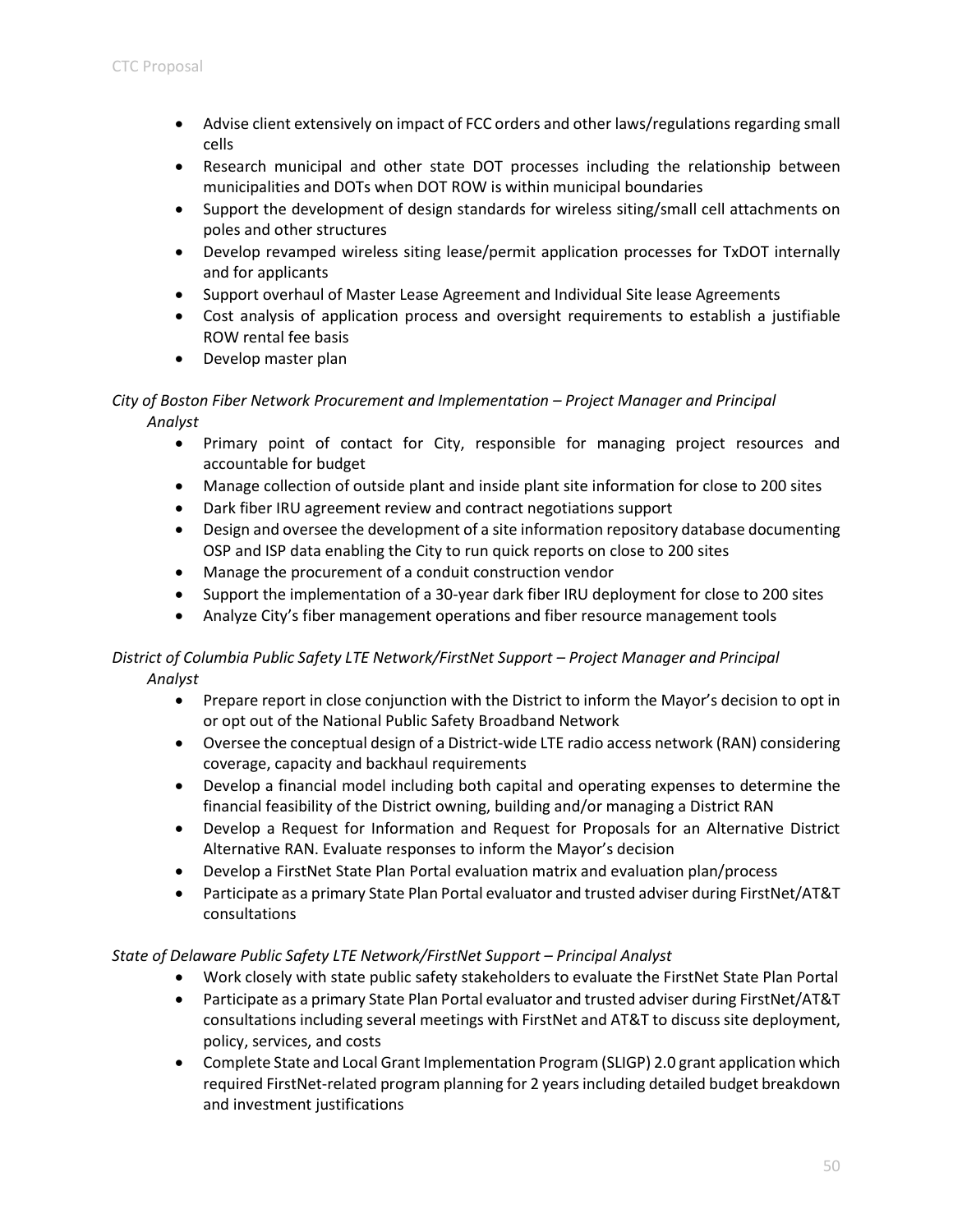- Developed commercial carrier outdoor and in-building performance evaluation plan for assessing and comparing carriers that provide public safety services within the state
- Research current data sharing, interoperability, and other related policy processes; advise on and document new processes and policies

*State of Kansas Statewide Interoperable Communications System Valuation Study – Principal Analyst* 

- Develop book value and commercial value of the 80+-site public safety network
- Work with team to develop long-term sustainable funding options and identify alternative management options
- Research and analyze state and federal statutory and regulatory constraints to sell, lease or transfer the management of the system in part or in whole
- Prepare in-depth report and support the presentation of findings and recommendations to the client

#### *City of Atlanta Fiber Broadband Buildout Support – Project Manager and Principal Analyst*

- Primary point of contact for City, responsible for managing project resources and accountable for budget
- Review current status of Citywide fiber buildout and begin strategic planning
- Review existing franchise agreements and assess potential modifications

#### *City of Boulder, Colorado, Fiber Backbone and FTTP Engineering and Financial Studies – Project Manager*

- Primary point of contact for City, responsible for managing project resources and accountable for budget
- Oversee the development of a system-level, optimized backbone and fiber-to-the-premises (FTTP) design including the selection of candidate hub and core locations, determination aerial vs. underground builds, consideration of the location of smart city and underserved locations, and the assessment of environmental impacts such as rock in the ground
- Oversee the cost analysis based on the engineering studies including updating unit pricing based on the expected prevalence of subsurface hard rock and on available data from recent bids and construction in the region
- Facilitate the analysis of the financial and policy aspects to support City decision making regarding next steps including laying out the benefits and challenges from both a financial standpoint and in light of the City's key policy goals of ubiquity, competition, equity, and control
- The City, based on our work on this project, continues to engage CTC in further financial analysis of different broadband deployment and operation options

## *Summit County, Colorado, Public Safety Land Mobile Radio (LMR) Upgrade – Project Manager and Business Analyst*

- Primary point of contact for Summit County responsible for schedule, tasks, project costs and team
- Oversee coverage analysis comparing existing analog coverage with upgrading to P25 or joining the statewide Colorado Digital Trunked Radio System (DTRS)
- Business analyst responsible for collecting and evaluating pricing data for system upgrade
- The County will use this information to determine next steps for upgrading to a digital LMR network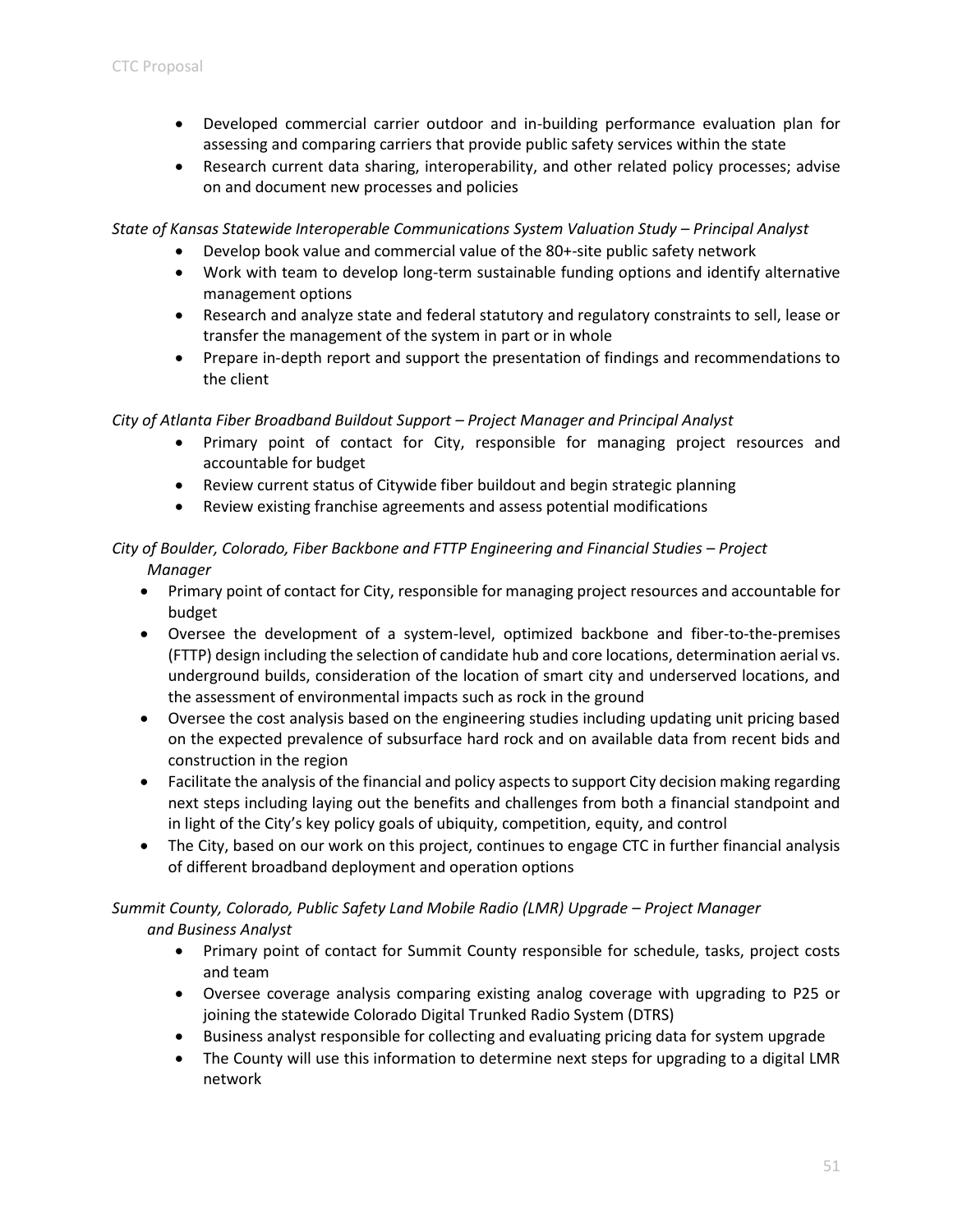*Summit County, Colorado, Broadband Feasibility Study – Project Manager and Technical Lead*

- Primary point of contact for Summit County responsible for schedule, tasks, project costs, and team
- Technical lead responsible for collecting, inventorying, and analyzing broadband and cellular carrier data
- Responsible for interviewing Summit County Town representatives and other County communications stakeholders
- Outreach to cellular carriers on behalf of the County to pursue a solution for major cellular coverage gaps within the County
- Prepared and reviewed responses to Requests for Information for FTTP and wireless solutions for the underserved areas
- Responsible for final report and presentations to Board of County Commissioners
- As a result of this project, the County is fully engaged with a commercial carrier to deploy additional sites within the County; in addition, this work has coordinated the Towns with respect to implementing fiber within the County and spring boarded other efforts

*Onondaga County, New York, Public Safety Mobile Data System Upgrade – CTC Project Manager and Technical Lead*

- Point of contact for prime contractor responsible for CTC schedule, tasks, project costs, and team
- Participated in stakeholder needs assessment and existing system evaluation
- Develop reports providing an analysis of public safety needs, documented data system and application requirements, and potential future options
- Provided FirstNet information valuable to the County and pertinent for future mobile data decisions based on extensive knowledge of FirstNet technical, operational, and financial components
- Engaged to develop a Request for Proposals and support the procurement and implementation of a replacement mobile data solution

#### *El Paso County, Colorado, Broadband Strategic Plan – Principal Analyst*

- Engaged to conduct a market assessment of the current availability of wireless services intended to identify deficit coverage areas and identify regions in which coverage does not meet acceptable levels of price or service reliability and identify current and planned efforts by incumbent carriers to address those issues
- Assessed public safety fiber communications needs through interviews with stakeholders

#### *Universal Service Administrative Company (USAC) E-rate program – Principal Analyst*

- Supporting the Knight Foundation and other library systems across the country, worked closely with libraries to define current and future broadband requirements
- Developed Requests for Proposals and supported the procurement or broadband services through the Universal Service Administrative Company (USAC) E-rate program

#### *Additional responsibilities include:*

- Engineering operations management for CTC's team of technical personnel
- Business development support for numerous proposals and sole source statements of work including pricing, level of effort, terms and conditions review, and interviews

#### **PRIOR TO JOINING CTC IN 2016**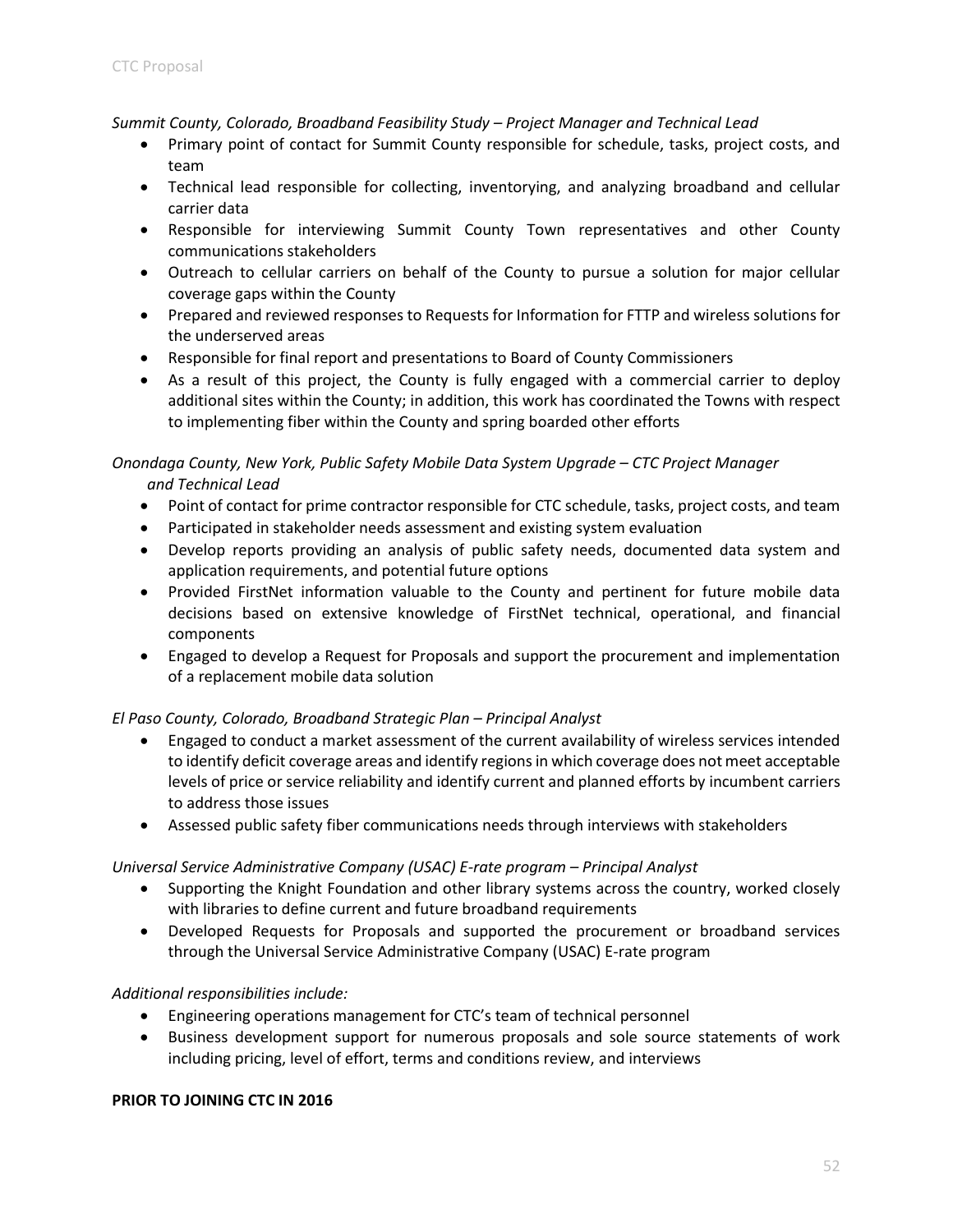#### **Federal Engineering, Inc.** 2007 – 2016

*Executive Director Chief Consultant/Business Development and Marketing Strategist Senior Consultant/Project Manager*

Major projects included the following—all of which were completed on time and within budget:

#### *New York City Transit (NYCT) Bus Radio System – Project Manager*

- Responsible for managing a large land mobile radio system project for the New York City Transit bus radio system replacement
- Managed a team of consultants in the design of a 20+-site voice and data radio system
- Participated in the engineering design of the voice and data system, as well as the generation of technical specifications for competitive system procurement

#### *State of Minnesota Wireless Data Feasibility Study – Project Manager*

- Led team to research and report on currently available mobile data system technologies; developed agency specification requirements for use in a future RFP
- Collected manufacturer specifications to accurately assess various mobile data solutions to include data throughput, capacity, bandwidth, and spectrum availability
- Evaluated several public safety and commercial mobile data technologies and characteristics
- Analyzed and developed specification criteria for use in future RFP requirements

#### *State of Oregon Interoperability Showing – Technical Member*

- Technical member of team that generated the required Interoperability Showing submitted to the FCC's Emergency Response Interoperability Center to justify Oregon's use of the 700 MHz broadband spectrum as a waiver recipient
- Participated in activities to develop the system architecture, list of applications, performance specifications, radio access network, interference coordination, testing, deployment, operations, administration, and maintenance of a statewide broadband LTE network

#### *Routt County, Colorado, Radio Engineering Study – Project Manager and Engineer*

- Managed radio engineering study to assess coverage needs for the County, which was a member of a shared statewide Digital Trunked Radio (DTR) network and was responsible for providing coverage needed beyond what statewide system provides
- Conducted project initiation, existing system data collection, and needs assessment meetings with system stakeholders
- Evaluated existing coverage; gap analysis of existing and needed coverage
- Developed recommendations and costs for coverage solutions including developing of an additional site, bi-directional amplifier(s), and a digital vehicular repeater system
- Provided written and oral report to the County

#### *Additional responsibilities included:*

• Management of high-performance location-diverse strategy and business development team responding to federal, state, local, and private sector solicitations. Responsible for the evaluation of government compliance requirements for projects.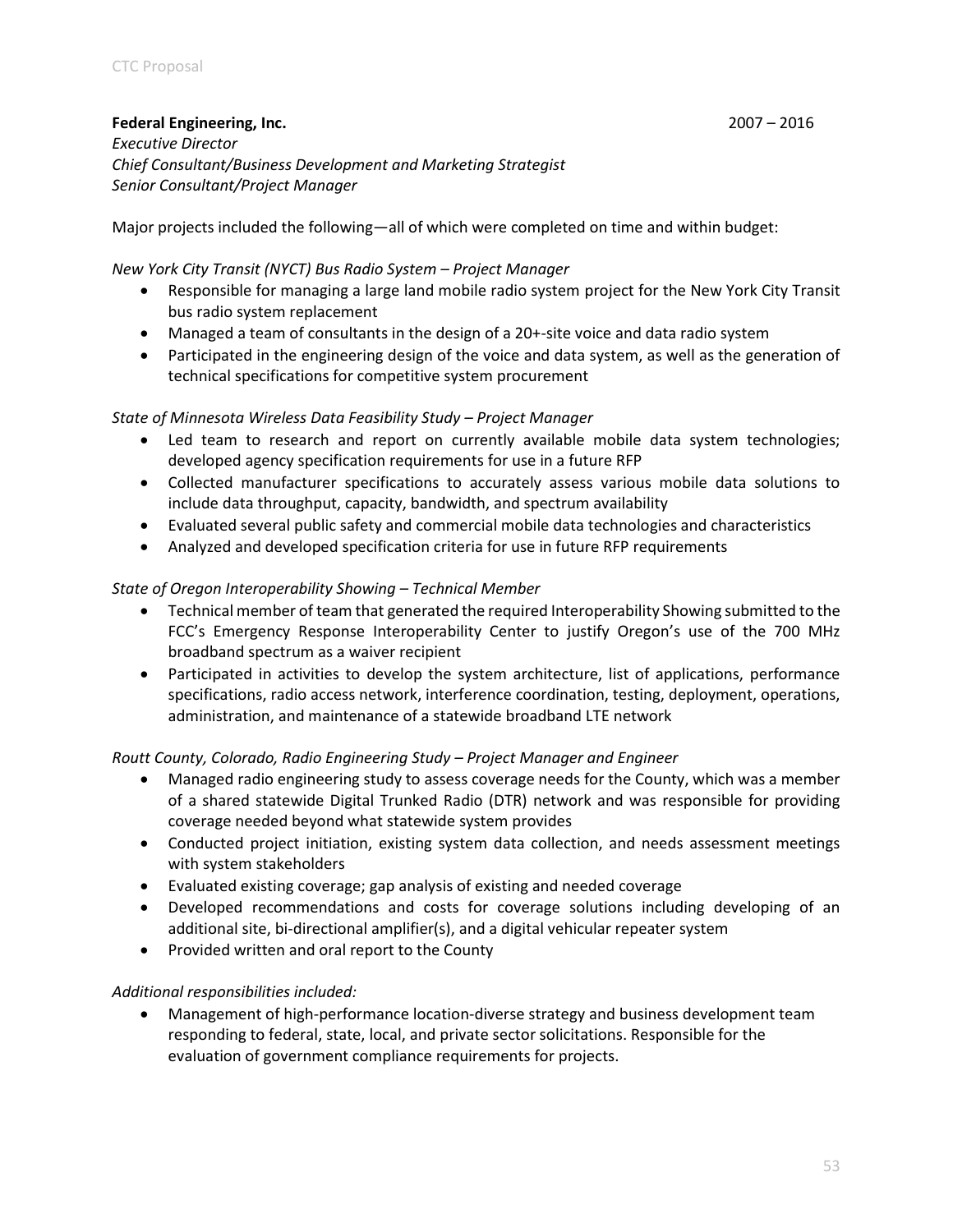- Intricately familiar with GSA, state, and local government bid processes, compliance requirements, and contracting that requires cross-functional coordination between government clients and consultants.
- Responsible for maintaining relationships with clients to ensure positive references and maintain client satisfaction throughout projects.
- Responsible for understanding unique structural, civil, and environmental requirements for communications site development on federal, state, local, and privately owned land. Work closely with environmental consulting firms to develop scopes of work and pricing to execute environmental compliance activities.

#### **Motorola, Inc. (now Motorola Solutions)** 1987 – 1999

*Systems Engineering Manager Systems Engineer Software Engineering Manager/Project and Product Manager Software Engineer*

• Managed personnel, contract, revenue, expenditures, client interface, design, and implementation of multi-million-dollar land mobile radio and data systems. All projects completed on time and under budget. Major projects included the following:

#### *New York City Fire Department*

- Managed the implementation of the software for a \$1M pilot for an AVL/GIS application for the New York City Fire Department
- Participated on-site with the pilot performing tests and customer demonstrations

#### *State of New Hampshire*

- Participated in field Beta testing of the statewide P25 system
- Analyzed results to feed back to development teams

#### *Township of East Brunswick, New Jersey*

- Managed the procurement and implementation of the township's new CAD and driver's license look-up applications for both the field and the fixed end
- Managed all third-party application vendors involved with the project, including the oversight of system testing

#### *Montgomery County, Pennsylvania*

- Managed the design and implementation of the county's new CAD and driver's license look-up applications for both the field and the fixed end
- Managed all third-party application vendors involved with the project including the oversight of system testing

#### *Additional responsibilities included:*

• Managed profitable Wireless Communications Systems Engineering Team for Motorola's Eastern Division encompassing the entire East Coast; responsible for systems designs, proposal development, department budget, and performance assessments